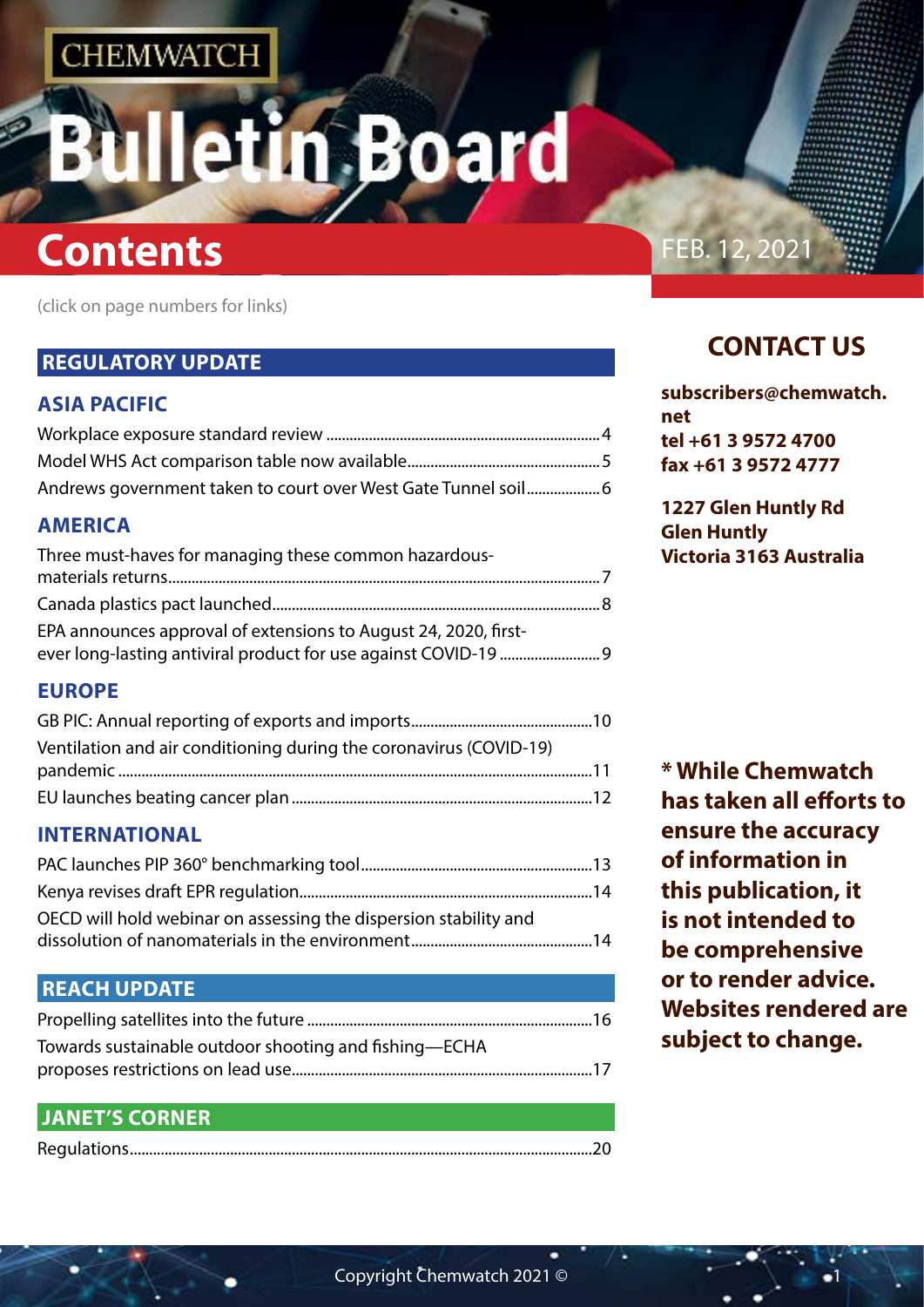# **Bulletin Board**

# **Contents** FEB. 12, 2021 **Contents** FEB. 12, 2021

**[HAZARD ALERT](#page-10-0)**

# **CHEMWATCH**

# **Bulletin Board**

# **[GOSSIP](#page-13-0)**

n-Hexane...

| The legal and illegal ways people are turning to psychedelics as the    | .26 |
|-------------------------------------------------------------------------|-----|
| Chemists create and capture einsteinium, the elusive 99th element       | .30 |
|                                                                         | .33 |
| New government report finds "toxic heavy metals" like arsenic and       | .35 |
| Rolls-Royce tests 100% sustainable aviation fuel in small jet engine 37 |     |
| Researchers develop biodegradable plastic using red seaweed38           |     |
| Horse tranguilizer emerges as new and deadly street drug in US 40       |     |
| Diabetes during pregnancy is tied to heart trouble later in life41      |     |
| 4242 Greening toward a critical tipping point for ice loss42            |     |
| The animals that ticks bite in the U.S. South can impact Lyme           |     |
|                                                                         | .45 |
|                                                                         |     |

## **[CURIOSITIES](#page-24-0)**

| How some drugs can turn into a cancer-causing chemical in the body48 |  |
|----------------------------------------------------------------------|--|
| Is it ok to mix and match COVID-19 vaccines? Oxford researchers      |  |
| A new chameleon species may be the world's tiniest reptile 51        |  |
| 5252 South African coronavirus variant: All your questions answered  |  |
| Marmosets eavesdrop on their neighbors—and judge them accordingly55  |  |
| 'Pile of rope' on a Texas beach is a weird, real-life sea creature57 |  |
| COVID-19 precautions may be reducing cases of flu and other          |  |
| .61                                                                  |  |
|                                                                      |  |

## **[TECHNICAL NOTES](#page-34-0)**

[\(Note: Open your Web Browser and click on Heading to link to section\)...69](#page-34-0) [CHEMICAL EFFECTS........................................................................................................69](#page-34-0)



| 69 |  |
|----|--|
|    |  |
|    |  |

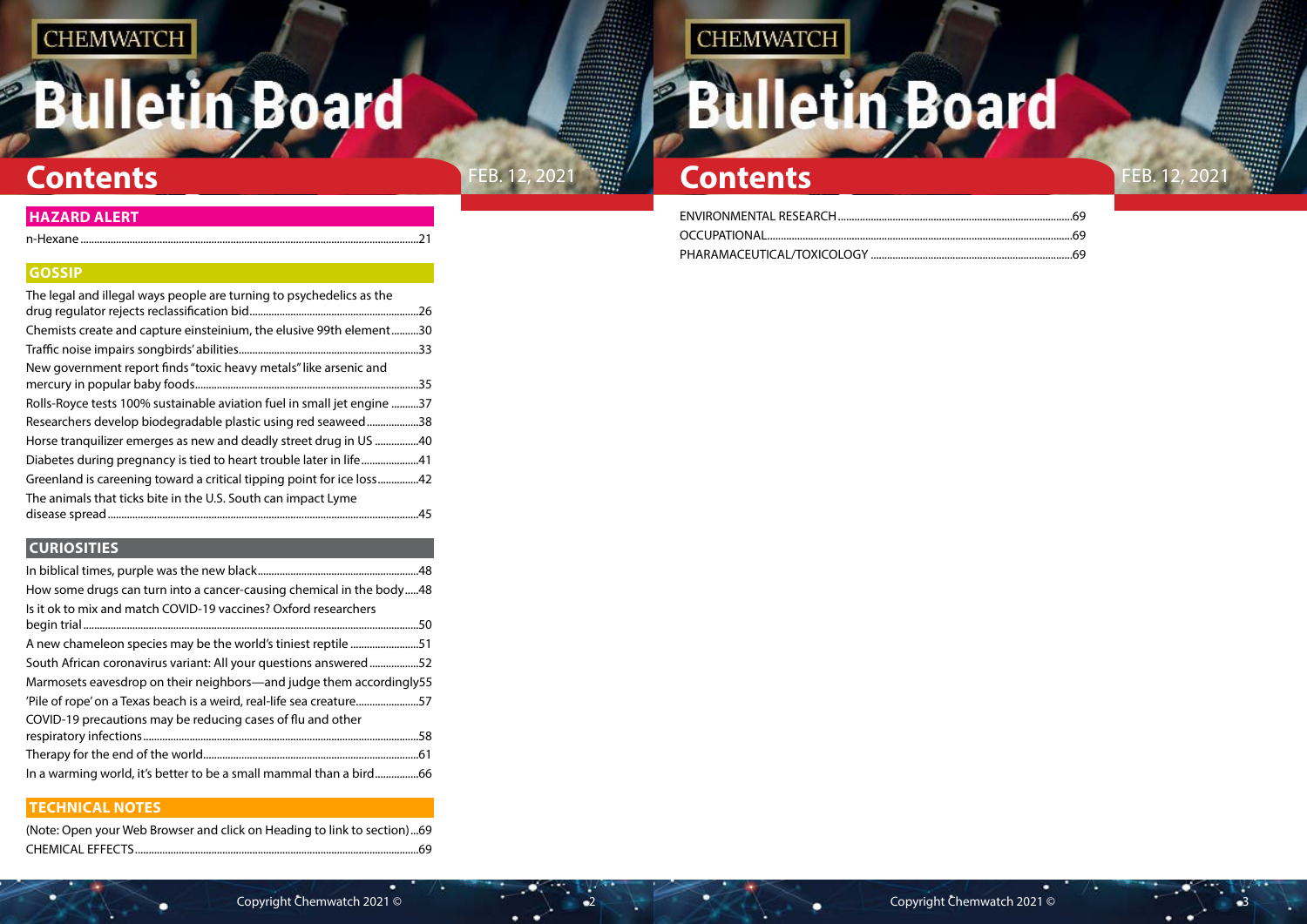# <span id="page-2-0"></span>**Bulletin Board**

**Some jurisdictions have made minor variations to their WHS Act to make it consistent with other laws and processes.**



**The draft evaluation reports and recommendations for the workplace exposure standards (WES) are provided for your information.**

# **CHEMWATCH**

# **Illetin Board**

The public consultation for the [workplace exposure standards \(WES\)](https://www.safeworkaustralia.gov.au/review-workplace-exposure-standards)  [review \(External link\)](https://www.safeworkaustralia.gov.au/review-workplace-exposure-standards) will recommence on **1 February 2021** with *Release 15: Paraffin wax to Zirconium compounds*. Release 15 will also contain all reports deferred from previous releases.

This date also marks the final date that feedback will be accepted on previous releases 2-14. You can continue to submit your comments for these releases via our dedicated inbox WESconsult@swa.gov.au

until **1 February 2021.** Please indicate the chemical/s that you are providing feedback for and whether your feedback is for yourself or on behalf of your organisation.

You will be able to provide feedback for *Release 15: Paraffin wax to Zirconium compounds* until **30 July 2021** after which time feedback and recommendations will be finalised.

Subscribe to the [chemical exposure standards mailing list \(External link\)](https://www.safeworkaustralia.gov.au/subscribe-updates)

to stay informed about the progress of the WES review.

## [Read More](https://engage.swa.gov.au/workplace-exposure-standards-review)

Safe Work Australia, 1st February 2021

<https://engage.swa.gov.au/workplace-exposure-standards-review>

# **Model WHS Act comparison table now available** *2020-12-15*

Safe Work Australia has published a table comparing the model Work Health and Safety (WHS) Act and the WHS Acts adopted by the harmonised jurisdictions.

The table outlines the similarities and differences between the WHS Acts. Some jurisdictions have made minor variations to their WHS Act to make it consistent with other laws and processes.

Businesses that operate in more than one jurisdiction can use the comparison table to identify how the relevant WHS Acts differ.

Most jurisdictions have implemented the model WHS Act. Western Australia has implemented the model WHS Act but it will not commence operation until regulations are finalised. The model WHS Act has not been implemented in Victoria.

# **ASIA PACIFIC**

# **Workplace exposure standard review**

## *2021-02-01*

Safe Work Australia is evaluating the [Workplace exposure standards for](https://www.safeworkaustralia.gov.au/doc/workplace-exposure-standards-airborne-contaminants)  [airborne contaminants t](https://www.safeworkaustralia.gov.au/doc/workplace-exposure-standards-airborne-contaminants)o ensure they are based on the highest quality, contemporary evidence and supported by a rigorous scientific approach.

The draft evaluation reports and recommendations for the workplace exposure standards (WES) are provided for your information.

Each report includes:

a recommended WES value

information about the basis of the recommendation, and

a summary of the data relied upon to make the recommendation.

The recommended WES values are health-based recommendations made by expert consultants using the [agreed methodology \(External link\)](https://www.safeworkaustralia.gov.au/workplace-exposure-standards-review-methodology)

developed by Safe Work Australia, and have been independently peer reviewed.

We would like your feedback on these values, in particular, comments of a technical nature regarding:

the toxicological information and data that the value is based upon, and

the measurement and analysis information provided.

We are seeking comments of a technical nature on the draft evaluation reports and recommendations for the workplace exposure standards throughout the project.

The workplace exposure standards currently open for feedback are listed below.

Your feedback is important for Safe Work Australia Members in making recommendations to Work Health and Safety (WHS) Ministers about any changes to the workplace exposure standards. Changes to the workplace exposure standards only become mandatory once agreed by a majority of WHS Ministers and adopted in the WHS laws in the Commonwealth, states and territories.

# **Regulatory Update**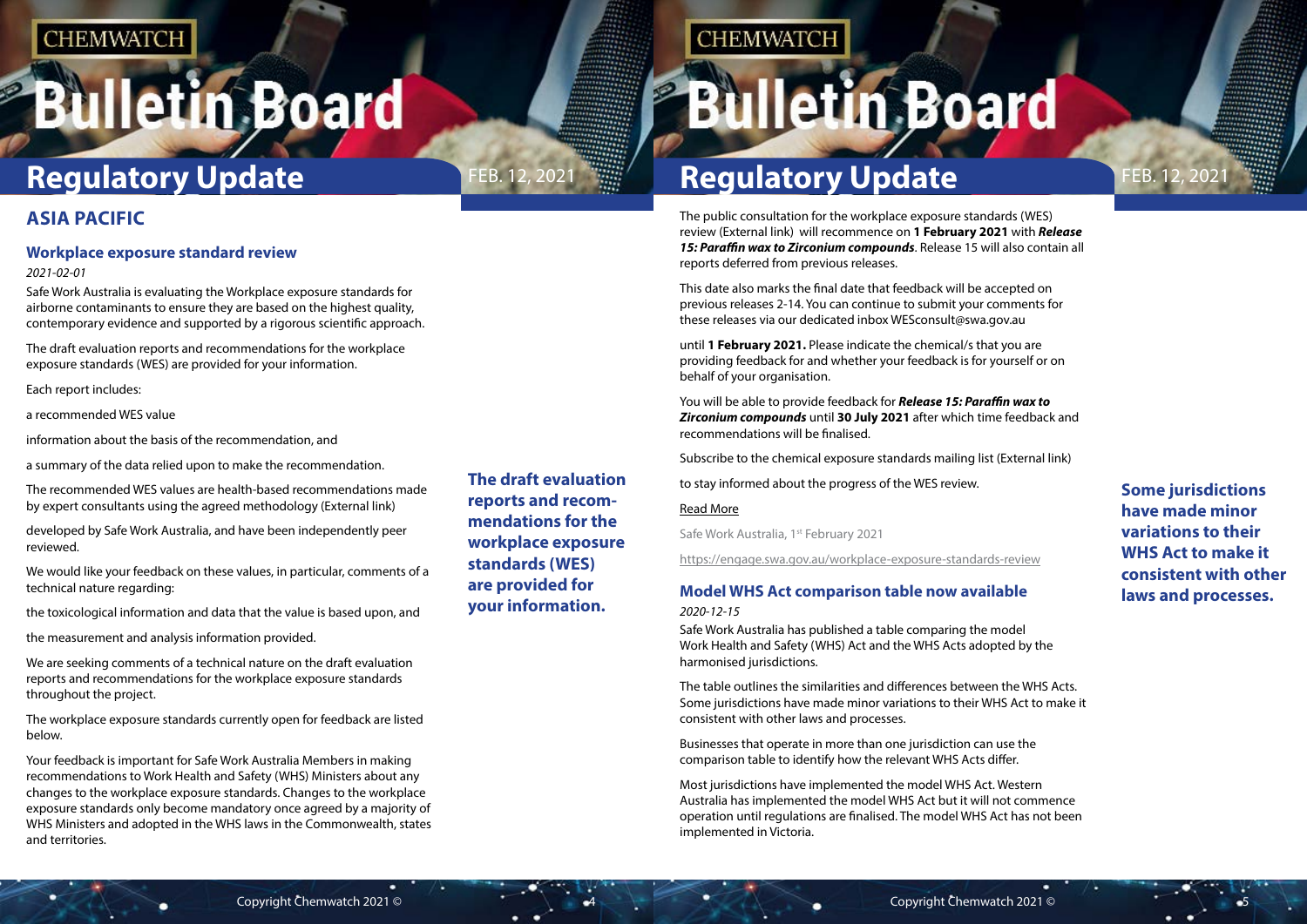# <span id="page-3-0"></span>**Bulletin Board**



**In December, Ross Stores, Inc. was ordered by the Monterey County Superior Court to pay \$3.335 million as part of a settlement of a civil environmental prosecution.**

**…which would allow potentially millions of tonnes of PFAS-contaminated soil to be dumped at the Maddingley Brown Coal landfill in Bacchus Marsh.**

# **Regulatory Update Regulatory Update**

# **AMERICA**

**CHEMWATCH** 

# **Three must-haves for managing these common hazardous-materials returns**

### *2021-01-21*

Retailers had their hands full this last holiday season. A [solid start to](https://nrf.com/media-center/press-releases/november-retail-sales-give-holiday-season-solid-start)  [shopping](https://nrf.com/media-center/press-releases/november-retail-sales-give-holiday-season-solid-start) was welcome news, but better-than-anticipated sales were just part of the story. As was expected, e-commerce drove the gains, and that means this year's seasonal returns volume will be especially heavy.

Retailers are enjoying the benefits of improved omnichannel fulfillment, and the effort they've given to activating shoppers across channels has been time well spent. However, with the impending increase in returns, it's essential that they pay equal attention to returns management, especially for products containing hazardous materials and waste.

With COVID-19 having already complicated the holiday shopping season, retailers need to be proactive in preparing for fully compliant disposition of hazardous-product returns. If not, they risk taking a serious hit to hardwon profits.

Anyone who thinks that states are too busy contending with the coronavirus to enforce compliance should think again. Even in the midst of the pandemic, environmental regulators and local governments are aggressively prosecuting retailers for improper handling, transportation and disposal of hazardous waste. And the ongoing civil enforcement is costing merchants millions of dollars in settlements and fines.

Perhaps not surprisingly, it's California that's been ringing up the settlement register as of late, collecting more than \$6.25 million in fees and fines from three leading retailers since September. In December, Ross Stores, Inc. was ordered by the Monterey County Superior Court to pay [\\$3.335 million](https://www.alcoda.org/newsroom/2020/dec/ross_to_pay_settlement_for_violations) as part of a settlement of a civil environmental prosecution.

According to the Alameda County District Attorney, more than 441 Ross and dd's Discount Stores throughout the state unlawfully handled and disposed of various hazardous wastes and materials, including electronic waste, cosmetics, batteries, mercury lamps, personal care products, aerosol spray cans and other toxic and ignitable materials.

The table will be updated periodically in consultation with jurisdictions, for example, to reflect any amendments to the model WHS Act or jurisdiction WHS Acts.

### [Read More](https://www.safeworkaustralia.gov.au/media-centre/news/model-whs-act-comparison-table-now-available)

Safe Work Australia, 15 December 2020

[https://www.safeworkaustralia.gov.au/media-centre/news/model-whs](https://www.safeworkaustralia.gov.au/media-centre/news/model-whs-act-comparison-table-now-available)[act-comparison-table-now-available](https://www.safeworkaustralia.gov.au/media-centre/news/model-whs-act-comparison-table-now-available)

## **Andrews government taken to court over West Gate Tunnel soil**

### *2021-02-05*

The Andrews government is being sued by a group of residents and a council in Melbourne's west over plans to dump soil contaminated with potentially carcinogenic PFAS chemicals from the West Gate Tunnel in a landfills located metres away from homes.

The residents, from Moorabool Environment Group, had a major legal triumph in December when they [forced the Environment Protection](https://www.theage.com.au/national/victoria/epa-quashes-all-west-gate-tunnel-landfill-approvals-20201210-p56mdn.html)  [Authority to quash all of its environmental approvals for landfills accepting](https://www.theage.com.au/national/victoria/epa-quashes-all-west-gate-tunnel-landfill-approvals-20201210-p56mdn.html)  [the project's soil,](https://www.theage.com.au/national/victoria/epa-quashes-all-west-gate-tunnel-landfill-approvals-20201210-p56mdn.html) after they pursued the regulator in court.

Documents lodged in the Supreme Court on Thursday show the Moorabool community group has requested a judicial review of Planning Minister Richard Wynne's decision to amend the Moorabool Planning Scheme, which would allow potentially millions of tonnes of PFAScontaminated soil to be dumped at the Maddingley Brown Coal landfill in Bacchus Marsh.

It comes as Melton Council also launched separate legal proceedings against the Andrews government on Friday, over its move to amend the Melton Planning Scheme to allow the project's soil to be sent to Cleanaway Ravenhall.

### [Read More](https://www.theage.com.au/national/victoria/andrews-government-taken-to-court-over-west-gate-tunnel-soil-20210205-p56zyb.html)

The Age, 5 February 2021

[https://www.theage.com.au/national/victoria/andrews-government](https://www.theage.com.au/national/victoria/andrews-government-taken-to-court-over-west-gate-tunnel-soil-20210205-p56zyb.html)[taken-to-court-over-west-gate-tunnel-soil-20210205-p56zyb.html](https://www.theage.com.au/national/victoria/andrews-government-taken-to-court-over-west-gate-tunnel-soil-20210205-p56zyb.html)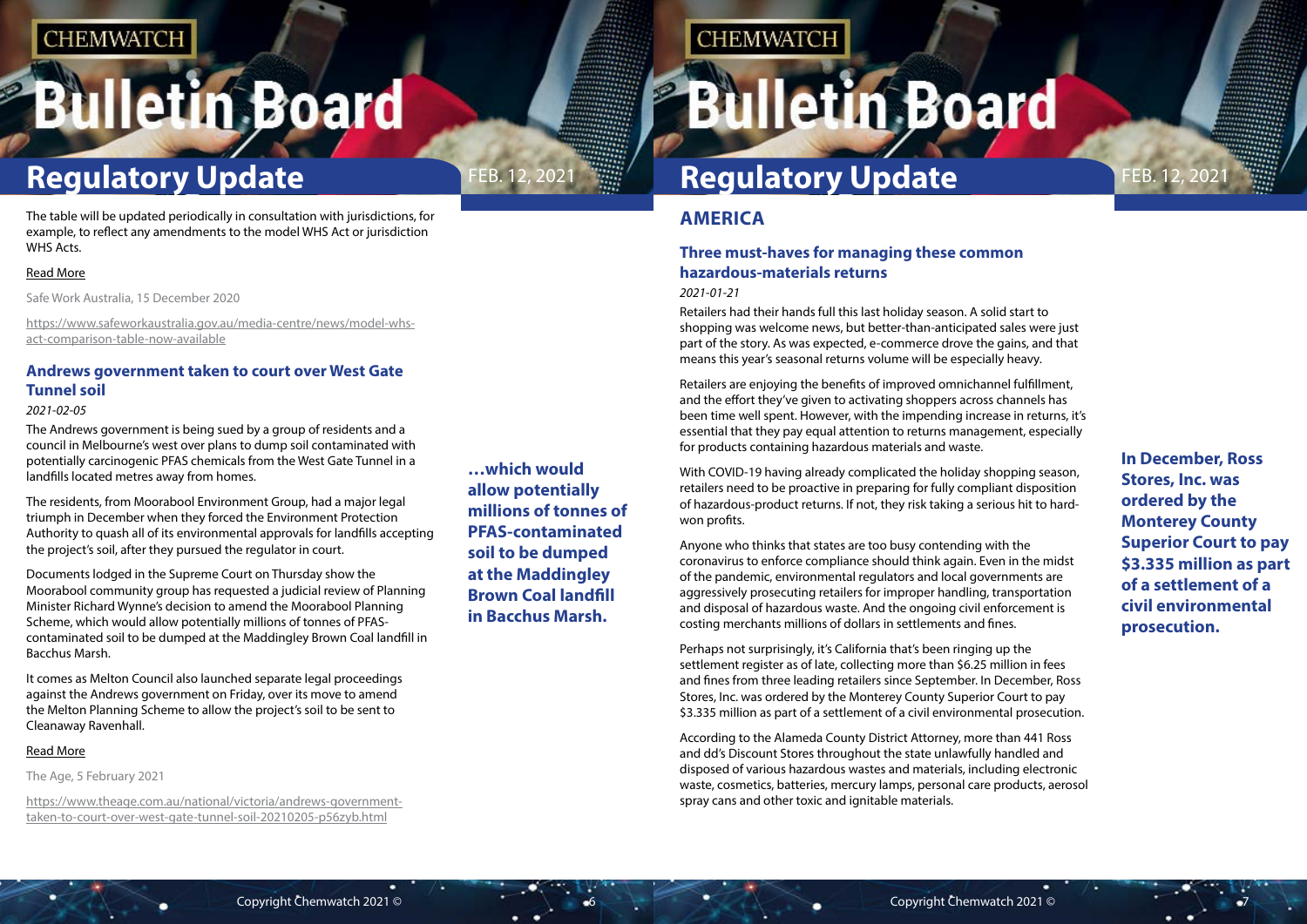# <span id="page-4-0"></span>**Bulletin Board**

**EPA also has revised the terms of use for SurfaceWise2 for all current emergency exemptions.**

**Each plastic pact operates within its host country to bring together stakeholders "who through shared ambition, combined expertise and collaboration create regional and national solutions to plastic waste and pollution."**

# **CHEMWATCH**

# **Bulletin Board**

# FEB. 12, 2021  $\frac{m}{2}$  Regulatory Update FEB. 12, 2021

# **Regulatory Update Regulatory Update**

# **EPA announces approval of extensions to August 24, 2020, first-ever long-lasting antiviral product for use against COVID-19**

## *2021-02-03*

On January 19, 2021, the U.S. Environmental Protection Agency (EPA) **[announced](https://www.epa.gov/pesticide-registration/epa-decision-documents-texas-arkansas-and-oklahoma-covid-19-emergency)** the issuance of a Federal Insecticide, Fungicide, and Rodenticide Act (FIFRA) Section 18 emergency exemption to the states of Oklahoma and Arkansas, permitting American Airlines to use SurfaceWise2, believed to inactivate coronaviruses like the SARS-CoV-2 virus on surfaces, in specific airport facilities and planes. EPA also has revised the terms of use for SurfaceWise2 for all current emergency exemptions.

EPA's initial emergency exemption for the state of Texas issued on August 24, 2020, specified that the product remained effective for seven days. According to its updated labels for all three states, EPA has now approved claims that SurfaceWise2 provides residual surface control of the coronavirus SARS-CoV-2 on surfaces that are undisturbed for up to 30 days. The **[updated](https://www.epa.gov/pesticide-registration/epa-decision-documents-texas-arkansas-and-oklahoma-covid-19-emergency)** labels state "When used in accordance with the directions for use, *SurfaceWise*® *2* provides residual surface control of coronaviruses, including SARS-CoV-2, for up to 30-days on undisturbed (*e.g.*, are not routinely disinfected with List N products) non-porous treated surfaces."

Of note, EPA also states in its announcement that SurfaceWise2 should be reapplied every time surfaces are disinfected to ensure continuous product performance as exposure to prolonged wetness may adversely impact the efficacy of the product. The updated labels state in the Directions for Use that the user must "Reapply *SurfaceWise*® *2* after surfaces are disinfected to ensure continuous product performance" and "Do not expose *SurfaceWise*® *2* to prolonged wetness as this may adversely impact the efficacy of the product."

[https://www.foodpackagingforum.org/news/canada-plastics-pact](https://www.foodpackagingforum.org/news/canada-plastics-pact-launched)**[launched](https://www.foodpackagingforum.org/news/canada-plastics-pact-launched)** 

FIFRA Section 18 authorizes EPA to exempt federal or state agencies from any provision of FIFRA in the event that emergency conditions require such an exemption. EPA regulations (40 C.F.R. Part 166) specify when state or federal government agencies will be permitted to use unregistered pesticides in response to an emergency. EPA's regulations provide that an emergency exists when:

There is an "urgent, non-routine" situation requiring the use of a pesticide to control a new pest not previously prevalent in the United States, to



## [Read More](https://www.supplychainbrain.com/blogs/1-think-tank/post/32404-three-must-haves-for-managing-hazardous-materials-returns)

Supply Chain Brain, 21 January 2021

[https://www.supplychainbrain.com/blogs/1-think-tank/post/32404-three](https://www.supplychainbrain.com/blogs/1-think-tank/post/32404-three-must-haves-for-managing-hazardous-materials-returns)[must-haves-for-managing-hazardous-materials-returns](https://www.supplychainbrain.com/blogs/1-think-tank/post/32404-three-must-haves-for-managing-hazardous-materials-returns)

# **Canada plastics pact launched**

### *2021-02-01*

Canada most recent country to launch a plastics pact within the Ellen Macarthur Foundation's global initiative; aims to by 2025 achieve 100% reusable, recyclable, or compostable plastic packaging, 50% effective recycle or compost rate, minimum 30% recycled content.

On January 27, 2021, the non-governmental organization *Ellen Macarthur Foundation* [announced](https://www.ellenmacarthurfoundation.org/news/canada-joins-the-plastics-pact-network) that Canada has joined the organization's Plastic Pact network. The new [Canada Plastics Pact](https://plasticspact.ca/partners-list/) has so far received support from over 40 organizations including businesses, government institutions, and NGOs to achieve a set of targets by the year 2025. These include: (i) defining a list of plastic packaging to be designated as problematic or unnecessary and then implement measures to eliminate them, (ii) achieving 100% of plastic packaging to? be designed as reusable, recyclable, or compostable, (iii) ensuring at least 50% of plastic packaging is effectively recycled or composted, and (iv) ensuring an average of at least 30% recycled content by weight across all plastic packaging.

Each plastic pact operates within its host country to bring together stakeholders "who through shared ambition, combined expertise and collaboration create regional and national solutions to plastic waste and pollution." The US recently launched a plastics pact within the network in August 2020 (FPF [reported\)](https://www.foodpackagingforum.org/news/us-plastics-pact-launched). Food brands and retailers within the plastic pacts are included in the *Food Packaging Forum's* brand and retailer initiatives [database](https://www.foodpackagingforum.org/brand-retailer-initiatives).

## [Read More](https://www.foodpackagingforum.org/news/canada-plastics-pact-launched)

Food Packaging Forum, 1 February 2021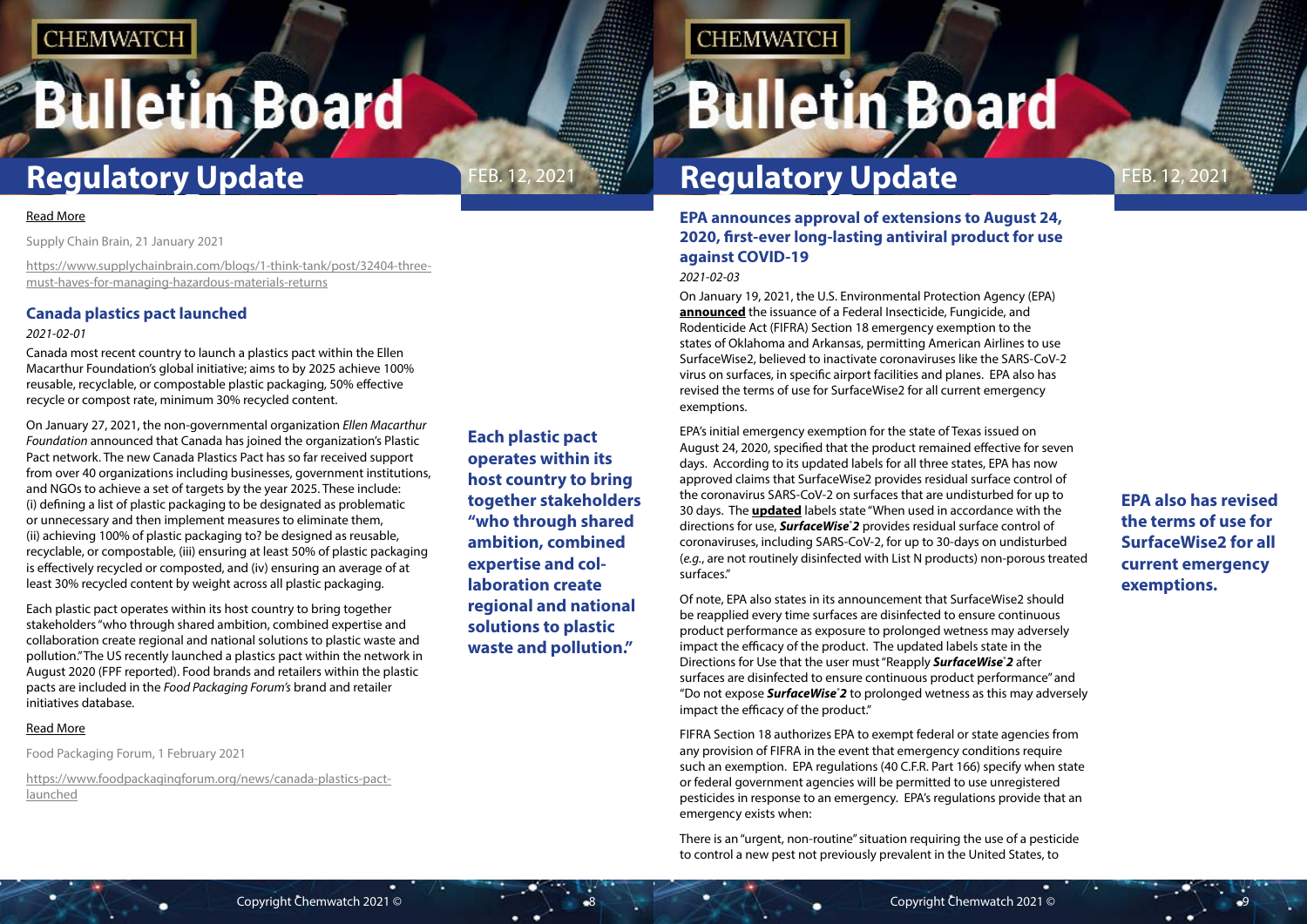# <span id="page-5-0"></span>**Bulletin Board**



**Good ventilation, together with social distancing, keeping your workplace clean and frequent handwashing, can help reduce the risk of spreading coronavirus.**

# **The deadline is 31 March each year for reporting quantities from the previous year.**

# **Bulletin Board**

**CHEMWATCH** 

# **Regulatory Update Regulatory Update**

## [Read More](https://www.hse.gov.uk/pic/annual-reporting.htm?utm_source=govdelivery&utm_medium=email&utm_campaign=EU-Exit&utm_term=pic-1&utm_content=pic-4-feb-21)

HSE, 4 February 2021

[https://www.hse.gov.uk/pic/annual-reporting.htm?utm\\_](https://www.hse.gov.uk/pic/annual-reporting.htm?utm_source=govdelivery&utm_medium=email&utm_campaign=EU-Exit&utm_term=pic-1&utm_content=pic-4-feb-21) [source=govdelivery&utm\\_medium=email&utm\\_campaign=EU-Exit&utm\\_](https://www.hse.gov.uk/pic/annual-reporting.htm?utm_source=govdelivery&utm_medium=email&utm_campaign=EU-Exit&utm_term=pic-1&utm_content=pic-4-feb-21) [term=pic-1&utm\\_content=pic-4-feb-21](https://www.hse.gov.uk/pic/annual-reporting.htm?utm_source=govdelivery&utm_medium=email&utm_campaign=EU-Exit&utm_term=pic-1&utm_content=pic-4-feb-21)

# **Ventilation and air conditioning during the coronavirus (COVID-19) pandemic**

## *2021-02-05*

The law requires employers to ensure an adequate supply of fresh air in the workplace and this has not changed during the pandemic.

Good ventilation, together with social distancing, keeping your workplace clean and frequent handwashing, can help reduce the risk of spreading coronavirus.

This guidance will help you identify poorly ventilated areas of your workplace and provides steps you can take to improve ventilation. It will apply in most workplaces.

Why ventilation is important

Balancing ventilation with keeping people warm

Identifying poorly ventilated areas

How to improve ventilation

Natural ventilation

Mechanical ventilation (including air conditioning)

Fans and air cleaning units

Ventilation in vehicles

Why ventilation is important

Good ventilation reduces the concentration of the virus in the air and therefore reduces the risks from airborne transmission. This happens when people breathe in small particles (aerosols) in the air after someone with the virus has occupied an enclosed area.

However, ventilation will have little or no impact on droplet or contact transmission routes.

control significant risks to health, the environment, beneficial organisms, or endangered species, or to prevent specified types of economic loss; and

There is no registered pesticide or economically or environmentally feasible alternate method of control available.

### [Read More](http://pesticideblog.lawbc.com/entry/epa-announces-approval-of-extensions-to-august-24-2020-first-ever-long-last)

Pesticide Blog, 3 February 2021

[http://pesticideblog.lawbc.com/entry/epa-announces-approval-of](http://pesticideblog.lawbc.com/entry/epa-announces-approval-of-extensions-to-august-24-2020-first-ever-long-last)[extensions-to-august-24-2020-first-ever-long-last](http://pesticideblog.lawbc.com/entry/epa-announces-approval-of-extensions-to-august-24-2020-first-ever-long-last)

# **EUROPE**

## **GB PIC: Annual reporting of exports and imports**

### *2021-02-04*

In the first quarter of each year, exporters and importers of PIC-listed chemicals must report to the DNA details of their exports and imports (together with the exact quantities) which took place during the previous calendar year. Note that this obligation applies to both exports from and imports into GB.

For mixtures and articles, the quantity should refer to the PIC chemical within the mixture/article and not to the mixture/article as a whole.

Quantities must be reported in kg.

Special RIN requests for exports in quantities below 10kg/year and per importing country for purpose of research and development are exempted and do not need to be reported.

The reports can be sent by email to the GB PIC DNA at ukdna@hse.gov.uk using the HSE templates.

[Template for annual reporting of exports of GB PIC chemicals \(.docx\)](https://www.hse.gov.uk/pic/assets/docs/annual-report-export.docx)

[Template for annual reporting of imports of GB PIC chemicals \(.docx\)](https://www.hse.gov.uk/pic/assets/docs/annual-report-import.docx)

The deadline is 31 March each year for reporting quantities from the previous year.

Aggregated, anonymised data will be published on HSE's website.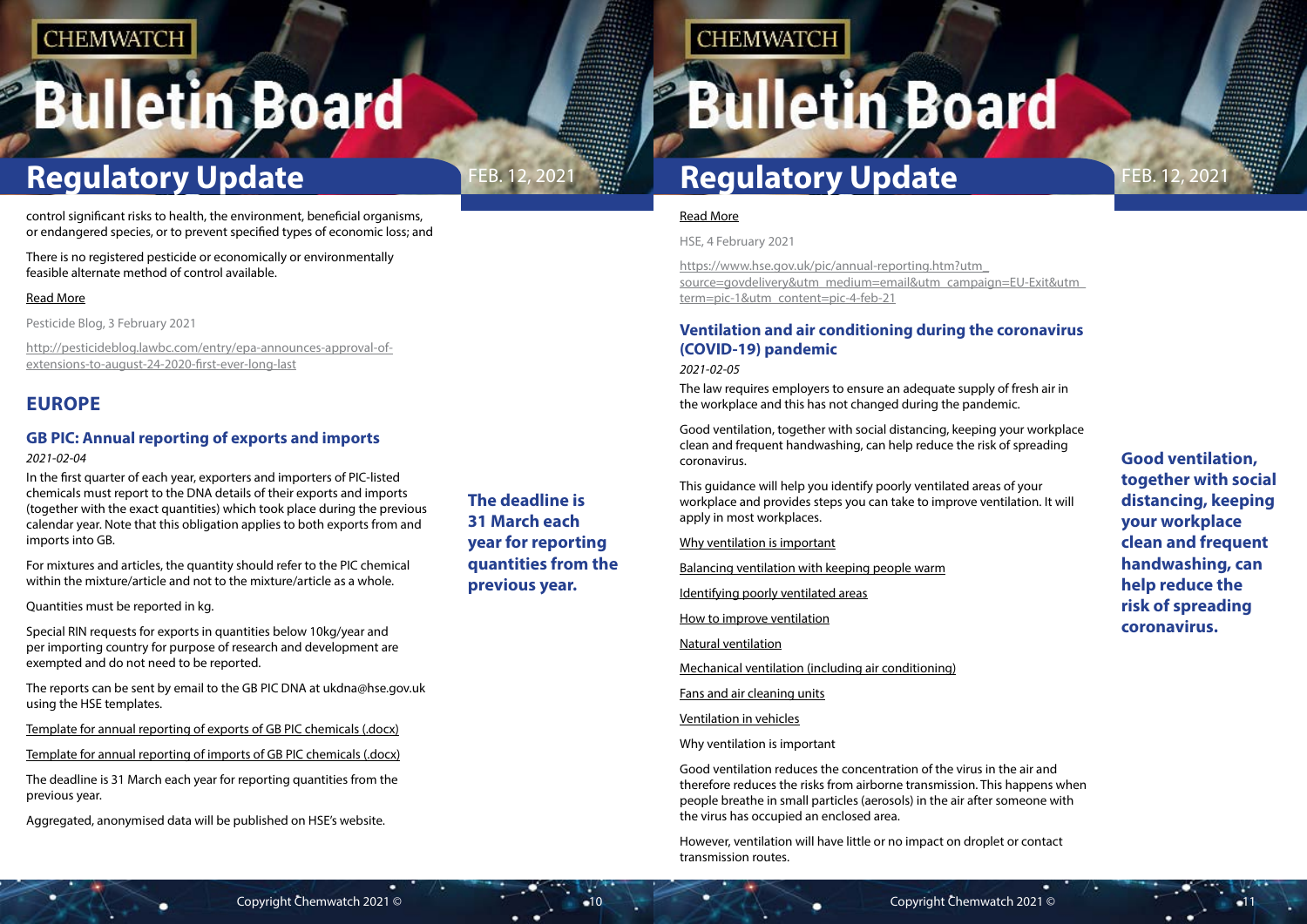# <span id="page-6-0"></span>**Bulletin Board**

**The freely available tool allows users to input information about products and components that make up the packaging.**

**It calls for the EU to uphold its current "zero pollution ambition in every part of the environment" and to work on raising public awareness about carcinogens in our daily lives.**

# **CHEMWATCH**

**Bulletin Board** 

# FEB. 12, 2021 **Regulatory Update** FEB. 12, 2021

# **Regulatory Update Regulatory Update**

on food contact materials." It calls for the EU to uphold its current "zero pollution ambition in every part of the environment" and to work on raising public awareness about carcinogens in our daily lives.

### [Read More](https://www.foodpackagingforum.org/news/eu-launches-beating-cancer-plan)

Food Packaging Forum, 2 February 2021

[https://www.foodpackagingforum.org/news/eu-launches-beating-cancer](https://www.foodpackagingforum.org/news/eu-launches-beating-cancer-plan)[plan](https://www.foodpackagingforum.org/news/eu-launches-beating-cancer-plan)

# **INTERNATIONAL**

## **PAC launches PIP 360° benchmarking tool** *2021-02-04*

PAC Packaging Consortium free online tool scores product packaging based on factors including material type, weight, reuse/recyclability, renewable/recycled content; provides single score with recommendations for improvement

The industry association *PAC Packaging Consortium* has released a new online packaging [benchmarking tool](https://www.pacpip360.com/) that "measures package circularity and identifies innovation pathways to better circular package designs and recycling processes." The freely available tool allows users to input information about products and components that make up the packaging. This includes information about the type of material, weight, reusability, recyclability, compostability, and renewable/recycled content of the packaging components. The results are provided as a single score on a scale from 0 to 360 points, and recommendations of how to improve the score are provided. An option is available for a third party to certify the results. Two [webinars](https://www.pac.ca/events/) have been scheduled for February 10 and March 3, 2021 for interested stakeholders to learn more about its use.

## [Read More](https://www.foodpackagingforum.org/news/pac-launches-pip-360-benchmarking-tool)

Food Packaging Forum, 4 February 2021

[https://www.foodpackagingforum.org/news/pac-launches-pip-360](https://www.foodpackagingforum.org/news/pac-launches-pip-360-benchmarking-tool) [benchmarking-tool](https://www.foodpackagingforum.org/news/pac-launches-pip-360-benchmarking-tool)



You should consider ventilation alongside the relevant control measures required to reduce the risk of transmission as part of [making your](https://www.hse.gov.uk/coronavirus/working-safely/index.htm)  [workplace COVID-secure](https://www.hse.gov.uk/coronavirus/working-safely/index.htm).

Balancing ventilation with keeping people warm

Providing adequate ventilation does not mean that workplaces have to be cold.

Good ventilation is a balance between making sure workplaces are warm but keeping a flow of air going through an area.

Simple steps, such as partially opening windows, can be taken to ensure ventilation is maintained. Natural ventilation can be used with heating systems to maintain a reasonable temperature in the workplace.

### [Read More](https://www.hse.gov.uk/coronavirus/equipment-and-machinery/air-conditioning-and-ventilation.htm?utm_source=govdelivery&utm_medium=email&utm_campaign=coronavirus&utm_term=ventilation-headline&utm_content=covid-4-feb-21)

HSE, 5 February 2021

[https://www.hse.gov.uk/coronavirus/equipment-and-machinery/](https://www.hse.gov.uk/coronavirus/equipment-and-machinery/air-conditioning-and-ventilation.htm?utm_source=govdelivery&utm_medium=email&utm_campaign=coronavirus&utm_term=ventilation-headline&utm_content=covid-4-feb-21) air-conditioning-and-ventilation.htm?utm\_source=govdelivery&utm [medium=email&utm\\_campaign=coronavirus&utm\\_term=ventilation](https://www.hse.gov.uk/coronavirus/equipment-and-machinery/air-conditioning-and-ventilation.htm?utm_source=govdelivery&utm_medium=email&utm_campaign=coronavirus&utm_term=ventilation-headline&utm_content=covid-4-feb-21)[headline&utm\\_content=covid-4-feb-21](https://www.hse.gov.uk/coronavirus/equipment-and-machinery/air-conditioning-and-ventilation.htm?utm_source=govdelivery&utm_medium=email&utm_campaign=coronavirus&utm_term=ventilation-headline&utm_content=covid-4-feb-21)

## **EU launches beating cancer plan**

### *2021-02-04*

On February 3, 2021, the *European Commission (EC)* [presented](https://ec.europa.eu/commission/presscorner/detail/en/IP_21_342) its [Beating](https://ec.europa.eu/health/sites/health/files/non_communicable_diseases/docs/eu_cancer-plan_en.pdf)  [Cancer Plan,](https://ec.europa.eu/health/sites/health/files/non_communicable_diseases/docs/eu_cancer-plan_en.pdf) which aims to enact a set of policy and research mechanisms over the coming years to improve Europe's efforts to prevent and treat cancer. The Commission further published a [fact sheet](https://ec.europa.eu/commission/presscorner/detail/en/FS_21_341) as well as set of [questions and answers](https://ec.europa.eu/commission/presscorner/detail/en/QANDA_21_344) about the plan and the government's aims in implementing it. The plan specifically includes a section dedicated to reducing exposure to hazardous substances and references the *EC's*  Chemicals Strategy for Sustainability (FPF [reported](https://www.foodpackagingforum.org/news/eus-chemicals-strategy-plans-actions-on-fcms)), which "will make it possible to deal with hazardous chemicals more rapidly, and effectively reduce the exposure of consumers and professionals to carcinogenic substances, or to other hazardous chemicals that interfere with the endocrine and immune systems."

The civil society organization *Health and Environment Alliance (HEAL)* recently published a [set of demands](https://www.env-health.org/4-demands-for-an-ambitious-europes-beating-cancer-plan/) for the new plan. It urges the *EC* to "fight cancer with the most vulnerable in mind" and to "prevent cancer from farm to fork," including that the EU "revises outdated EU legislation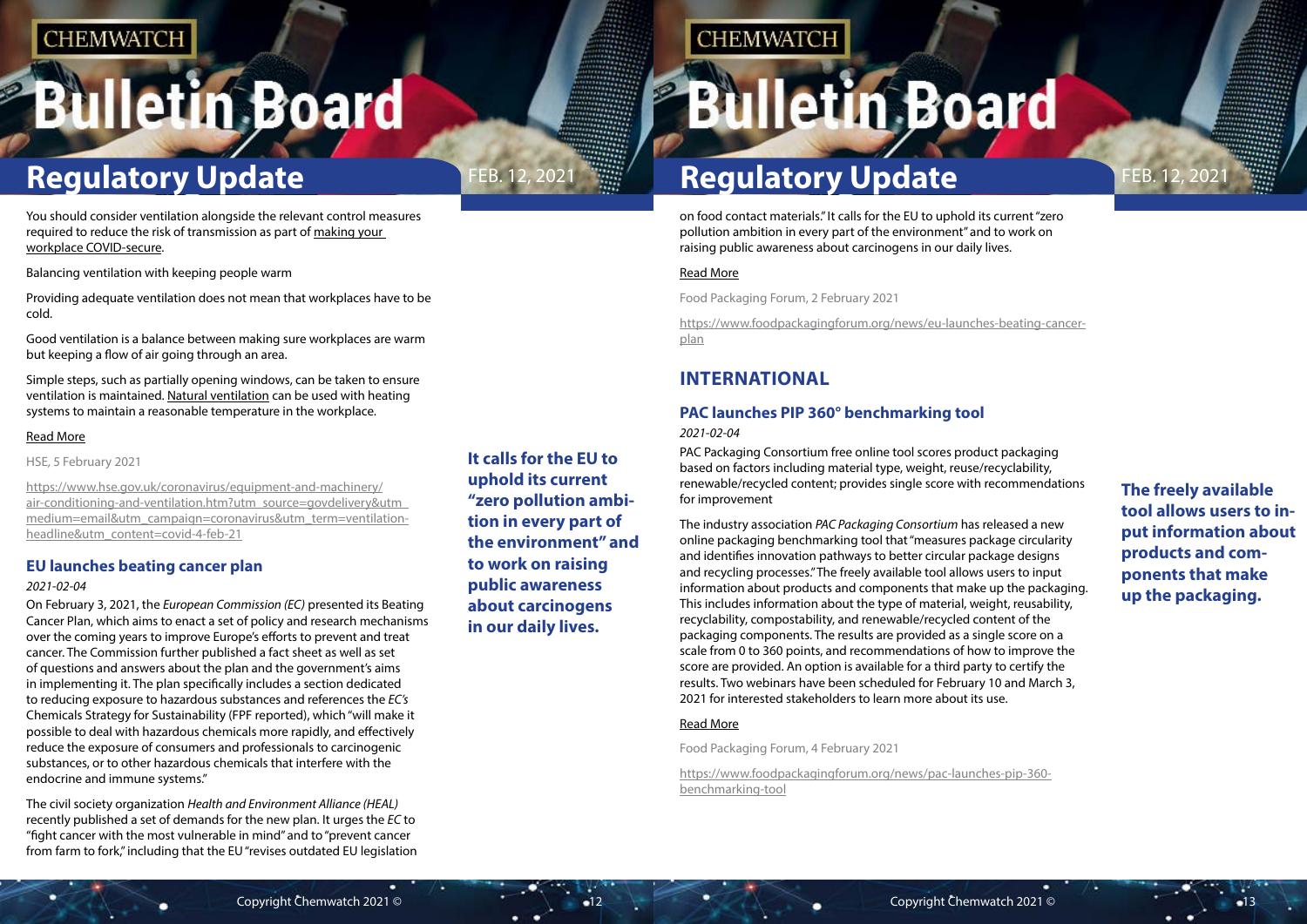# <span id="page-7-0"></span>**Bulletin Board**

**According to OECD, "[t]he increased production and wide usage of manufactured nanomaterials suggest a higher probability of finding them in the environment.**

# **CHEMWATCH**

# **Bulletin Board**

# FEB. 12, 2021 **FEB. 12, 2021** Regulatory Update **FEB. 12, 2021**

# **Regulatory Update Regulatory Update**

the dissolution rate and dispersion stability for toxicity assessment are of paramount importance for adequate hazard assessment." Test Guideline No. 318 describes a test procedure to obtain information on dispersion stability of nanomaterials in simulated environmental media. The accompanying guidance document provides additional recommendations on dispersion stability measurements. OECD states that it is developing a Test Guideline to determine the solubility and dissolution rate of nanomaterials in the aqueous environmental media and that the webinar will include discussion of this Test Guideline.

## [Read More](https://nanotech.lawbc.com/2021/02/oecd-will-hold-webinar-on-assessing-the-dispersion-stability-and-dissolution-of-nanomaterials-in-the-environment/?utm_source=Bergeson+%26+Campbell%2C+P.C.+-+Nano+and+Other+Emerging+Chemical+Technologies+Blog&utm_campaign=64f12c8f36-RSS_EMAIL_CAMPAIGN&utm_medium=email&utm_term=0_9a895e87b2-64f12c8f36-73807113)

Nano and Other Emerging Chemical Technologies Blog, 2 February 2021

[https://nanotech.lawbc.com/2021/02/oecd-will-hold-webinar-on](https://nanotech.lawbc.com/2021/02/oecd-will-hold-webinar-on-assessing-the-dispersion-stability-and-dissolution-of-nanomaterials-in-the-environment/)[assessing-the-dispersion-stability-and-dissolution-of-nanomaterials-in](https://nanotech.lawbc.com/2021/02/oecd-will-hold-webinar-on-assessing-the-dispersion-stability-and-dissolution-of-nanomaterials-in-the-environment/)[the-environment/](https://nanotech.lawbc.com/2021/02/oecd-will-hold-webinar-on-assessing-the-dispersion-stability-and-dissolution-of-nanomaterials-in-the-environment/)





# **Kenya revises draft EPR regulation**

## *2021-02-02*

Ministry of Environment and Forestry releases new draft on extended producer responsibility (EPR) regulations; would require mechanism to control banned or dangerous substances in products; applies to range of products including plastics, rubber, aluminum, glass, paper and carton

On January 28, 2021, news provider *Chemical Watch* [reported](https://chemicalwatch.com/208026/kenyan-epr-scheme-would-require-companies-to-control-chemicals-in-products) on a [revised](http://www.environment.go.ke/wp-content/uploads/2020/12/14.12.20-EPR-REGULATION.pdf)  [draft](http://www.environment.go.ke/wp-content/uploads/2020/12/14.12.20-EPR-REGULATION.pdf) released by Kenya's *Ministry of Environment and Forestry* regarding regulations on extended producer responsibility (EPR) within the country. According to the regulation, companies that manufacture, import or sell a wide range of consumer products would be required to implement "a mechanism of controlling banned or dangerous substances in products." This would include plastic and rubber as well as aluminum, glass, paper, and carton products. The regulation would require companies to either independently or jointly create an EPR compliance scheme that also covers minimum targets for reuse, recycling or recovery, as well as logistics for collection and product design guidelines. Companies would need to register their EPR scheme with the appropriate authority in advance. The regulations are described to target "all products and packaging in all phases of their life cycle." An earlier [version](http://www.environment.go.ke/wp-content/uploads/2020/05/4th-May-EXTENDED-PRODUCER-RESPONSIBILITY-REGULATIONS-2020-1.pdf) of the draft regulation was released for public comment in May 2020.

## [Read More](https://www.foodpackagingforum.org/news/kenya-revises-draft-epr-regulation)

Food Packaging Forum, 2 February 2021

[https://www.foodpackagingforum.org/news/kenya-revises-draft-epr](https://www.foodpackagingforum.org/news/kenya-revises-draft-epr-regulation)[regulation](https://www.foodpackagingforum.org/news/kenya-revises-draft-epr-regulation)

# **OECD will hold webinar on assessing the dispersion stability and dissolution of nanomaterials in the environment**

## *2021-02-02*

On February 25, 2021, the Organization for Economic Cooperation and Development (OECD) will hold a webinar on "Assessing the dispersion stability and dissolution (rate) of nanomaterials in the environment" to discuss the scope, content, and use of Test Guideline No. 318: Dispersion Stability of Nanomaterials in Simulated Environmental Media and its accompanying guidance document. According to OECD, "[t]he increased production and wide usage of manufactured nanomaterials suggest a higher probability of finding them in the environment. Therefore, testing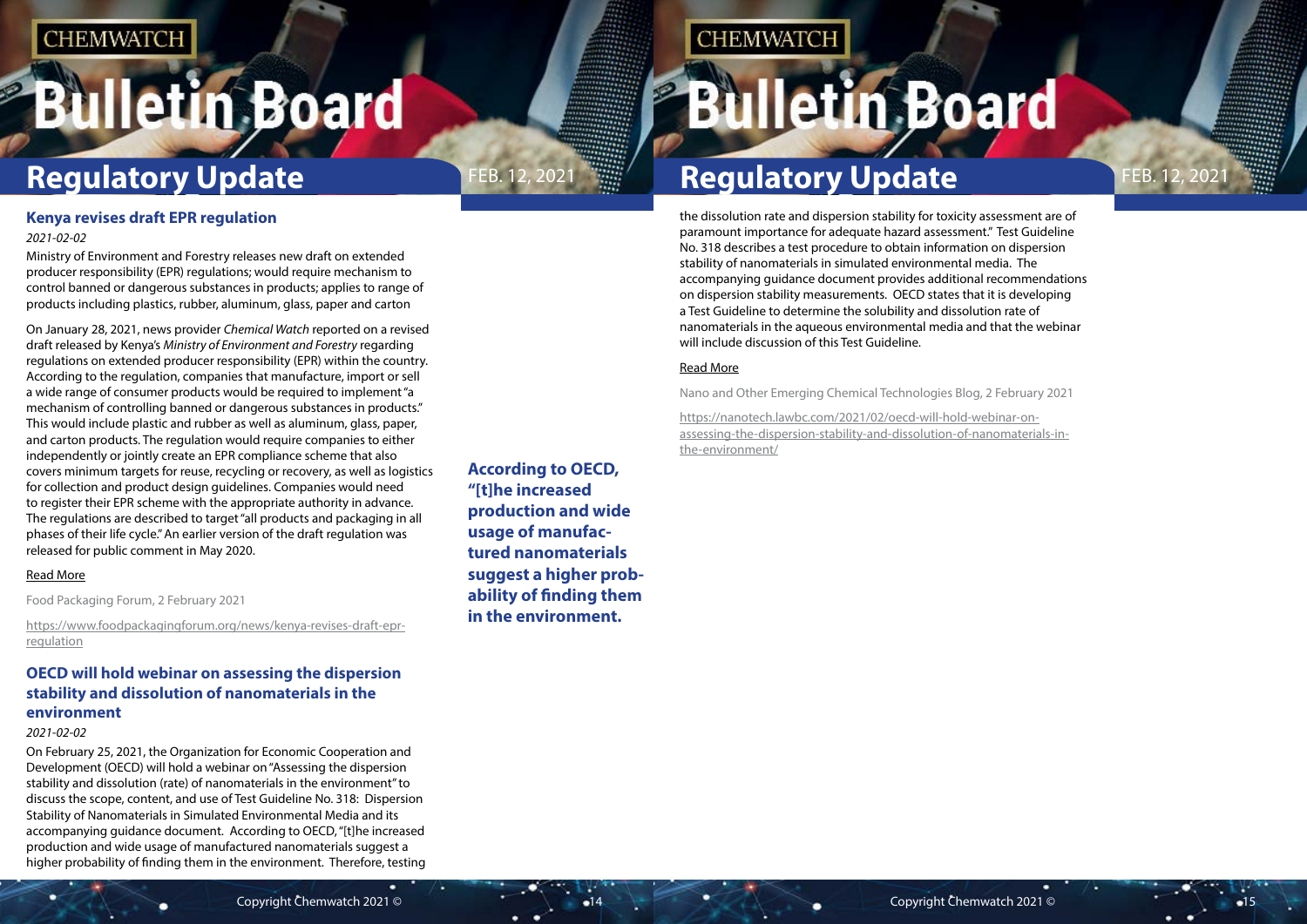# <span id="page-8-0"></span>**Bulletin Board**

**ECHA estimates that at least 127 million birds are at risk of lead poisoning each year.**



**Today hydrazine is the most common propellant employed by thrusters aboard satellites: it is highly energetic in nature but also toxic and corrosive, as well as dangerous to handle and store.**

**CHEMWATCH** 

# **Towards sustainable outdoor shooting and fishing— ECHA proposes restrictions on lead use**

### *2021-02-03*

The European Chemicals Agency brings forward a proposal for further EU-wide restrictions on the use of lead in ammunition for hunting and outdoor sports shooting as well as in fishing. The proposal aims to address the risks of lead in these activities to protect people, wildlife and the environment.

Helsinki, 3 February 2021 – At the request of the European Commission, ECHA has assessed the health and environmental risks posed by the use of lead projectiles for hunting and outdoor sports shooting as well as lead used in fishing sinkers and lures.

The Agency concluded that an EU-wide restriction would be justified. ECHA estimates that at least 127 million birds are at risk of lead poisoning each year. In addition, citizens are exposed to lead, for example, through game hunted with lead ammunition or when making lead ammunition, fishing sinkers or lures at home. Exposure to lead is especially harmful to children's neurological development. About one million children are vulnerable to the toxic effects of lead due to game meat consumption.

The proposal assesses various risk management options and identifies a preferred option to address the risks. It describes the impacts of these measures on human health and the environment as well as the overall costs to society. In simple terms, ECHA's proposal is the following:

1. Lead sold and used in hunting, sports shooting and other outdoor shooting:

ban on the sale and use of lead gunshot (with a five-year transition period). As current Olympic rules specify the use of lead ammunition for certain disciplines, ECHA also considered an optional derogation for use of lead gunshot for sports shooting only under strict conditions, i.e. when releases to the environment are minimised.

[https://www.spacedaily.com/reports/Propelling\\_satellites\\_into\\_the\\_](https://www.spacedaily.com/reports/Propelling_satellites_into_the_future_999.html) [future\\_999.html](https://www.spacedaily.com/reports/Propelling_satellites_into_the_future_999.html)

ban on the use of lead in bullets and other projectiles (small calibre: five-year; large calibre: 18-month transition periods). Derogations for continued use if releases to the environment are minimised, i.e. when sports shooting ranges are equipped with bullet traps.

2. Lead sold and used in fishing:

# **Propelling satellites into the future**

### *2021-02-04*

Candidate 'green' satellite propellants within a temperature-controlled incubator, undergoing heating as a way to simulate the speeding up of time.

Today hydrazine is the most common propellant employed by thrusters aboard satellites: it is highly energetic in nature but also toxic and corrosive, as well as dangerous to handle and store. ESA initiated a study with European Astrotech Ltd in the UK to look into greener propellants and propulsion systems, to provide comparable performance with reduced toxicity and handling costs.

The testing investigated the compatibility between a variety of current and future materials and weld combinations with two propellant candidates in detail while checking others as well. By using materials already present in propulsion systems, the aim is to help to reduce any necessary modifications needed, shrinking costs and development times.

An eight-month test cycle became the equivalent of 5.33 years on-orbit by elevating temperature, hunting out for any degradation in the welds, materials and propellants - such as broken welds, material mass loss or etching.

Two green propellants called LMP-103S - flight-tested on Sweden's Prisma formation flying mission - and HTP - high-test peroxide, previously used in past UK rockets - were shown to have compatibility with up to ten welded materials (while HTP was incompatible with titanium).

The project was supported through ESA's Technology Development Element, investigating promising innovations for space.

It comes in response to the European Commission's Registration, Evaluation, Authorisation and Restriction of Chemical Substances (REACH) regulation, that seeks to limit industry's use of chemical substances that may be hazardous to human health or the environment.

## [Read more](https://www.spacedaily.com/reports/Propelling_satellites_into_the_future_999.html)

Space Daily, 4 February 2021

# **REACH Update**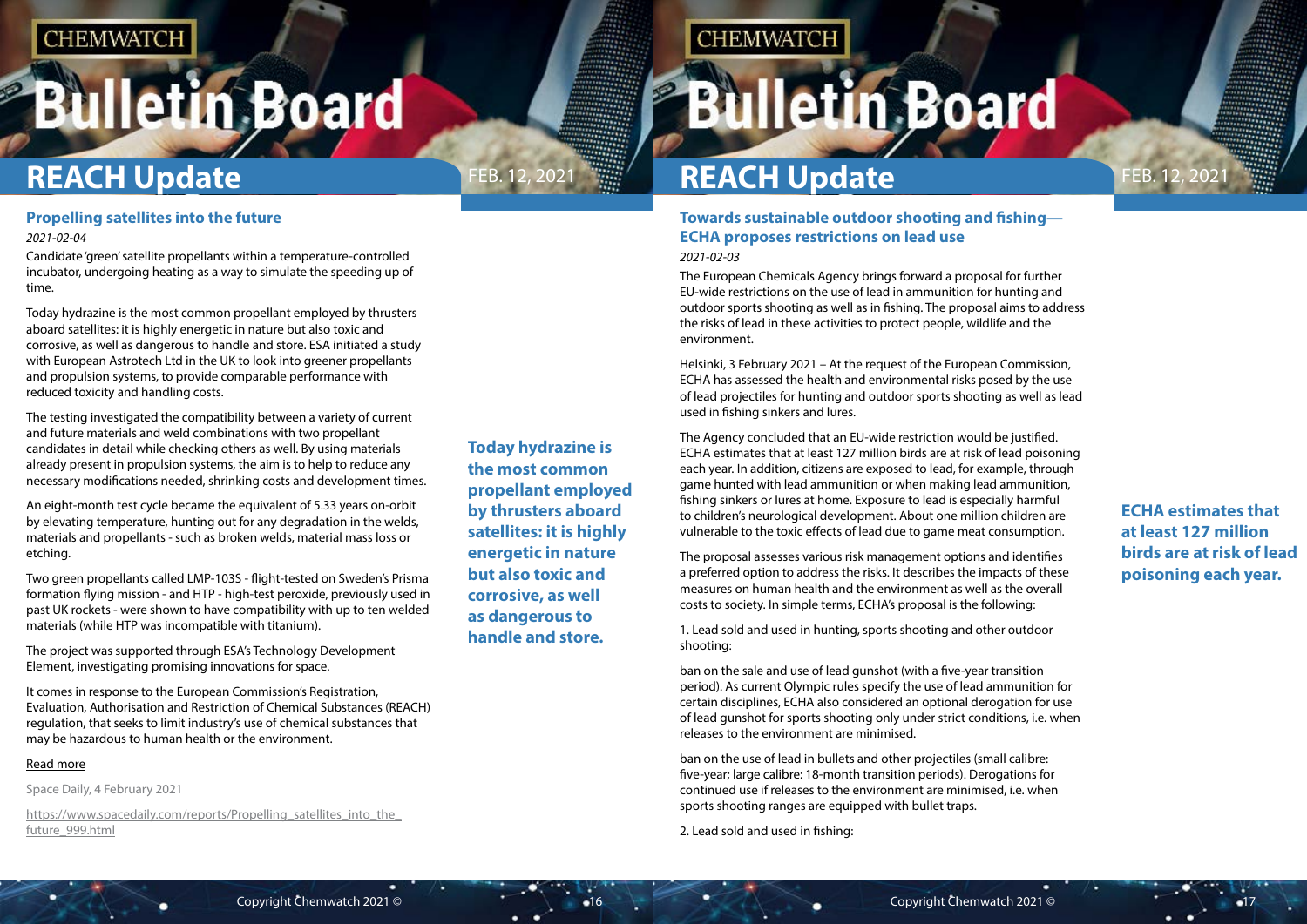# **Bulletin Board**





regulation on Registration, Evaluation, Authorisation and Restriction of Chemicals (REACH) on 25 January 2021. It will apply in all EU countries from 15 February 2023.

ban on the sale and use of lead sinkers and lures (with transition periods depending on weight:  $\leq 50$  g three years;  $> 50$  g five years)

### [Read More](https://echa.europa.eu/-/towards-sustainable-outdoor-shooting-and-fishing-echa-proposes-restrictions-on-lead-use)

ECHA, 3 February 2021

**CHEMWATCH** 

[https://echa.europa.eu/-/towards-sustainable-outdoor-shooting-and](https://echa.europa.eu/-/towards-sustainable-outdoor-shooting-and-fishing-echa-proposes-restrictions-on-lead-use)[fishing-echa-proposes-restrictions-on-lead-use](https://echa.europa.eu/-/towards-sustainable-outdoor-shooting-and-fishing-echa-proposes-restrictions-on-lead-use)

immediate ban on the use of lead sinkers when the sinker is deliberately dropped to water (lead drop off techniques).

Military uses of lead ammunition, along with other non-civilian uses of lead ammunition such as by police, security and customs forces, are outside of the scope of the investigation. Indoor uses of lead ammunition are also excluded.

If adopted, the restriction would reduce lead emissions to the environment by approximately 1.7 million tonnes over 20 years. Additionally, the proposed restriction would protect the children of households that very frequently eat game meat. For example, it is assumed that phasing out the use of lead in large-calibre bullets and gunshot could avoid IQ loss in up to 7 000 children a year. The total costs of the restriction to society range from €260 million to €10.5 billion over 20 years depending on the sector affected and the type of restriction imposed.

The proposal is based on the information that was available to ECHA at the time of the preparation and can be updated if information justifying changes comes to light. All stakeholders have the possibility to provide their arguments backed by robust evidence during a six-month consultation, which is scheduled to start on 24 March. ECHA is planning to organise an online info session to explain the restriction process and help stakeholders take part in the consultation.

### **Next steps**

ECHA's scientific Committees for Risk Assessment and Socio-Economic Analysis will evaluate the strengths and weaknesses of ECHA's proposal. In their evaluation, they will take into account the scientific evidence received during the consultations. The opinions of the two committees are expected by mid-2022.

The European Commission together with the 27 EU Member states will take the decision on the restriction and its conditions – based on ECHA's proposal and the committees' opinion.

### **Background**

ECHA's proposal to further restrict the use of lead follows an earlier one covering *lead in gunshot for hunting and sports shooting in or around wetlands*. The European Commission adopted this restriction under the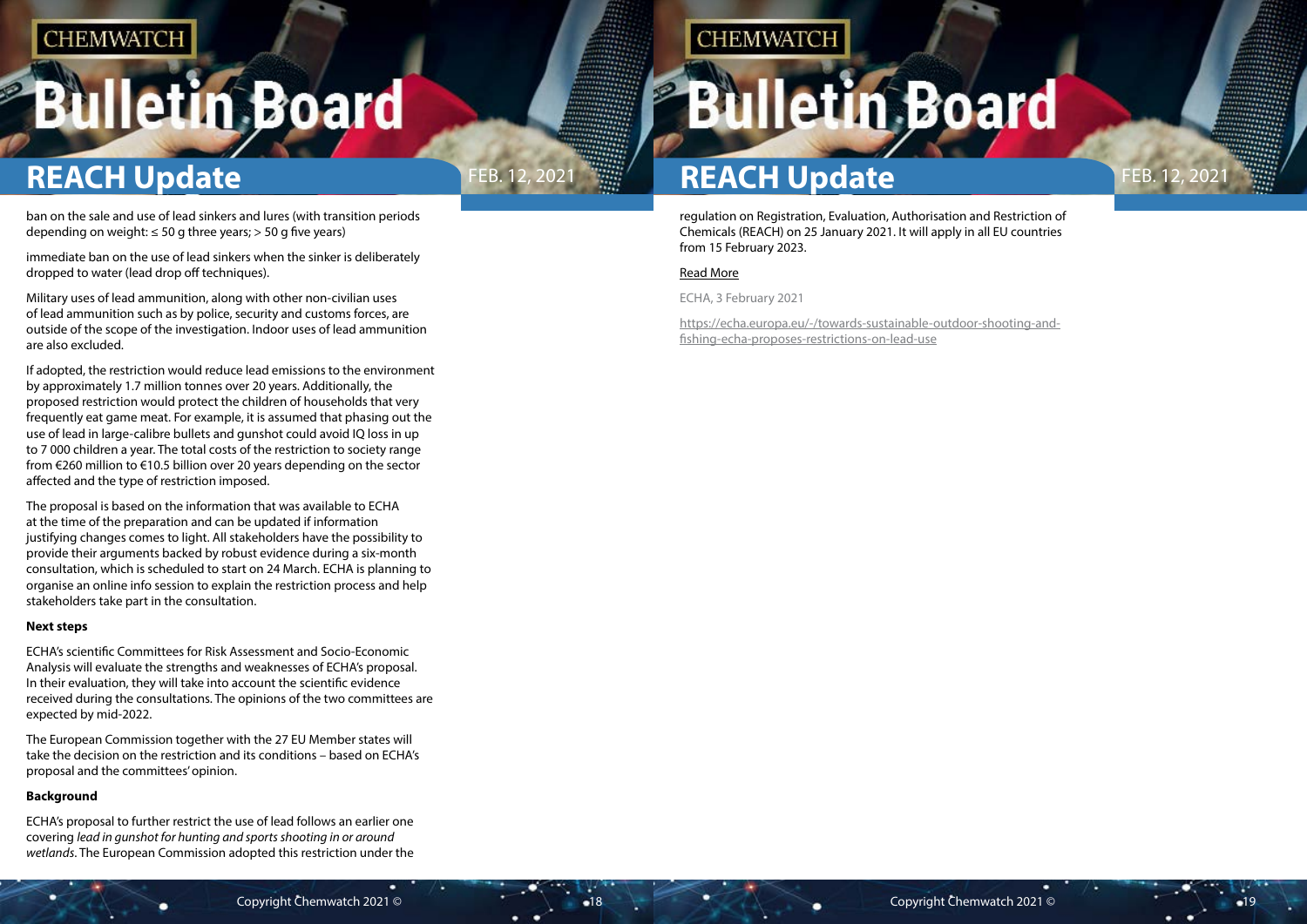# <span id="page-10-0"></span>**Bulletin Board**



Feb. 12, 2021

# **CHEMWATCH Illetin Board**

**Hexane is an alkane of six carbon atoms, with the chemical formula C6H14.**

# **n-Hexane**

## *2021-02-12*

Hexane is an alkane of six carbon atoms, with the chemical formula  $C_6H_{14}$ . There are 5 hexane isomers; n-hexane is the unbranched isomer. [1] n-Hexane is a chemical made from crude oil. Pure n-hexane is a colourless liquid with a slightly disagreeable odour. It evaporates very easily into the air and dissolves only slightly in water. n-Hexane is highly flammable, and its vapours can be explosive. [2]

## **USES [3]**

Hexane is used in laboratories, primarily when it is mixed with similar chemicals to produce solvents. Common names for these solvents are commercial hexane, mixed hexanes, petroleum ether, and petroleum naphtha. The major use for solvents containing n-hexane is to extract vegetable oils from crops such as soybeans, flax, peanuts, and safflower seed. They are also used as cleaning agents in the textile, furniture, shoemaking, and printing industries, particularly rotogravure printing. N-hexane is also an ingredient of special glues that are used in the roofing, shoe, and leather industries. n-Hexane is used in binding books, working leather, shaping pills and tablets, canning, manufacturing tires, and making baseballs.

## **SOURCES OF EMISSION & ROUTES OF EXPOSURE**

## **Sources of Emission [3]**

- Industry sources: Releases from industries producing, using or handling hexane. For example, rubber and plastics products industries, oil refineries, chemical plants, footwear manufacturing, petrol, and paints and adhesives.
- Diffuse sources: Releases from service stations; evaporation of fuels during petrol refilling; underground storage tanks that leak. Releases during use of adhesives, paints, and paint thinners.
- Natural sources: Hexane is a natural constituent of crude petroleum. It also occurs naturally as a plant volatile and can be released from volcanoes. Furthermore, n-hexane occurs naturally in, forest fires, and some plants.
- Transport sources: Vehicle exhaust. Evaporation of vehicle fuels from motors and vehicle fuel tanks.

# **Hazard Alert**

# **Regulations**





[https://www.benitaepstein.com/science%20cartoons/files/page22-1023](https://www.benitaepstein.com/science%20cartoons/files/page22-1023-full.jpg) [full.jpg](https://www.benitaepstein.com/science%20cartoons/files/page22-1023-full.jpg)

# **Janet's Corner**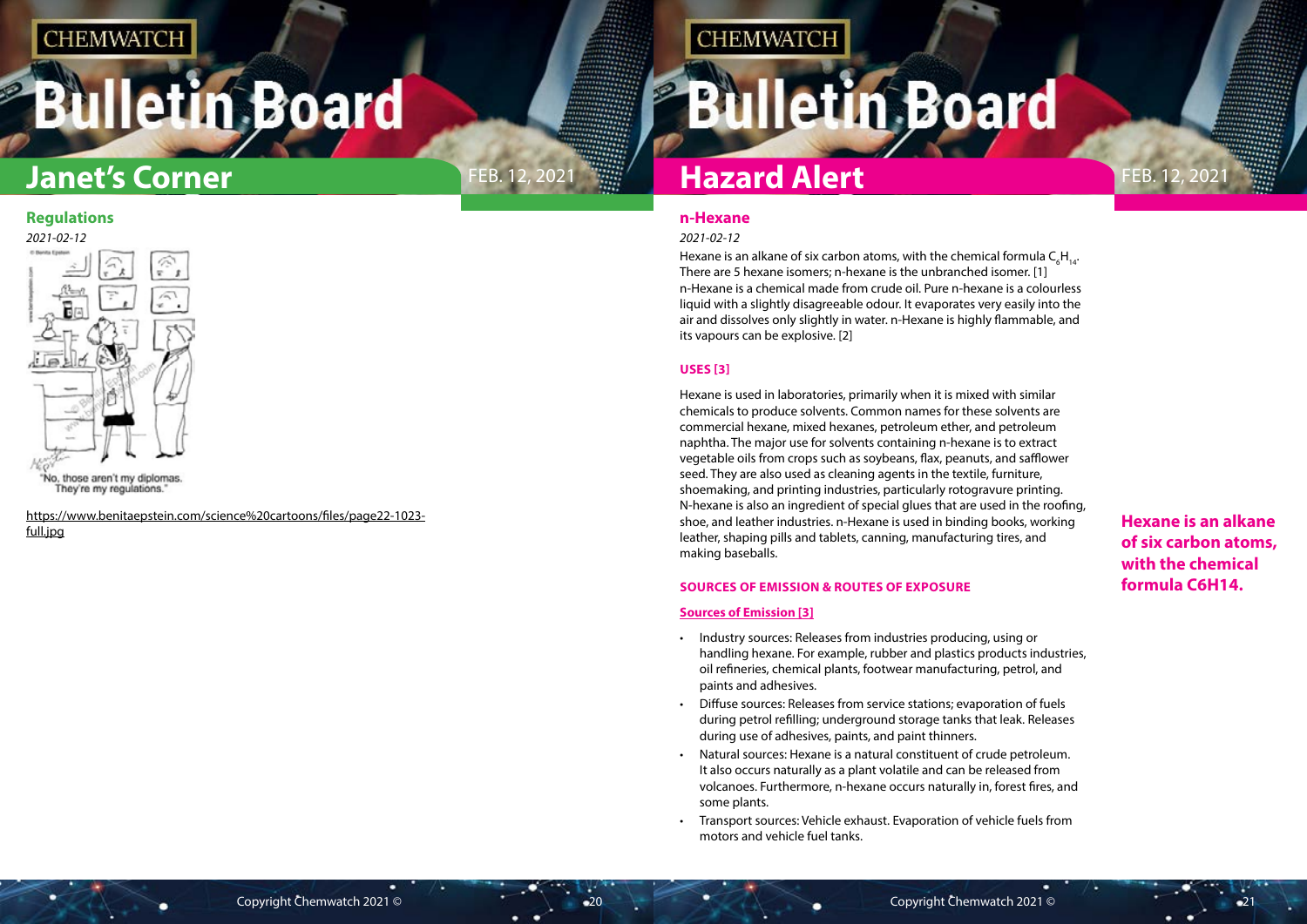# **Bulletin Board**



- The Reference Concentration (RfC) for hexane is 0.2 milligrams per cubic metre ( $mg/m<sup>3</sup>$ ) based on neurotoxicity in humans and epithelial lesions in the nasal cavity in mice.
- EPA has not established a Reference Dose (RfD) for hexane.
- EPA has calculated a provisional RfD of 0.06 milligrams per kilogram body weight per day (mg/kg/d) based on neurological and reproductive effects in rats.

### **Reproductive/Developmental Effects**

- No information is available on the reproductive or developmental effects of hexane in humans.
- Testicular damage has been observed in male rats exposed to hexane via inhalation.
- Teratogenic effects were not observed in the offspring of rats chronically exposed via inhalation in several studies.

### **Carcinogenicity**

- No information is available on the carcinogenic effects of hexane in humans or animals.
- EPA has classified hexane as a Group D, not classifiable as to human carcinogenicity, based on a lack of data concerning carcinogenicity in humans and animals. (3,5)

### **SAFETY [6]**

### **First Aid Measures**

- Eye Contact: Check for and remove any contact lenses. Immediately flush eyes with running water for at least 15 minutes, keeping eyelids open. Get medical attention if irritation occurs.
- Skin Contact: Wash with soap and water. Cover the irritated skin with an emollient. Get medical attention if irritation develops.
- Serious Skin Contact: Wash with a disinfectant soap and cover the contaminated skin with an anti-bacterial cream. Seek medical attention.
- Inhalation: If inhaled, remove to fresh air. If not breathing, give artificial respiration. If breathing is difficult, give oxygen. Get medical attention if symptoms appear.
- Serious Inhalation: Evacuate the victim to a safe area as soon as possible. Loosen tight clothing such as a collar, tie, belt or waistband. If

• Consumer products: Consumer products that contain small amounts of n-hexane include petrol, rubber cement, type-over correction fluids, non-mercury (low temperature) thermometers, alcohol preparations, and aerosols in perfumes. n-Hexane is also a component of preparations such as paint thinners, general-purpose solvents, degreasing agents, and cleaners.

### **Routes of Exposure [3,4]**

n-Hexane evaporates very quickly and so the most common exposure is from breathing air-containing hexane. It can also enter via the skin. The most probable route of human exposure to hexane is by inhalation. Since it is in gasoline, nearly everyone is exposed to very small amounts of n-hexane in the air. Exposure can occur at home if you use products containing n-hexane without proper ventilation. Individuals are most likely to be exposed to hexane in the workplace. Monitoring data indicate that hexane is a widely occurring atmospheric pollutant.

## **HEALTH EFFECTS**

### **Acute Effects**

- Acute inhalation exposure of humans to high levels of hexane causes mild CNS depression. CNS effects include dizziness, giddiness, slight nausea, and headache in humans.
- Acute exposure to hexane vapours may cause dermatitis and irritation of the eyes and throat in humans.
- Acute animal tests in rats have demonstrated hexane to have low acute toxicity from inhalation and ingestion exposure.

### **Chronic Effects**

- Chronic inhalation exposure to hexane is associated with sensorimotor polyneuropathy in humans, with numbness in the extremities, muscular weakness, blurred vision, headache, and fatigue observed.
- Rats, chronically exposed by inhalation, have exhibited neurotoxic effects.
- Mild inflammatory, erosive, and degenerative lesions in the olfactory and respiratory epithelium of the nasal cavity have been observed in mice chronically exposed by inhalation. Pulmonary lesions have also been observed in chronically exposed rabbits.

# **CHEMWATCH**

# **Illetin Board**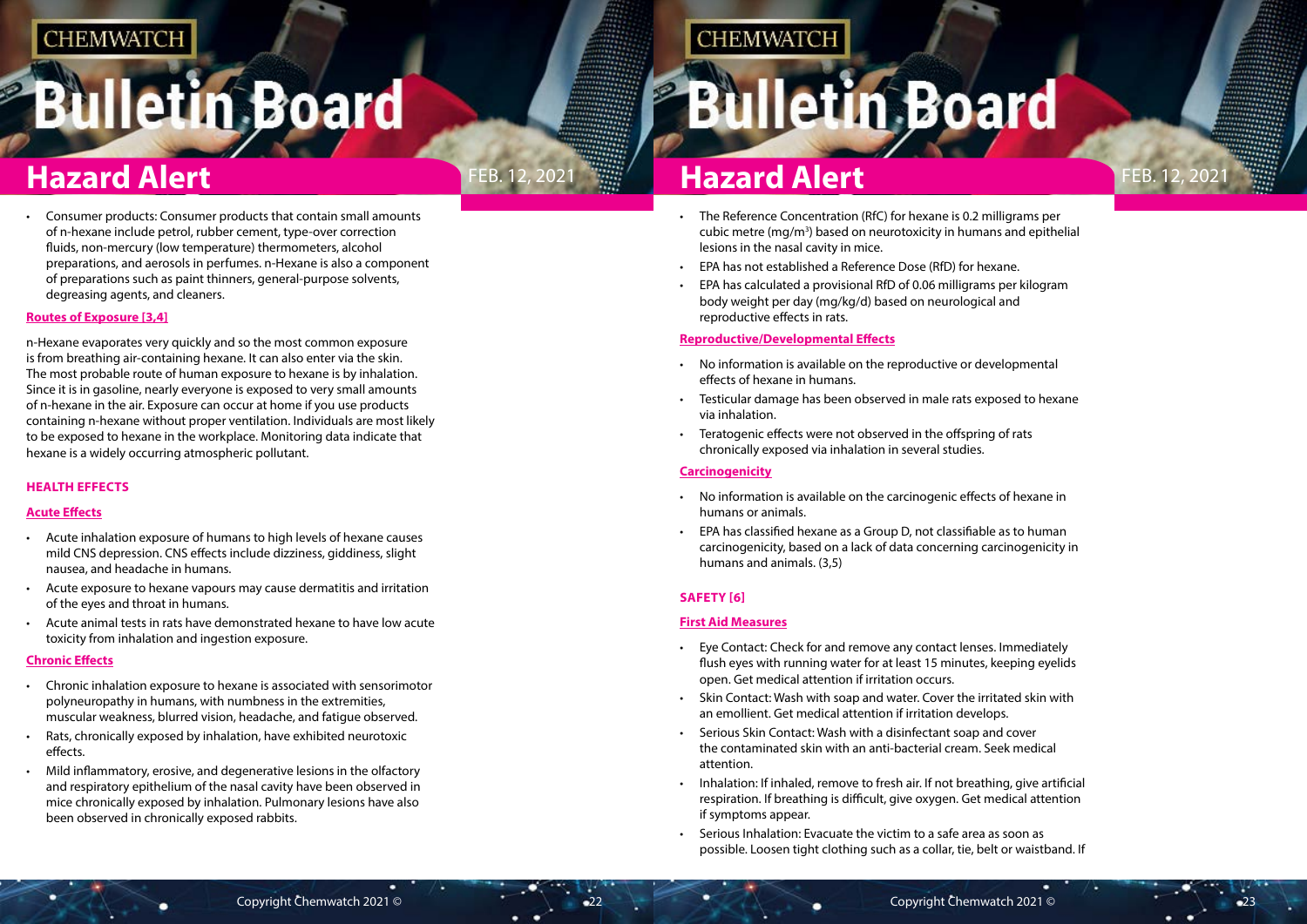# **Bulletin Board**



Personal Protection in Case of a Large Spill:

NIOSH: The National Institute of Occupational Safety and Health has established a Recommended Exposure Limit (REL) of no more than 50 parts per million (ppm) in workplace air or 180 mg/m<sup>3</sup>.

- Splash goggles;
- Full suit;
- Vapour respirator;
- Boots;
- Gloves;
- A self-contained breathing apparatus should be used to avoid inhalation of the product.
- Suggested protective clothing might not be sufficient; consult a specialist BEFORE handling this product.

OSHA: The Occupational Health and Safety Administration has set a Permissible Exposure Limit of 500 ppm for n-hexane in workplace air or 1800 mg/m<sup>3</sup>).

### **REGULATION**

## **United States [4,7]**

Safe Work Australia has set a maximum 8-hour time weighted average (TWA) exposure for n-hexane of 176 mg/m<sup>3</sup>.

EPA: The Environmental Protection Agency requires that spills or accidental releases of 5,000 pounds or more of n-hexane be reported to the EPA.

## **Australia [3]**

## **REFERENCES**

- 1. <http://en.wikipedia.org/wiki/N-hexane>
- 2. <http://www.atsdr.cdc.gov/phs/phs.asp?id=391&tid=68>
- 3. <http://www.npi.gov.au/resource/n-hexane-sources-emissions>
- 4. <http://www.atsdr.cdc.gov/toxfaqs/tf.asp?id=392&tid=68>
- 5. <http://www.epa.gov/ttn/atw/hlthef/hexane.html>
- 6. <http://www.sciencelab.com/msds.php?msdsId=9927187>

breathing is difficult, administer oxygen. If the victim is not breathing, perform mouth-to-mouth resuscitation. Seek medical attention.

• Ingestion: Do NOT induce vomiting unless directed to do so by medical personnel. Never give anything by mouth to an unconscious person. Loosen tight clothing such as a collar, tie, belt or waistband. Get medical attention if symptoms appear.

### **Fire and Explosion Information**

- n-Hexane is flammable.
- Auto-ignition temperature is 225°C (437°F)
- Flash Points: CLOSED CUP: -22.5°C (-8.5°F).
- Carbon monoxide (CO) and carbon dioxide (CO2) are produced upon combustion.
- Highly flammable in presence of open flames and sparks, of heat.
- Non-flammable in presence of shocks.
- n-hexane is a flammable liquid that is insoluble in water.
- Dry chemical powder should be used to extinguish small fires
- Water spray or fog should be used to extinguish large fires.
- Special Remarks on Fire Hazards: Extremely flammable liquid and vapour. Vapour may cause flash fire.

### **Exposure Controls & Personal Protection**

## Engineering Controls

- Provide exhaust ventilation or other engineering controls to keep the airborne concentrations of vapours below their respective threshold limit value.
- Ensure that eyewash stations and safety showers are proximal to the workstation location.

### Personal Protective Equipment

The following personal protective equipment is recommended when handling n-hexane:

- Safety glasses;
- Lab coat;
- Vapour respirator (be sure to use an approved/certified respirator or equivalent);
- Gloves (impervious).

**CHEMWATCH**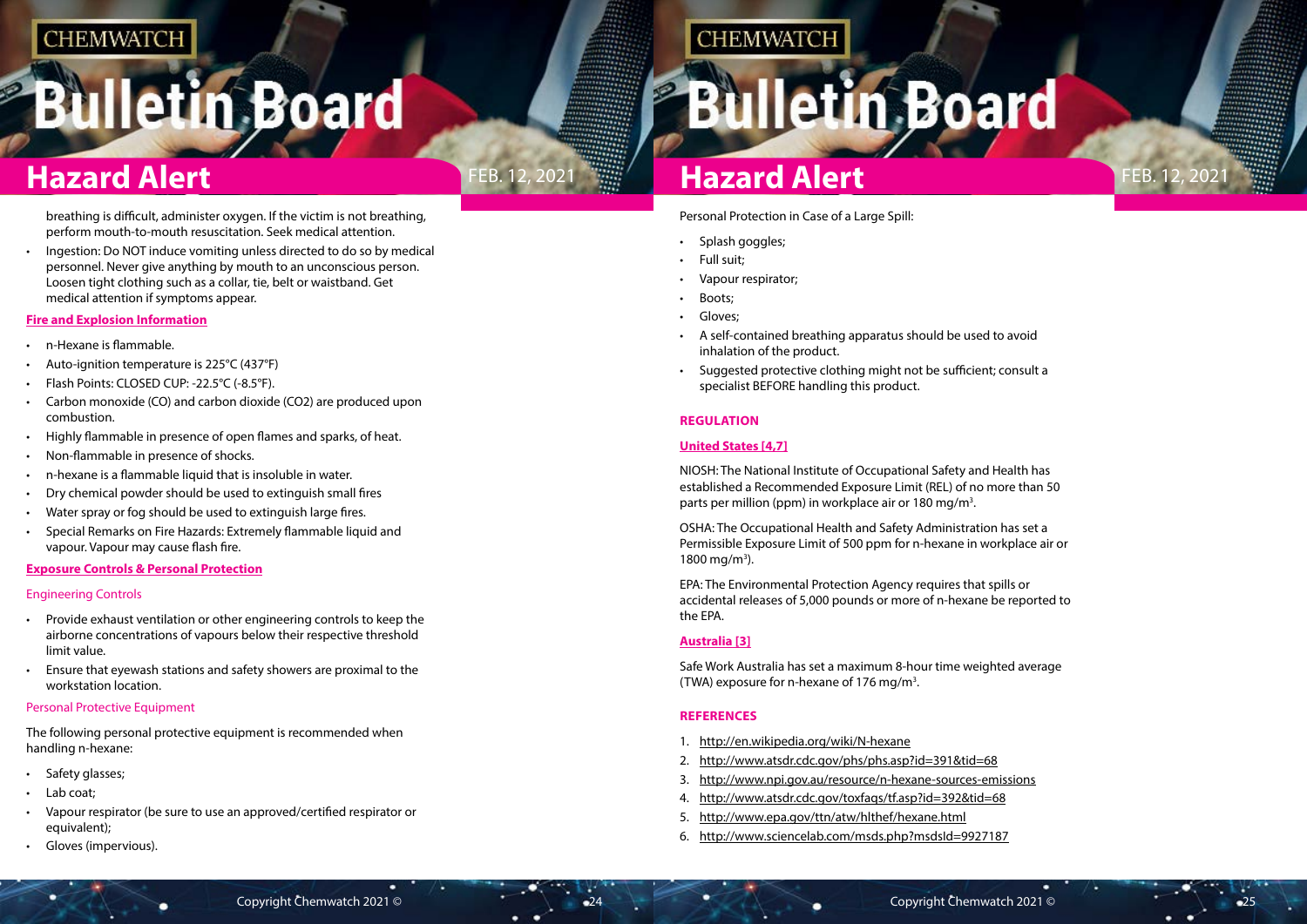# <span id="page-13-0"></span>**Illetin Board**





# **Terminally ill patients spend three to four hours here under the influence of psilocybin, the psychedelic compound found in "magic mushrooms".**

# **CHEMWATCH**

# **Iletin Board**

The proposal sought to make it easier for doctors to prescribe the psychedelic as well as MDMA, also known as ecstasy, to people suffering from chronic anxiety, depression and PTSD.

The TGA's interim decision to reject the change follows an application made last July by the psychedelics advocacy group Mind Medicine Australia (MMA), run by soprano singer Tania De Jong and chaired by her investment banker husband, Peter Hunt.

MMA points to clinical trials completed overseas, where psilocybin was found to be effective in treating anxiety and depression in terminally ill cancer patients.

Last November, Johns Hopkins University in the US found psilocybin to be four times more effective than medicines traditionally prescribed to treat major depression.

But these trials have not yet advanced to Stage 3, which tests safety and efficacy on large populations.

Ms De Jong and Mr Hunt expressed disappointment yesterday at the TGA's desire to wait until current clinical research is complete before the rescheduling of these controversial drugs is considered.

"That could be years away," Mr Hunt said.

"How many people are going to suffer between now and then? And frankly, how many people are going to die from suicide because they can't actually get the treatments they need to get?

"It is frankly nonsense to make these people who are suffering wait any longer."

The TGA cited advice from the Royal Australian and New Zealand College of Psychiatrists, which argued that while there are indications emerging that psilocybin can offer therapeutic benefits, the evidence "just isn't quite there yet".

Patient's 'sense of peace' brings researcher to tears

The trial at St Vincent's in Melbourne was established as a landmark opportunity to expand upon overseas studies by examining psilocybin's effectiveness as a therapeutic tool for not just cancer patients, but people with other terminal illnesses too.

# **The legal and illegal ways people are turning to psychedelics as the drug regulator rejects reclassification bid**

## *2021-02-04*

In Melbourne's St Vincent's Hospital, down the hall from the cancer day unit, there's an unassuming room known simply as "The Retreat".

This is where a select few volunteers are offered a unique opportunity: to confront their deepest fears under a heavy dose of a psychedelic.

Terminally ill patients spend three to four hours here under the influence of psilocybin, the psychedelic compound found in "magic mushrooms".

The participants are supported by therapy before, during and after their psychedelic experience.

"We go to a lot of trouble to make sure that it doesn't look like a hospital room, but it looks more like a really chilled, really comfortable and inviting atmosphere," clinical psychologist Marg Ross said as she walked around the room.

The experience offers patients a rare chance to process the unavoidable reality of their imminent death, and to learn how to say goodbye to everyone they know.

"When you use terms like anxiety and depression, I think it kind of simplifies it a bit," psychiatrist Justin Dwyer said.

"Actually what people are dealing with is terror, which is very difficult to put into words — this sense that you will no longer be.

"The standard treatment, things like anti-depressants, anti-anxiety drugs, really have very little to offer."

It's a novel approach to palliative care, and for the time being, it won't be available in Australia outside these four walls.

Drug proposal rejected

Australia's drug regulator, the Therapeutic Goods Administration (TGA), yesterday rejected an application seeking to have two currently prohibited drugs rescheduled as controlled medicines in Australia.

Psilocybin — the drug used in the St Vincent's trial — was one of them.

# **Gossip**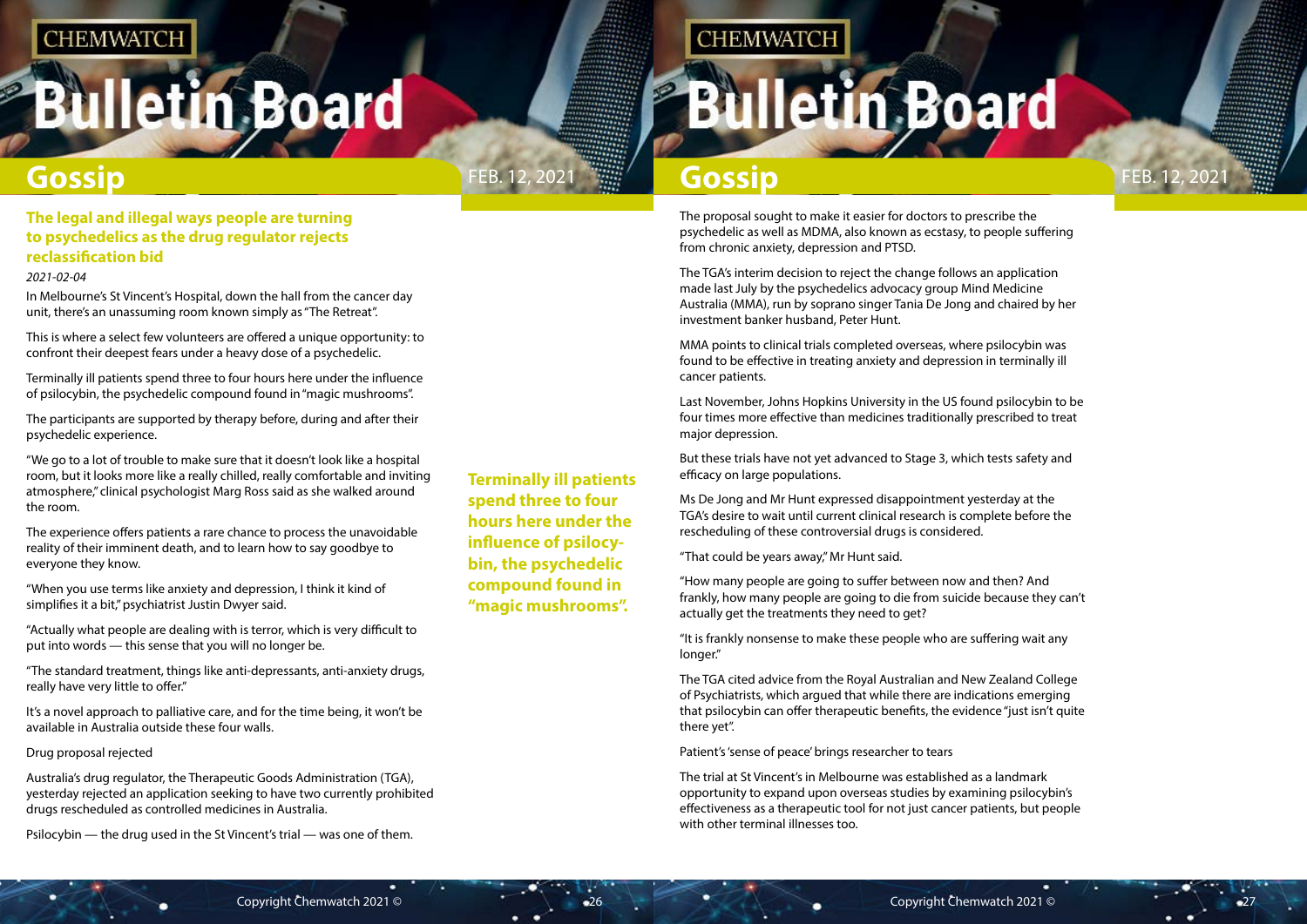# **lletin Board**



Background Briefing attended a private event at a farmhouse near the New South Wales–Queensland border where a local variation of the traditional South American brew ayahuasca was imbibed.

The active ingredient in ayahuasca is DMT, a powerful psychedelic that can produce immersive hallucinations, and according to its devotees, even spiritual revelations.

The host of the farmhouse ceremony was Julian, a psychedelic enthusiast who's been brewing DMT concoctions for two decades using Australian natives.

Several species of Australian acacia trees — more commonly known as wattles — can be a particularly rich source of DMT; the tea made from them is sometimes called "Aussie-huasca".

Julian said that the worst that's happened during a ceremony was when one participant ended up knocking out his front teeth.

"I looked at my life, pretty much everything was just in ruins, and I just had to have the challenge of digging myself out of that," Jimmy said.

"I find people [are] generally very well behaved," he said.

"It's ultimately about the medicine, what it does. I try and remain faithful to that and really step out of the way and let the medicine do its work."

Like psilocybin, DMT is classed as a Schedule 9 drug by the TGA, meaning it's illegal to possess for recreational use in all states and territories.

Julian shrugged off the suggestion he was engaging in criminal behaviour.

"I don't know if that's the right question. The right question we should have is, is it beneficial? Is it helpful to people? Is it useful? Is it doing good for society?"

One attendee aged in his 30s, Jimmy\*, said he was returning for his fourth ayahuasca ceremony because he believed it helped him process his childhood trauma resulting from domestic violence.

Without expert psychological support available, Jimmy had been using the ayahuasca experience to explore his own issues with expressing his feelings.

"One of my biggest struggles was my voice," he said.

But the project was thrown an unexpected curveball in the form of a global pandemic.

"We'd only really just commenced before COVID hit and we've been on hold for several months, but we've just started recruiting again," Dr Ross said.

She quickly pointed out how the richness of the patient experiences had already affected all involved.

"One of our qualitative researchers conducted an interview for one of our participants post-dose and emerged from the interview room and just burst into tears because of the profundity of what she'd heard in this interview."

"To see and witness such profundity in that room, a sense of peace that can be achieved for people who are really struggling with and quite anguished by their death is something that I'm hoping that we can continue to offer beyond this study.

"Hopefully we can contribute to the body of research that will support that.

"If it continues to track the way that it has been, we can provide that experience for more people going forward who are facing death."

Researchers hope that Australia could be joining a "psychedelic renaissance", a revival of clinical studies into psychedelic therapy that's underway in the United States and the United Kingdom after decades of indifference by the world's major research institutions .

As well as the St Vincent's trial, at least three other psilocybin trials are in the pipeline in Australia, while two more are investigating MDMA's potential for treating PTSD.

"To paraphrase Malcolm Turnbull, there's never been a more exciting time to be a psychedelic researcher in Australia," quipped Dr Martin Williams, one of the lead investigators of the St Vincent's project.

Underground psychedelic use

In the absence of regulated psychedelic treatment, there are Australians with significant mental health challenges who are turning to underground psychedelic ceremonies.

**CHEMWATCH**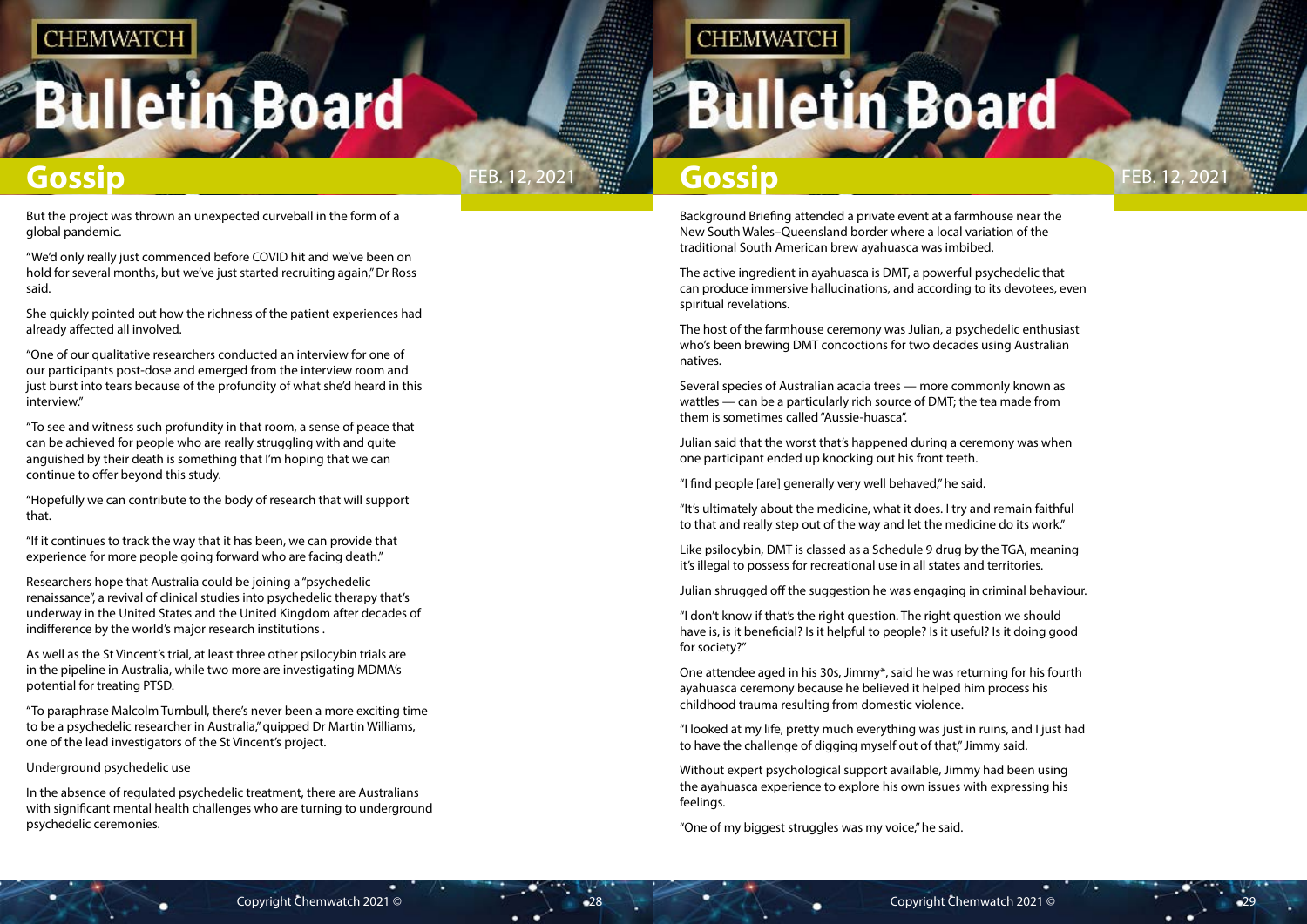# **Illetin Board**

<span id="page-15-0"></span>

# **It is also hard to separate from other elements, is highly radioactive and rapidly decays, making it extremely difficult to study.**

**CHEMWATCH** 

so-called "island of stability," where some of the heftiest and shortest-lived elements are thought to reside.

The U.S. Department of Energy first discovered einsteinium in 1952 in the fall-out of the first hydrogen bomb test. The element does not occur naturally on Earth and can only be produced in microscopic quantities using specialized nuclear reactors. It is also hard to separate from other elements, is highly radioactive and rapidly decays, making it extremely difficult to study.

Researchers from the Lawrence Berkeley National Laboratory (Berkeley Lab) at the University of California, recently created a 233-nanogram sample of pure einsteinium and carried out the first experiments on the element since the 1970s. In doing so they were able to uncover some of the element's fundamental chemical properties for the first time.

Very hard to study

Physicists know almost nothing about einsteinium.

"It is hard to make just because of where it is in the periodic table," coauthor Korey Carter, an assistant professor at the University of Iowa and former scientist at Berkeley Lab, told Live Science.

"I see things are getting much better. I've done ayahuasca, but it was like inner work [through] this inner foundation I've had to set."

> Like other elements in the actinide series — a group of 15 metallic elements found at the bottom of the periodic table — einsteinium is made by bombarding a target element, in this case curium, with neutrons and protons to create heavier elements. The team used a specialized nuclear reactor at the Oak Ridge National Laboratory in Tennessee, one of the few places in the world where einsteinium can be made.

> However, the reaction is designed to make californium — a commercially important element used in nuclear power plants — and so it makes only a very small amount of einsteinium as a byproduct. Extracting a pure sample of einsteinium from californium is challenging because of similarities between the two elements, which meant the researchers ended up with only a tiny sample of einsteinium-254, one of the most stable isotopes, or versions, of the elusive element.

"It is a very small amount of material," Carter said. "You can't see it, and the only way you can tell it is there is from its radioactive signal."PLAY SOUND

However, getting the einsteinium is only half the battle. The next problem is finding a place to keep it.

"Every time I tried to express myself, or voice an opinion, my stepfather would just come down like the ton of bricks. So I traded my voice and selfexpression for safety."

Jimmy credits ayahuasca with helping him turn his life around.

"Oh, absolutely. Because there are people in advanced ages that have lived their whole life through suffering. And this was like an intervention.

"So I've been through that trench of pain and misery and depression and anxiety and suffering. And now I'm just going up.

Experts caution that unlawful users keen to experiment can face a host of risks, and not just potential legal troubles.

Psychedelic brews like ayahuasca can have potentially fatal interactions with prescription medication or cause frightening or anxiety-inducing hallucinations, and for a small percentage, a trip can spark a psychotic episode.

"We know that psychedelic substances can present a risk for people who have got a predisposition to a psychosis or a bipolar spectrum disorder," Dr Ross said.

Dr Dwyer added: "Is it something that I would recommend that people go out and just do? No, it's not.

"Aside from the fact that it's illegal, I think too that the psychological work that goes on around it is really very, very important."

\*This name has been changed to provide anonymity

abc.net.au, 4 February 2021

https://www.abc.net.au

## **Chemists create and capture einsteinium, the elusive 99th element**

### *2021-02-04*

Scientists have successfully studied einsteinium — one of the most elusive and heaviest elements on the periodic table — for the first time in decades. The achievement brings chemists closer to discovering the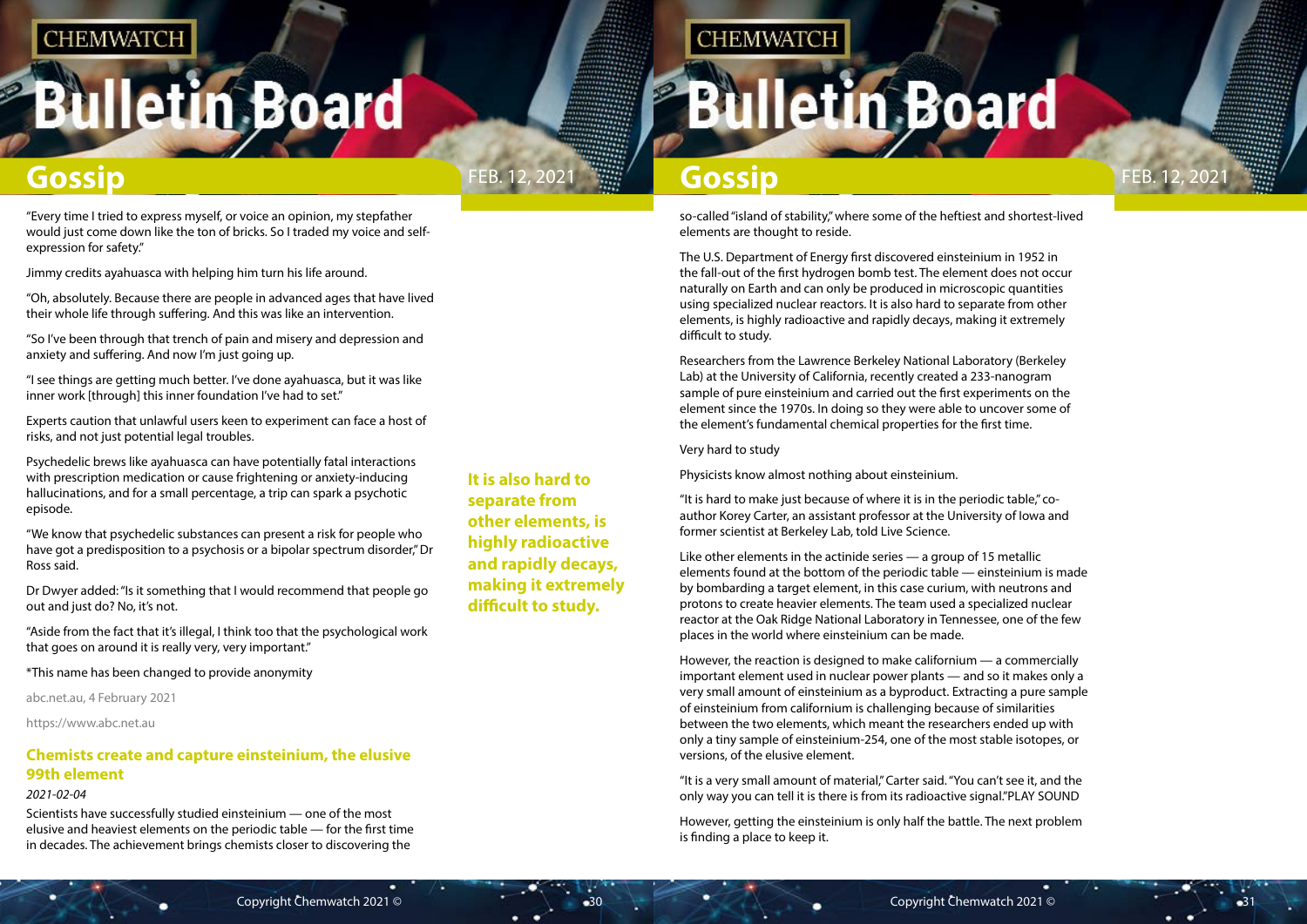# **Iletin Board**

<span id="page-16-0"></span>

**"Just hearing a car drive by is enough to really affect their performance," explained Prof Templeton.**

days — meaning they "live" on this island of stability — compared with the microseconds at most for the half-lives of other heavy elements.

The study was published online Feb. 3 in the journal Nature.

Originally published on Live Science.

livescience.com, 4 February 2021

https://www.livescience.com

# **Traffic noise impairs songbirds' abilities**

### *2021-02-04*

A test of songbirds' problem-solving skills has revealed how traffic noise impairs the animals' abilities.

Scientists set zebra finches a "battery of foraging tasks" in the presence or absence of the noise.

They found that the sound of passing cars diminished the birds' ability to find food.

The results, published in the journal Proceedings B, suggest that noise pollution has "previously unconsidered consequences for wildlife".

Prof Christopher Templeton from Pacific University in Oregon, US, led the study, which he carried out in a behavioural lab with zebra finches. The researchers set the birds the tasks both in a quiet setting and while a recording of road traffic was played.

"Just hearing a car drive by is enough to really affect their performance," explained Prof Templeton.

The tasks were designed to mimic problem-solving and foraging (finding and gathering food) in the wild. One involved retrieving food from beneath leaf-like "lids" that the birds had to flip over to reveal the reward.

In another test, the birds had to work out the way into a cylinder that had a piece of food inside.

"They're almost twice as likely to do [the foraging tasks] correctly if they don't hear traffic noise," explained Prof Templeton.

"I think these results are going to be pretty widely applicable to other species," he continued. "While the zebra finches might live in a lab, it's

Einsteinium-254 has a half-life of 276 days — the time for half of the material to decay — and breaks down into berkelium-250, which emits highly damaging gamma radiation. Researchers at Los Alamos National Laboratory in New Mexico designed a special 3D-printed sample holder to contain the einsteinium and protect the Berkeley Lab scientists from this radiation.

However, the element's decay also created other problems for the researchers.

"It's decaying consistently, so you lose 7.2% of your mass every month when studying it," Carter said. "You have to take this into account when you are planning your experiments."

The team at Berkeley Lab was used to dealing with other elements with short half-lives. Even so, the team began their work just before the outbreak of the COVID-19 pandemic, which meant that they lost valuable time and were unable to complete all the planned experiments.

### Surprising results

The main finding from the study was the measurement of the einsteinium bond length — the average distance between two bonded atoms — a fundamental chemical property that helps scientists predict how it will interact with other elements. They found that einsteinium's bond length goes against the general trend of the actinides. This is something that had been theoretically predicted in the past, but has never been experimentally proved before.

Compared with the rest of the actinide series, einsteinium also luminesces very differently when exposed to light, which Carter describes as "an unprecedented physical phenomenon." Further experiments are needed to determine why.

The new study "lays the groundwork for being able to do chemistry on really small quantities," Carter said. "Our methods will allow others to push boundaries studying other elements in the same way."

The team's research could also make it easier to create einsteinium in the future. In that case, einsteinium could potentially be used as a target element for the creation of even heavier elements, including undiscovered ones like the hypothetical element 119, also called ununennium. One of the ultimate goals for some chemists would be to then discover hypothetical superheavy elements that have half-lives of minutes or even

# **CHEMWATCH**

**lletin Board**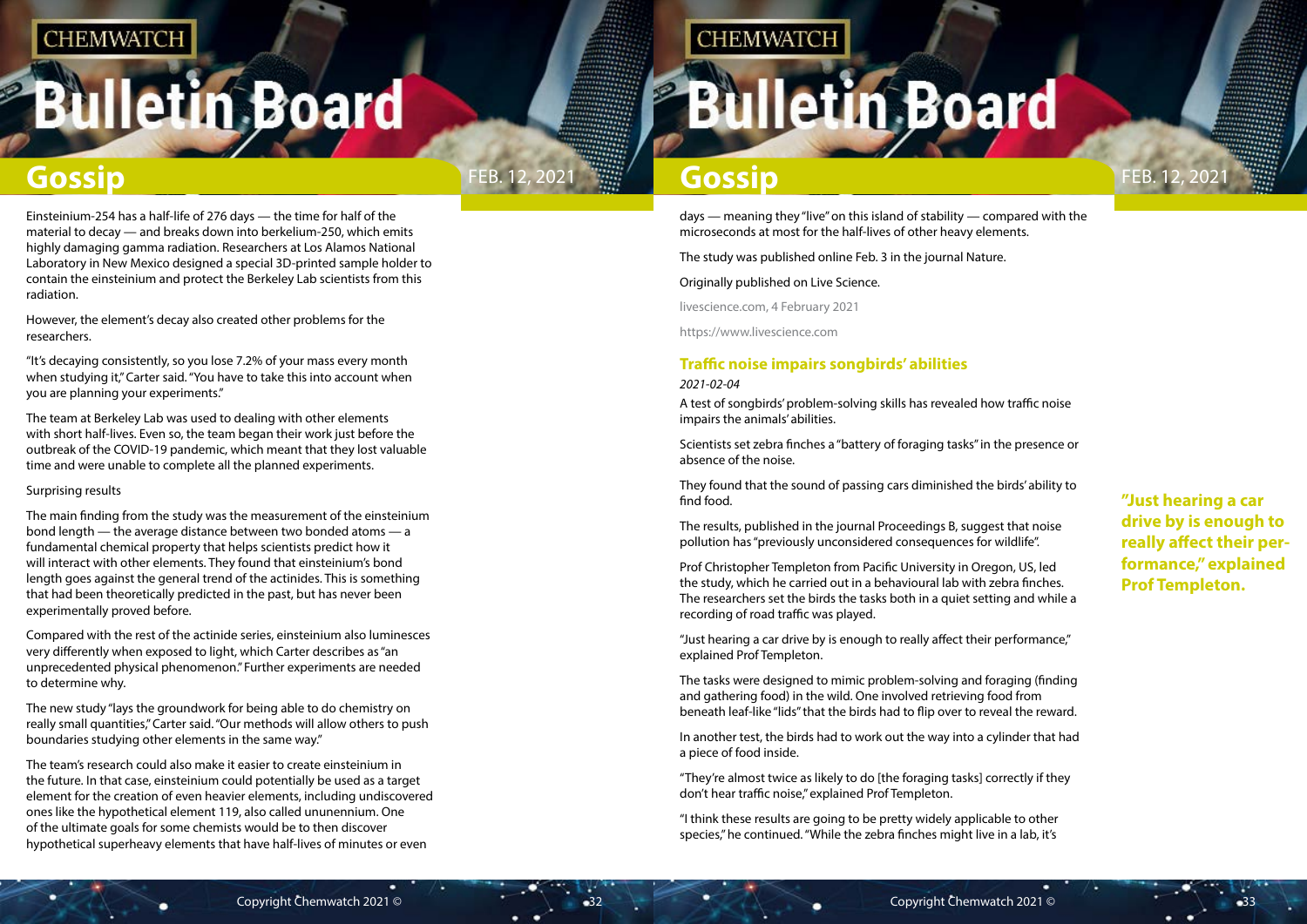# **Illetin Board**

<span id="page-17-0"></span>

**The report says "baby foods are tainted with dangerous levels" of "toxic heavy metals, including arsenic, lead, cadmium and mercury."**

**CHEMWATCH** 

## **New government report finds "toxic heavy metals" like arsenic and mercury in popular baby foods** *2021-02-05*

Baby food from several of the country's largest manufacturers are "tainted" with toxic heavy metals, according to a disturbing new government report.

The report, released Thursday morning, says those baby foods have "significant levels" of substances including lead, arsenic, cadmium and mercury. The metals can be especially dangerous to babies' and toddlers' brain development.

Parents often say they are looking for the healthiest, safest food for their babies. But as Connecticut mom Carrie Kerner found out, it's difficult to look for something you may not even be aware of.

"I just looked for the ingredients," Kerner told CBS News consumer investigative correspondent Anna Werner. "If there was any added preservatives, sweeteners or added sugars, I wouldn't buy it, so I basically just wanted to get organic."

Kerner had her first child, Chloe, a year ago. Ever since, she said she has been paying close attention to what is in Chloe's food.

But one thing Kerner and her husband Bryan, who is a doctor, never worried about was whether the baby food contained toxic metals.

She said the revelation was "very concerning as a new mom."

"That's the least thing a mother wants to think about. You're already worrying about her choking — about what goes into these foods," Kerner said.

Yet a new congressional subcommittee investigation found major concerns over the presence of metals in baby food. The report says "baby foods are tainted with dangerous levels" of "toxic heavy metals, including arsenic, lead, cadmium and mercury."

Researchers say that developing brains of babies and young children are "uniquely vulnerable" to toxic chemicals, which can cause "permanent brain injury." Troubling risks include lowering IQ, problems in school and even criminal behavior later in life.

Illinois Democratic Rep. Raja Krishnamoorthi told CBS News that getting heavy metals out of food sold for infants is critical.

anything but quiet. You can imagine a colony of a whole bunch of birds making sounds all the time - it's pretty noisy."

There is mounting evidence that human-made noise has a variety of negative effects on wildlife. One study found that birds have actually changed their songs during the relatively quiet period of lockdown. And even in the deep ocean, the noise of sonar, seismic surveys and shipping can disrupt animal communication.

In another study published this week, researchers demonstrated the impact of traffic noise on crickets; the sound of road vehicles impairs the insects' ability to differentiate between potential mates based on their courtship songs.

media captionThe BBC's Victoria Gill looks at the wildlife species enjoying lockdown

Dr Adam Bent, a zoologist from the University of Cambridge, told BBC News: "This is causing a massive disruption to mate choice systems that have been in place for hundreds of thousands of years.

"That affects how a species will evolve, develop and adapt over time.

Dr Sophie Mowles from Anglia Ruskin University, in Cambridgeshire, added that humans were "continually changing the characteristics of environments, including through the production of anthropogenic noise". And protecting natural environments from that noise, say scientists, will be a challenge.

"It's quite sad," said Prof Templeton. "It's getting really, really difficult to find totally quiet environments not touched by human noise.

"But we can change road surfaces, think about redesigning a vehicle's tyres. I think there's great scope for trying to reduce noise - we just have to be clever with our engineering."

bbc.com, 4 February 2021

https://www.bbc.com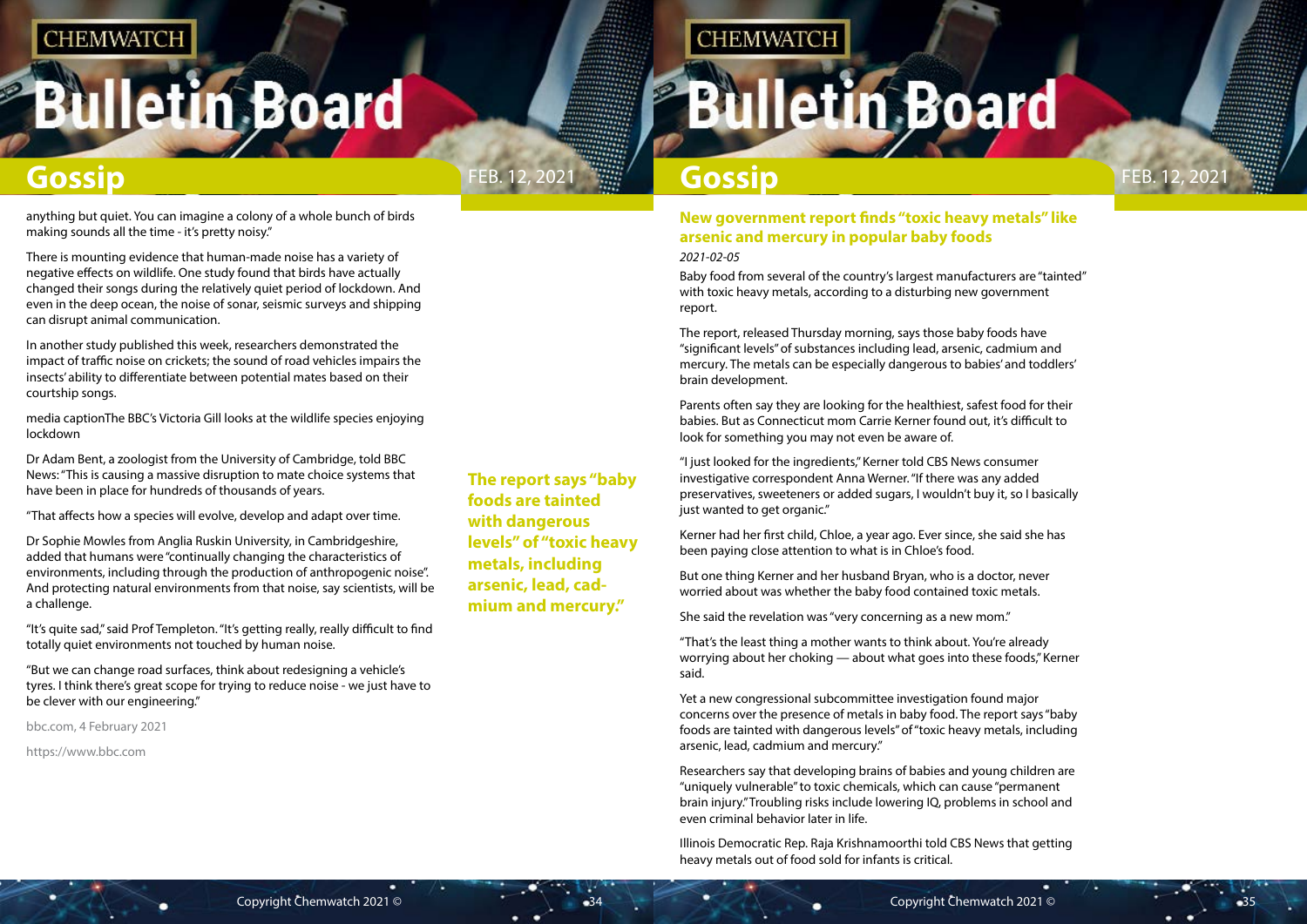# **Illetin Board**

**CHEMWATCH** 

<span id="page-18-0"></span>

**SAFs are attractive to the aerospace industry because they can address the problem of reducing carbon dioxide emissions immediately.**

"So now we need the FDA to step into the breach and do what I think the American people believe it is, is its job to do," he said. "Which is to make sure that the food that their babies consume is safe."

For worried parents wondering if they should throw out their baby food experts say no, there is no need to panic if the products are in the pantry, and that the key is moderation.

When asked for a response, the FDA said it has been working on reducing exposure to toxic elements in foods, but acknowledges there is more work to be done.

According to Healthy Babies Bright Futures, a group dedicated to "measurably reduce the largest sources of babies' exposures to toxic chemicals," nearly nine out of ten baby foods tested had no enforceable federal safety limit for these heavy metals.

The FDA has been made aware of the report released today by the Subcommittee in Economic and Consumer Policy Committee on Oversight and Reform at the U.S House of Representatives and is reviewing its findings.

cbsnews.com, 5 February 2021

https://www.cbsnews.com

# **Rolls-Royce tests 100% sustainable aviation fuel in small jet engine**

*2021-02-05*

As part of its goal to reach net zero carbon dioxide emissions by 2050, Rolls-Royce has begun testing the viability of using 100-percent Sustainable Aviation Fuel (SAF) in small commercial business jets. The ground tests used the new Pearl 700 business jet engine in Dahlewitz, Germany, where the Rolls-Royce BR700 family of turbofan engines is manufactured, and follows on previous tests in the larger Trent 1000 engine in Derby, UK.

Sustainable Aviation Fuel is a name the aerospace industry prefers to biofuel because some biofuels are often relatively primitive or, like palm oil, cause too much environmental damage. Instead, SAFs are produced from a variety of sustainable sources, including municipal solid wastes; cellulose waste from the forestry industry; used cooking oil; energy crops, including comelina, jatropha, halophytes, and algae; and non-biological fuels like waste gases from steel works.

"I don't know a mom or dad that wants neurotoxins in their babies' foods," he said.

Investigators asked seven U.S. baby food manufacturers to provide internal documents and test results.

Of the four that did, all showed the presence of lead, arsenic and cadmium in their own test results — at levels the report says "eclipse" maximum levels set for other products.

Compared to the levels allowed by the FDA in bottled water, the report claimed, the results were "up to 91 times the arsenic level," "up to 69 times the cadmium level," and "up to 177 times the lead level."

CBS News asked those companies for comment, and all who responded said they are committed to safety.

All the companies that responded also said they either comply with government standards, have developed their own internal quality and testing standards, or both. Several said they are part of the Baby Food Council, a group formed with the goal of voluntarily reducing heavy metals in baby foods.

The problem is not new, however — Consumer Reports did its own testing of 50 nationally-distributed baby foods in 2018, finding "every product had measurable levels of at least one" of three heavy metals, and 68% "had worrisome levels of at least one heavy metal."

Consumer Reports' James Dickerson says there's not too much cause for alarm, since these heavy metals are naturally occurring.

"That's the real big issue. You want to minimize the risk, you can't eliminate it entirely, but you can minimize it. And there are steps that we can take," Dickerson said.

He tells parents to limit rice and sweet potato products, which tend to absorb more pollutants because of the way they are grown. Dickerson also recommends avoiding snacks like crackers and puffs, which in Consumer Reports' investigation had higher levels of heavy metals, and vary their child's diet.

Congressman Krishnamoorthi believes that voluntary entry efforts are not enough. He plans to introduce legislation to step up FDA oversight.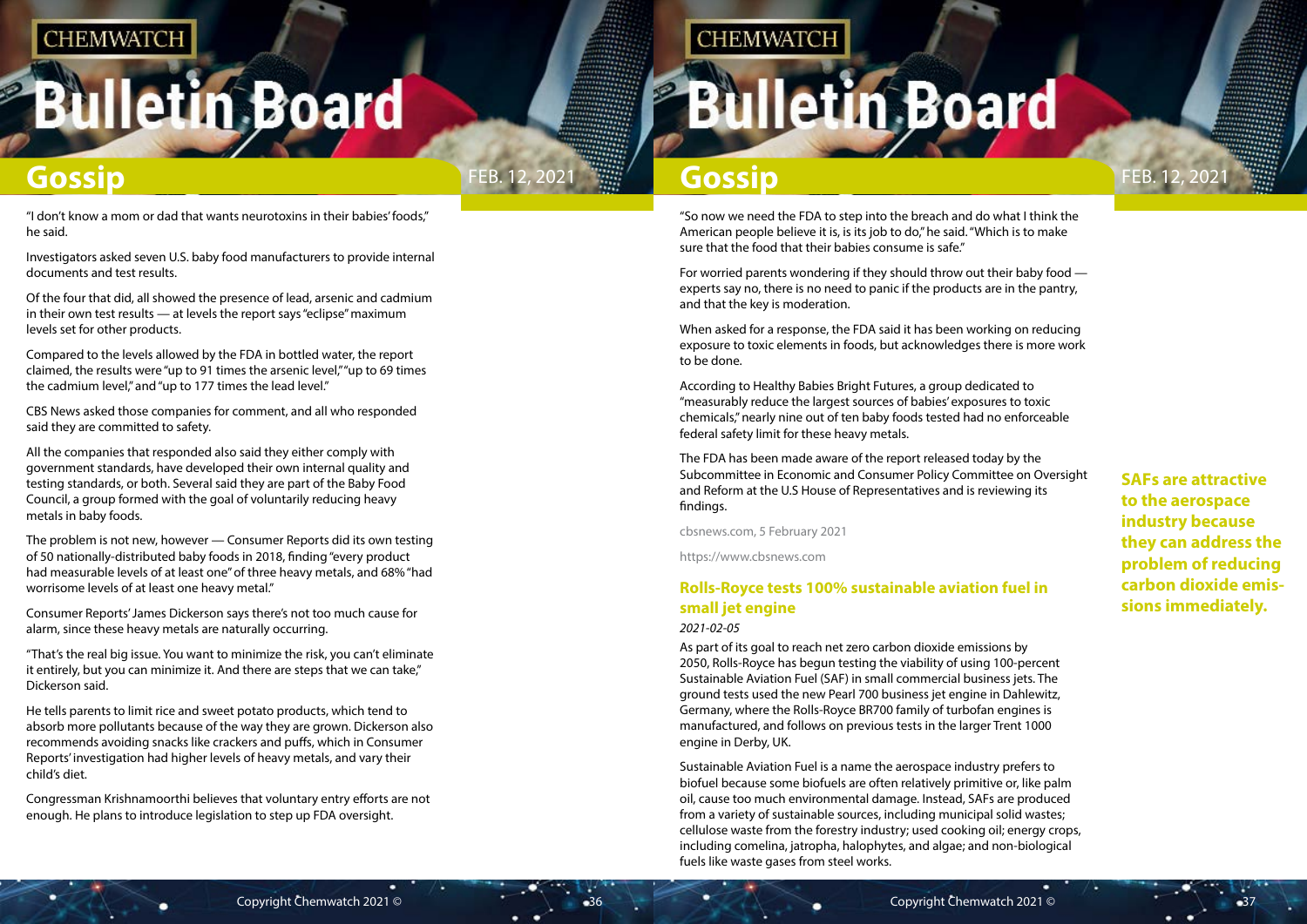# **Illetin Board**

<span id="page-19-0"></span>

# **The physical and mechanical properties of bioplastic film meet the properties of conventional plastics.**

# **CHEMWATCH**

# **Iletin Board**

eco-friendly and renewable, are found to be equivalent to seaweed-based bioplastic.

In their bid to find viable alternatives without hampering the landbased edible plants used for human consumption, researchers have now directed their research to find marine biomass as an alternative to producing biodegradable plastics more sustainably so that biomass used for feedstocks are not disturbed.

In a densely populated country like India, different hazardous plastics are used rampantly due to the need for packaging of different consumer and food products. Researchers from NIOT have successfully developed and tested bioplastic films by opting environment-friendly techniques utilizing seaweed. Utilization of renewable seaweed is one of those options they found viable.

Red Seaweed to Replace Conventional Plastics

Red algae Kappaphycus alvarezii is a seaweed proven to be an important commercial source of carrageenans and other products that have wide range of industrial applications. These algae are highly colloidal and are found to be cheap to grow within a short cultivation time (45 days) by just using sunlight without the need for freshwater or chemicals. They are also potential sources of polymers similar to the terrestrial plant-based polymers that are used to manufacture food packaging and carry bags which facilitate good oxygen and moisture permeability. As good oxygen and moisture permeability are two essential parameters for the packaging of fresh produce to extend their shelf life, NIOT researchers suggest that red seaweed could be our environmental savior when it comes to replacing harmful plastics.

NIOT researchers utilized a macro-algae Kappaphycus alvarezii (whole seaweed) which they cultivated in the Gulf of Mannar region for bioplastic film production with the plasticizer polyethylene glycol (PEG)-3000 to achieve higher tensile strength. PEG is a non-toxic and eco-friendly polymer, mainly used to increase the thermos-plasticity of the polymer used in the medicinal fields to make creams and dispersing agents that are used in medicinal products.

The result of the present NIOT study revealed that bioplastic polymers can biodegrade naturally in a short time without producing any toxic wastes. These can also be disposed of through ordinary food waste collection mechanism. The study suggests that commercial manufacturing of

SAFs are attractive to the aerospace industry because they can address the problem of reducing carbon dioxide emissions immediately. Such fuels can be "dropped in" by simply being added to conventional fuels without the need for extensive changes to existing infrastructure.

The Rolls-Royce tests used an SAF produced by World Energy in Paramount, California, for Shell Aviation. According to Rolls-Royce, the new fuel has the potential to reduce life-cycle carbon dioxide emissions by over 75 percent, and potentially even more with later refinements.

Currently, the civil air authorities only allow blends of up to 50 percent SAFs to be used with conventional kerosene-based jet fuels so the present tests are intended to show that a 100-percent SAF can be used in conventional jet engines as a drop-in option.

"Sustainable aviation fuels have the potential to significantly reduce the carbon emissions of our engines and combining this potential with the extraordinary performance of our Pearl engine family brings us another important step closer to enabling our customers to achieve net zero carbon emissions," says Dr. Joerg Au, Chief Engineer – Business Aviation and Engineering Director Rolls-Royce Deutschland."

newatlas.com, 5 February 2021

https://www.newatlas.com

## **Researchers develop biodegradable plastic using red seaweed**

### *2021-01-28*

The National Institute of Ocean Technology (NIOT) has developed a bioplastic film using red seaweed, Kappaphycus alvarezii and PEG-3000 which could have a huge impact on limiting the usage of nonbiodegradable plastics and a game-changer in the plastic industry. Bioplastic films safely breakdown in the environment without leaving any toxicity. The physical and mechanical properties of bioplastic film meet the properties of conventional plastics.

Conventional Plastics Form Hazardous Chemicals

Conventional plastics are posing a grave threat due to their interaction with water resulting in the formation of hazardous chemicals that ultimately leach into the environment. Other bioplastics such as those made from plant materials like corn starch and sugarcane, though sold as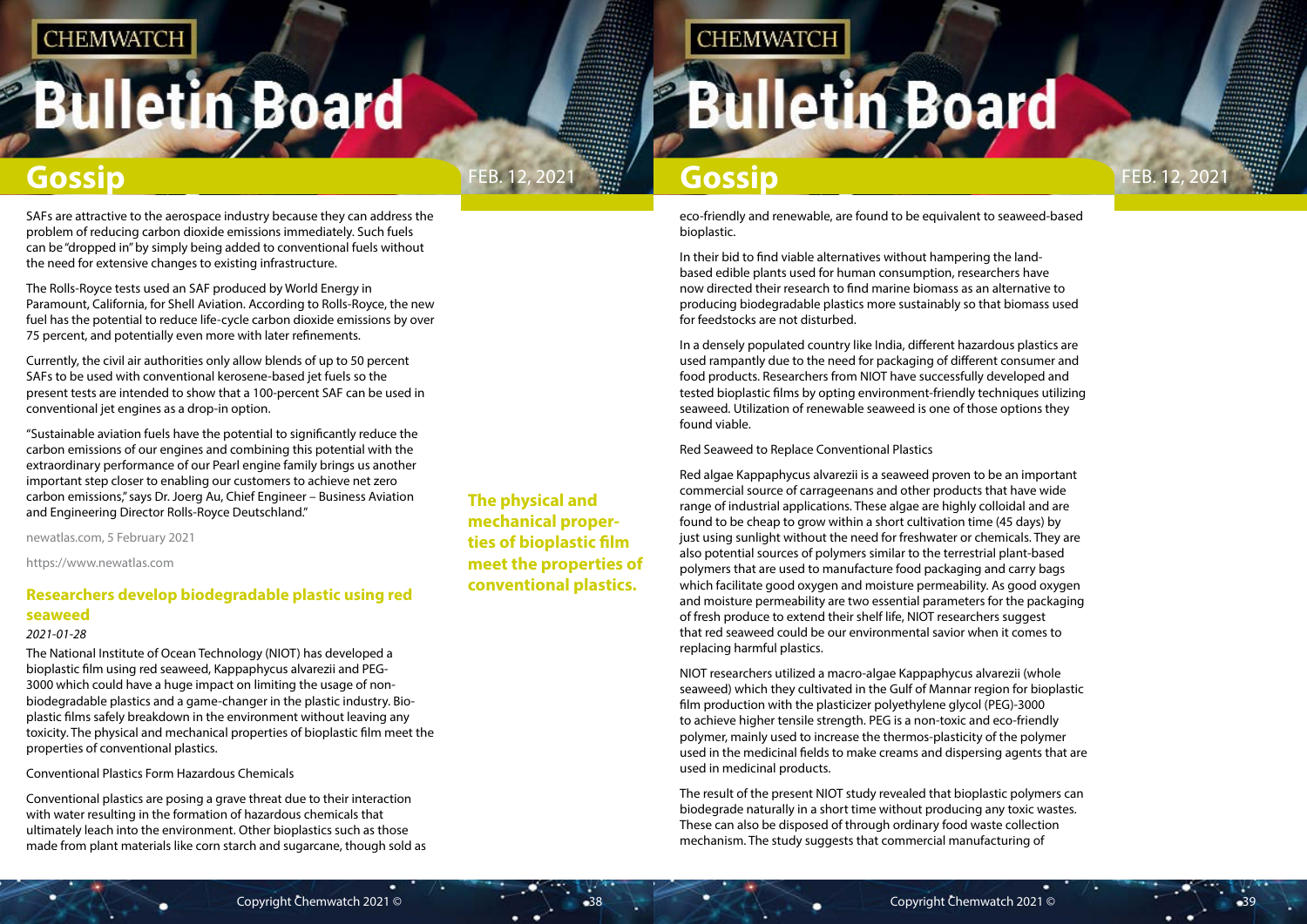# **Bulletin Board**

**A smaller proportion of women who hadn't had gestational diabetes — 149 of 994, or about 15 percent went on to have CAC.**

<span id="page-20-0"></span>

# **Xylazine is a sedative used in veterinary medicine, particularly in horses.**

**CHEMWATCH** 

xylazine over the past two years. But overall, research on xylazine in the U.S. illegal drug supply is very limited.

In the new study, the researchers analyzed data on overdose deaths in Philadelphia from 2010 to 2019. Specifically, they examined unintentional deaths involving heroin or fentanyl, which are both types of opioids.

They found that, between 2010 and 2015, xylazine was detected in just 2% of these overdose deaths. But by 2019, that figure had jumped to 31%.

What's more, data on illegal drug seizures from the U.S. Drug Enforcement Administration suggest that xylazine is increasingly appearing in "polydrug" samples, which contain heroin or fentanyl along with other drugs. Between 2010 and 2013, none of the polydrug samples that were tested in the agency's labs contained xylazine, but by 2019, 25% contained the drug.

Studies on the health effects of xylazine combined with opioids are limited, but some research suggests that the mixture may increase the risk of opioid overdose death.

Still, the researchers note that their study could not determine which drug or combination of drugs was involved in the Philadelphia overdose deaths.

It's also unclear exactly why xylazine is being added to the U.S. drug supply and whether the people who overdosed knowingly took the drug. Some focus groups in Philadelphia have found that people who use illegal drugs report that xylazine makes the effects of opioids last longer, the authors said.

The authors concluded that "further study is needed to understand the synergistic effects of fentanyl and xylazine use by humans and to better contextualize the reasons for its use in the USA." And whenever possible, health jurisdictions should consistently test for the drug,

livescience.com, 3 February 2021

https://www.livescience.com

## **Diabetes during pregnancy is tied to heart trouble later in life**

### *2021-02-01*

Diabetes brought on by pregnancy might set a woman up for heart trouble later on, even if her blood sugar levels snap back to normal. That

bioplastics from these seaweeds would be a game- changer in the coming time.

The study was led by Dr. Muthiyal Prabakaran Sudhakar, Mr. Dhassiah Magesh Peter and Dr. Gopal Dharani from Ocean Science and Technology for Islands, Marine Biotechnology, NIOT, Ministry of Earth Sciences, Government of India, Chennai.~spolymer-additives.specialchem.com, 28 January 2021

https://www.polymer-additives.specialchem.com

# **Horse tranquilizer emerges as new and deadly street drug in US**

### *2021-02-03*

A horse tranquilizer is increasingly popping up as a street drug in the U.S., and it is now involved in nearly one-third of fatal opioid drug overdoses in Philadelphia, according to a new study.

The tranquilizer drug, called xylazine, is not considered an opioid, but it is often found mixed with the opioids heroin or fentanyl, a combination sometimes referred to as "tranq dope," according to the study published Tuesday (Feb. 2) in the journal Injury Prevention.

The researchers found that detection of the drug during post-mortem exams has spiked sharply over the past decade among people who have died from opioid overdoses in Philadelphia.

The findings suggest that "the opioid epidemic throughout the USA continues to evolve," the authors wrote. They say that overdose deaths involving xylazine may be underreported in the country because labs don't always test for it. The authors call for increased monitoring of xylazine abuse in the U.S., as well as its health consequences.

### Animal tranquilizer

Xylazine is a sedative used in veterinary medicine, particularly in horses. In the U.S., it is not approved for use in humans and is known to cause potentially dangerous side effects in people, including low blood pressure and a slowed heart rate.

Illicit drug users in Puerto Rico have been taking xylazine with opioids since the early 2000s, and more recently, it has appeared in the illegal drug supply in the continental U.S. Health departments in Maryland, Ohio and Michigan have all reported several cases of overdose deaths involving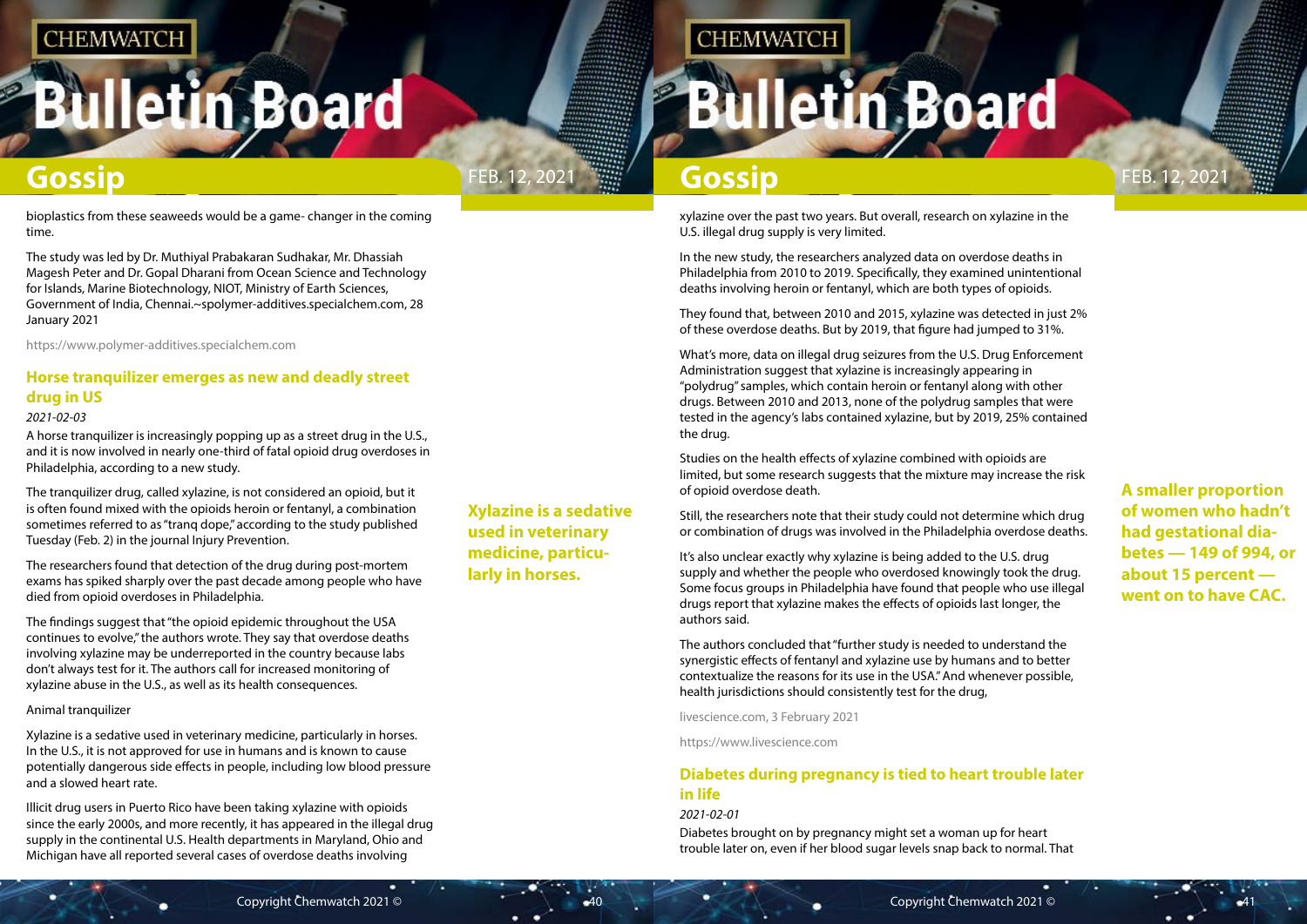# **Bulletin Board**

<span id="page-21-0"></span>

# **Under those conditions, Greenland's annual ice loss could increase sea levels by up to 5 inches (13 centimeters) by 2100…**

# **CHEMWATCH**

# **Illetin Board**

Rising global temperatures are driving this dramatic change. If Earth continues to heat up at its present pace, average global temperatures should climb by nearly 5 degrees Fahrenheit (2.7 degrees Celsius) by 2055. Regional averages in Greenland become even hotter, rising by about 8 F (4.5 C), scientists reported in a new study.

Under those conditions, Greenland's annual ice loss could increase sea levels by up to 5 inches (13 centimeters) by 2100 — unless drastic steps are taken, starting now, to curb greenhouse gas emissions and slow global warming trends.

## PLAY SOUND

Ice sheets are any thick masses of ice that cover more than 20,000 square miles (50,000 square kilometers) of land, and they grow their icy layers from snow that builds up over thousands of years, according to the National Snow and Ice Data Center (NSIDC). During the last ice age (around 115,000 to 11,700 years ago), ice sheets blanketed much of North America and Scandinavia. But today, only two ice sheets remain — in Greenland and in Antarctica — holding around 99% of Earth's freshwater reserves, NSIDC says.

Ice sheets aren't static — their own weight pushes them slowly toward the ocean, where they discharge ice and meltwater from ice shelves, streams and glaciers. An ice sheet can remain stable only so long as its lost ice is replenished seasonally by winter snowfall.

The Greenland Ice Sheet is roughly three times the size of Texas, measuring approximately 656,000 square miles (1.7 million square km), according to NSIDC. If all of Greenland's ice were to melt at once, sea levels would rise by about 20 feet (6 meters). While that catastrophic scenario is unlikely to happen anytime soon, Greenland has been steadily losing ice for decades, at a rate of about 500 gigatons per year since 1999, another study published in August 2020 found.

Those scientists said that Greenland was already losing more ice than it gained every winter. Their models factored in ice loss from iceberg calving, which can be substantial; a massive iceberg that separated and drifted alarmingly close to a Greenland village in 2018 was thought to weigh more than 12 million tons (11 million metric tons), Live Science previously reported.

However, the processes that drive icebergs to separate from the ice sheet are complex and unpredictable, said Brice Noël, lead author of the new

finding, from a large, long-term study, suggests that doctors should pay careful attention to the hearts of people who previously had gestational diabetes.

The results, published online February 1 in Circulation, come from data collected by the CARDIA Study, a project designed to track heart health in young adults in the United States. Starting in 1985, CARDIA enrolled equal numbers of Black and white people, ages 18 to 30, from four cities. Following these people for 25 years, researchers looked for coronary artery calcification, or CAC, a hardening of blood vessels that can signal future heart disease.

More than a thousand participants gave birth during the study. Of these women, 139 had gestational diabetes, an often-temporary condition in which blood sugar levels spike. About a quarter of women who had this pregnancy complication — 34 women — went on to have CAC, even when post-pregnancy blood sugar levels normalized, researchers report. A smaller proportion of women who hadn't had gestational diabetes — 149 of 994, or about 15 percent — went on to have CAC.

The study doesn't indicate whether some aspect of gestational diabetes causes CAC, only that the two are linked. But it's possible that changes in blood vessels that can accompany gestational diabetes may play a role in heart health later, the researchers say.

Although the link between gestational diabetes and future CAC is disheartening, "the majority of women with gestational diabetes do not develop coronary artery calcification," says Khadijah Breathett, a cardiologist at the University of Arizona College of Medicine in Tucson who was not involved with the study. Still, the results highlight the importance of keeping blood sugar under control, she says.

sciencenews.org, 1 February 2021

https://www.sciencenews.org

# **Greenland is careening toward a critical tipping point for ice loss**

## *2021-02-03*

Frozen Greenland is on track to become significantly less frozen before the 21st century is over. By 2055, winter snowfall on the Greenland Ice Sheet will no longer be enough to replenish the ice that Greenland loses each summer, new research finds.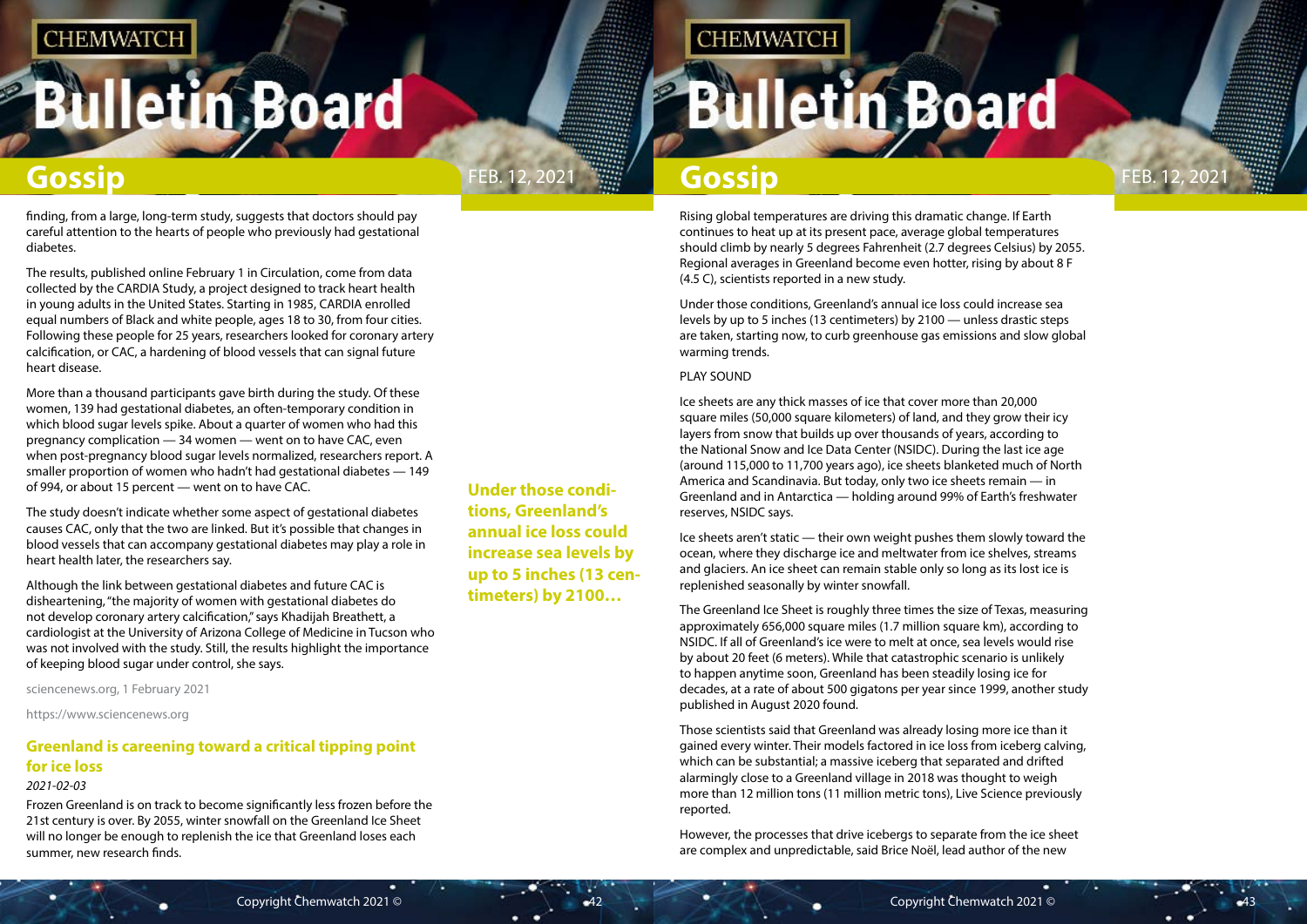# <span id="page-22-0"></span>**Illetin Board**

**Gossip** FEB. 12, 2021 **Gossip Gossip** FEB. 12, 2021

# **This relationship turns out to be a boon for Lyme disease.**

### Originally published on Live Science.

livescience.com, 3 February 2021

**CHEMWATCH** 

https://www.livescience.com

# **The animals that ticks bite in the U.S. South can impact Lyme disease spread**

### *2021-02-05*

The paucity of Lyme disease cases in the southern United States may be partly due to what black-legged ticks in southern locales bite.

Although black-legged ticks (Ixodes scapularis) claim much of the eastern half of the country as their home, the Lyme disease they spread is largely concentrated in the Northeast and increasingly in the upper Midwest.

It's well known that ticks in the Northeast commonly latch on to whitefooted mice. This relationship turns out to be a boon for Lyme disease. When infected with the bacteria Borrelia burgdorferi, which causes Lyme disease, these mice very efficiently spread it to the ticks, which can then pass it on to people.

But southern-residing ticks are different. They are more likely to bite lizards called skinks, which are poor transmitters of the bacteria, researchers report January 28 in PLOS Biology.

This study "shows that there's this really interesting switch" north to south in the predominant tick host, says disease ecologist Shannon LaDeau of the Cary Institute of Ecosystem Studies in Millbrook, N.Y., who was not part of the research team. "It looks like that is reducing the transmission" in the South of the bacteria that causes Lyme disease.

An estimated 476,000 people are diagnosed with Lyme disease each year in the United States, according to insurance data from 2010 to 2018. In about 70 to 80 percent of cases, a rash in the area of the tick bite is an early sign of the disease; other symptoms include fever, fatigue and achiness. Most people recover with early antibiotic treatment. If the diagnosis is missed, the infection can spread in the body and cause arthritis and nerve pain (SN: 6/22/19).

Scanning for and removing ticks after a hike is one part of Lyme disease control. Understanding the ticks' behavior and their relationship to the environment can inform other prevention methods.



study and a researcher with the Institute for Marine and Atmospheric research (IMAU) at Utrecht University in the Netherlands. For the new study, the researchers analyzed the Greenland Ice Sheet's surface to determine when melt would surpass snowfall, Noël told Live Science in an email.

"We explore the sensitivity of the Greenland Ice Sheet mass loss to atmospheric warming using a much higher resolution climate model — 1 km — compared to previous work (20 to 100 km)," Noël said. "Higher spatial resolution means that we can now better capture the high mass loss rates of small outlet glaciers;" this source of melt runoff was previously excluded from models, but contributes significantly to the total mass of ice lost, he explained.

"As a result, we can more accurately project the future evolution of the Greenland Ice Sheet mass loss and its contribution to sea-level rise," Noël said.

Stability of the ice sheet began to slip after the 1990s, as atmospheric warming boosted meltwater runoff during warm summer months, according to the study. Models showed that most of the runoff was produced at the margins of the ice sheet, in a narrow band called the ablation zone. As Earth warms, it melts the ablation zone's protective layer of tightly compressed snow. Once this layer is gone, the ice underneath which is much less reflective than the bright snow — absorbs more sunlight, leading to more melt.

"The accelerating exposure of bare ice amplifies the runoff production, and thus the surface mass loss," Noël said.

In a scenario where humans don't lower greenhouse gas emissions and present warming continues, ice loss in Greenland will cross a new threshold — in which the ice sheet gets smaller each year — within just a few decades, according to the study. And that's a conservative estimate; that threshold could be crossed even earlier, depending on how much additional ice is lost annually from calving icebergs, the authors reported.

It could then take thousands of years for the ice sheet to melt completely, but saving Greenland's ice from disappearing would require halting or reversing global warming sooner rather than later — "during this century," Noël said.

The findings were published online Jan. 19 in the journal Geophysical Research Letters.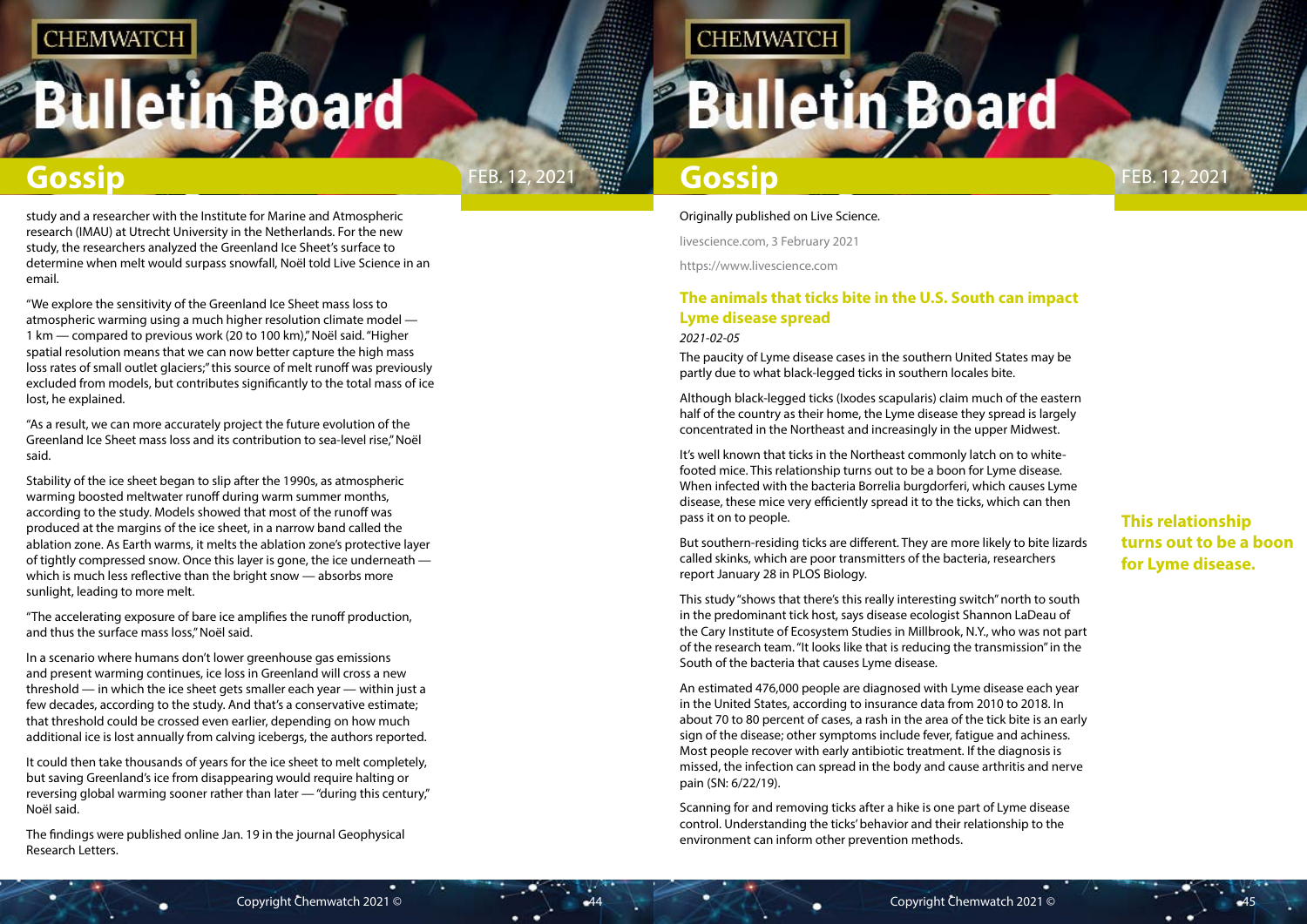# **Iletin Board**





possibility of vaccinating mice against Lyme bacteria (SN: 8/9/17) may be more useful in the North.

The differences seen north to south also influence predictions of how climate change could impact Lyme disease. Black-legged ticks have moved farther north, bringing Lyme disease to Canada, in part due to warming. Perhaps the behaviors and biting patterns in the South will eventually expand to Maryland, Delaware and Virginia, reducing Lyme disease cases there, says Ginsberg. It will take more research to learn how climate change will affect skink populations and how warming might change tick behavior, he says.

sciencenews.org, 5 February 2021

**CHEMWATCH** 

https://www.sciencenews.org

Black-legged ticks need blood meals to progress through several developmental stages. The larvae that emerge from eggs are the first to seek out a host for blood; this is the point when they can first become infected with Lyme bacteria. The next blood meal is at the nymph stage. Nymphs infected as larvae can spread the bacteria to other hosts, including people.

There's been a long debate about the difference in Lyme disease cases between the North and the South, says research ecologist Howard Ginsberg at the Patuxent Coastal Field Station at the University of Rhode Island in Kingston. The ticks are in the South, so "why isn't there much Lyme disease?"

One possible reason is that nymphal ticks in the North seek hosts on top of or above leaf litter, which puts them in the path of passing hikers. But nymphal ticks in the South are more likely to stay under leaf litter, reducing the chance of such encounters, researchers reported in Ticks and Tickborne Diseases in 2019. It may be that the ticks remain below the leaf litter in the hotter South to avoid drying out.

This host-seeking behavior and the results of the new study help to explain the North-South difference, Ginsberg says. In 2011 and 2012, he and his colleagues captured host animals in live traps and collected and tested ticks at eight sites in the eastern half of the United States. "We tried to catch everything that crawled on the ground that the tick might attach to," he says.

In the North, the most common hosts were mice, while in the South, the ticks selectively attached to skinks, Ginsberg says. At the Massachusetts site, for example, 75 percent of the larvae and 93 percent of the nymphs were removed from mice, which accounted for 79 percent of the captured host animals. The team caught no skinks.

But at the Florida site, although around 40 percent of the animals captured were mice, they had only 3 percent of the larvae and less than 1 percent of the nymphs. Meanwhile, skinks — which made up 28 percent of the host animals captured — had 92 percent of the larvae and 98 percent of the nymphs. The team also found that the ticks at the northern sites were much more likely to be infected with Lyme bacteria than ticks from southern sites.

Understanding the ecological context of Lyme disease can help identify targets to try to reduce human risk, LaDeau says. For example, the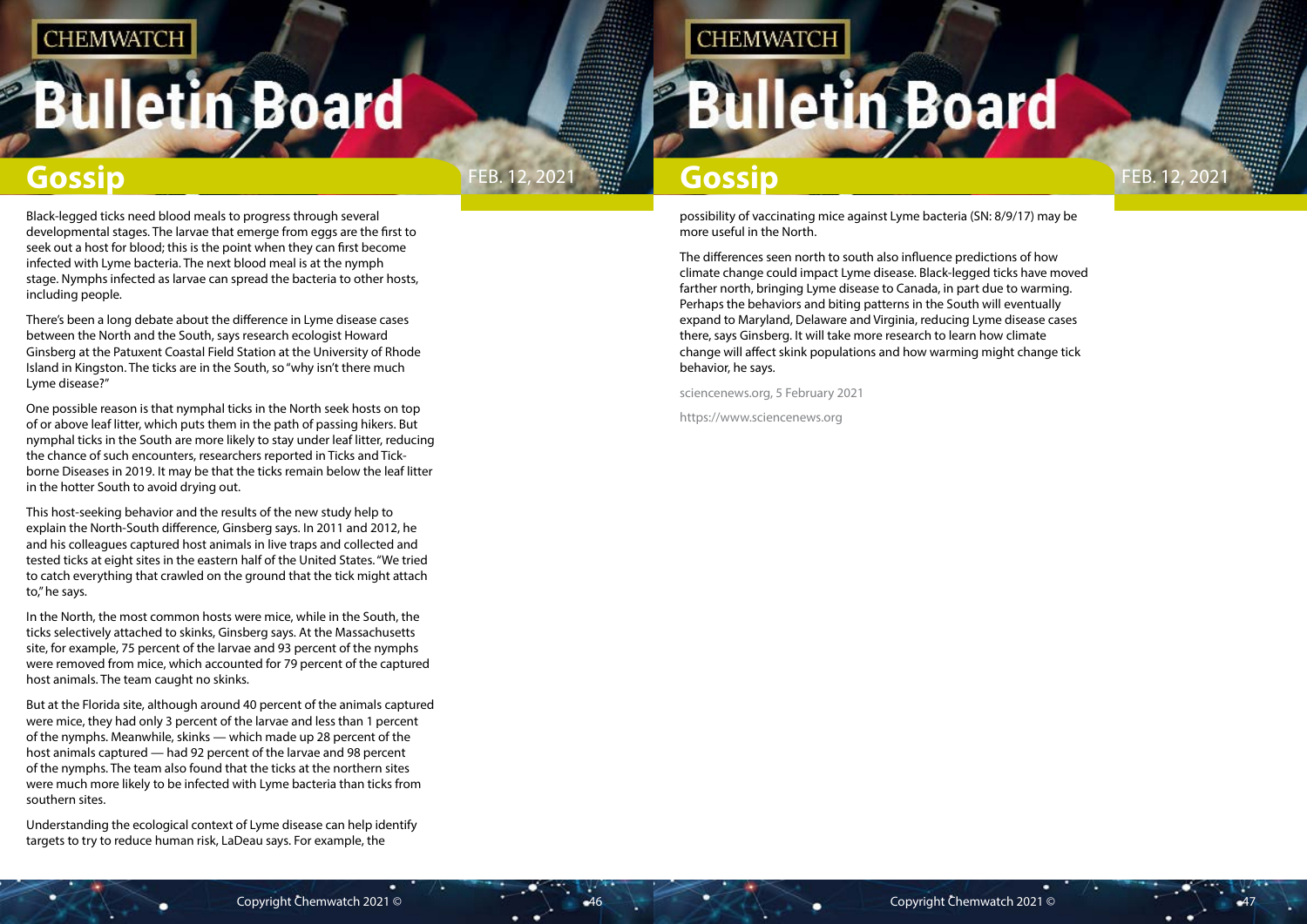# <span id="page-24-0"></span>**Bulletin Board**



**Priests and royalty, including Kings David and Solomon, are often described in the Bible wearing clothing dyed with these extracts.**

**CHEMWATCH** 

cabinet, or even after the patient swallows it. Thus, there is no way to test for its presence in the factory.

I am a pharmacist and distinguished professor who has written extensively about manufacturing issues and FDA oversight associated with both drugs and dietary supplements in the past, including the issue of NDMA contamination. In a new article, I discuss how NDMA can end up in a patient's medication if it wasn't put there during its manufacture.

NDMA levels creep up after manufacture

Ranitidine (Zantac) was a commonly used heartburn and ulcer prescription and over-the-counter medication for decades before it was recalled by the FDA on April 1, 2020. It may now be the canary in the coal mine for the post-manufacturing creation of NDMA.

In one study, investigators found that ranitidine contained only 18 nanograms of NDMA after it was manufactured. However, when stored at 158°F for 12 days – as if the drug had been left in a hot car – NDMA dosages rose above 140 ng. This is only slightly above the 96 ng limit the FDA has deemed safe, but this was only 12 days later.

In another study, storing ranitidine where it was exposed to higher temperatures or high humidity enhanced the creation of NDMA over time. This suggests that some medications can leave the factory with a safe amount of NDMA but if kept for too long at home or on the store shelf can exceed known acceptable limits by the time patients use them.

In a new study in JAMA Network Open, investigators simulated the stomach environment and found that when ranitidine was exposed to an acidic environment with a nitrite source, these chemicals could create more than 10,000 ng of NDMA.

These results support a clinical study in which urine samples were collected from 10 adults both before and after using ranitidine. After people swallowed ranitidine, the urinary NDMA doses rose from about 100 ng to more than 40,000 ng over the next day.

Other drugs need closer investigation

In another study, investigators added chloramine, a disinfectant routinely added to sterilize drinking water, to water samples that contained one of several medications that are structurally similar to ranitidine. They found that several commonly used drugs, including antihistamines (doxylamine and chlorpheniramine), a migraine drug (sumatriptan), another heartburn

# **In biblical times, purple was the new black**

## *2021-01-29*

In the ancient Middle East, purple was a symbol of prestige: To produce dye of this "royal" color, people had to collect and smash sea snails for their juices. Priests and royalty, including Kings David and Solomon, are often described in the Bible wearing clothing dyed with these extracts. Now, archeologists have excavated the oldest example of this purple dye ever found throughout the southern Levant, dated from 1000 B.C.E., The Times of Israel reports. The dyed wool fragments were found in an ancient copper mine at the Timna Valley in southern Israel, and go back to King David's era, researchers report this week in PLOS ONE. Chemical analyses revealed the dye came from sea snails in the Mediterranean, more than 300 kilometers away from the site. The discovery opens a new window into the fashion trends and trade connections of the elite in the region during the early Iron Age.

sciencemag.org, 29 January 2021

https://www.sciencemag.org

# **How some drugs can turn into a cancer-causing chemical in the body**

## *2021-02-05*

When consumers get a prescription drug from the pharmacy, they assume that it's been tested and is safe to use. But what if a drug changes in harmful ways as it sits on the shelf or in the body?

One dangerous result has been the creation of N-nitrosodimethylamine (NDMA), a probable carcinogen, in certain drugs. NDMA is found in chlorinated water, food and drugs in trace amounts. To minimize exposure, the Food and Drug Administration has set an acceptable level of NDMA in each pill at less than 96 nanograms.

But over the past few years the FDA has found excessive amounts of NDMA in several drugs for hypertension, diabetes and heartburn. As a result, the agency has initiated recalls to protect the public. These products were contaminated with NDMA during the manufacturing process. The FDA recommended best practices for manufacturers to minimize this risk going forward.

Unfortunately for the buying public, emerging evidence suggests that NDMA can also be created as some pills sit on the store shelf or medicine

# **Curiosities**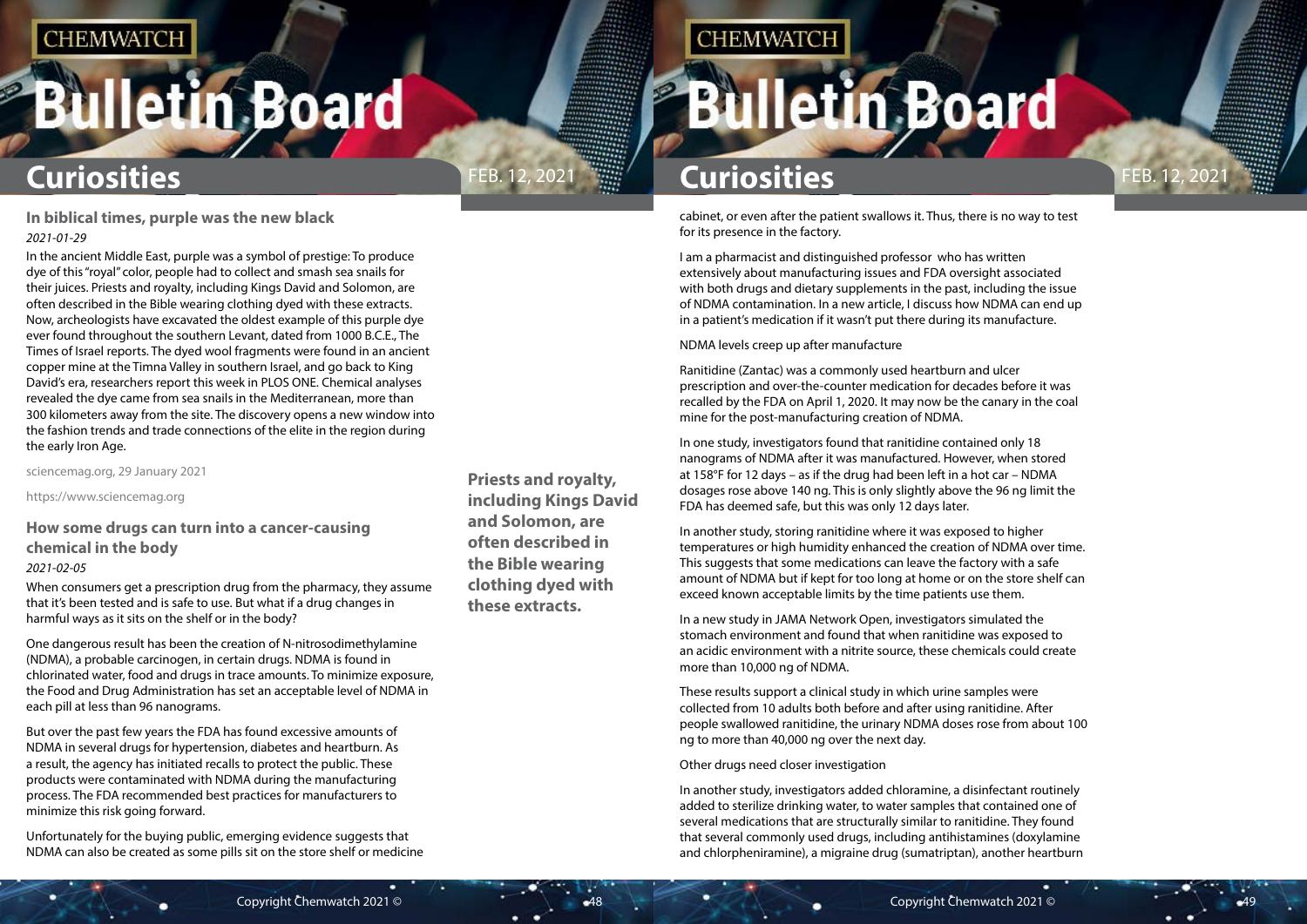# <span id="page-25-0"></span>**Bulletin Board**



**The female measures 28.9 millimeters, considerably larger than the 21.6-millimeter-long male.**

**It's not yet clear if giving two very different vaccines would confer any benefit.**

# **CHEMWATCH**

# **Bulletin Board**

# **Curiosities Curiosities**

could be enhanced giving even higher antibody levels that last longer; unless this is evaluated in a clinical trial we just won't know."

The Oxford-AstraZeneca and the Pfizer vaccines were developed using two different approaches; to spur the immune system, the former uses a weakened adenovirus to deliver the genes of the spike protein and the latter uses messenger RNA enveloped in a nanoparticle.

It's not yet clear if giving two very different vaccines would confer any benefit. The closest data we have to this is on Russia's Sputnik V vaccine, which was 91% effective in preventing COVID-19 and uses two slightly different versions of its vaccine for its two separate doses, according to the Associated Press. Still, both versions were developed using the same adenovirus-based technology.

If the study does indeed show that a mix-and-match approach confers great benefit, it will still be formally reviewed for safety and efficacy by the Medicines and Healthcare products Regulatory Agency (MHRA) before such an approach is taken to vaccinate the rest of the public.

Currently, guidelines in the U.K. and in the U.S. say that COVID-19 vaccines should not be used interchangeably unless the same type of vaccine isn't available for a person's second dose or if it's unknown what vaccine the person got as a first dose, according to the AP.

The mix-and-match trial is run by the U.K.'s National Immunization Schedule Evaluation Consortium with government funding and will last for 13 months.

### Originally published on Live Science.

livescience.com, 6 February 2021

https://www.livescience.com

## **A new chameleon species may be the world's tiniest reptile**

*2021-02-04*

Hidden beneath the leaf litter of a northern Malagasy forest lives a chameleon so slight that it could tumble off the tip of your finger. Measuring just under 30 millimeters from snout to tail, the newly described species, Brookesia nana, may be the smallest reptile on Earth, researchers report January 28 in Scientific Reports.

drug (nizatidine) and a blood pressure drug (diltiazem) all generated NDMA.

It is unclear whether the amount of NDMA created by these drugs when stored in hot and humid environments or after a patient swallows them is dangerous, as with ranitidine. I believe that more studies need to be done right away to find out. It is always better to be safe than sorry, particularly when dealing with a possible carcinogen.

theconversation.com, 5 February 2021

https://www.theconversation.com

# **Is it ok to mix and match COVID-19 vaccines? Oxford researchers begin trial**

### *2021-02-06*

Researchers at the University of Oxford in the U.K. will begin to test what happens when they give people a mix of different COVID-19 vaccines.

Amid a shortage of vaccine supplies and the threat of emerging coronavirus variants, such an approach might provide an answer for both, according to a statement. The study, which will include more than 800 volunteers across England who are 50 years of age or older, is the first to analyze a mix-and-match approach to COVID-19 vaccination.

Some participants will be given a first dose of the Oxford-AstraZeneca vaccine followed by a second dose of the same vaccine or the Pfizer vaccine; and some will be given the Pfizer vaccine followed by a second dose of the same vaccine or the Oxford-AstraZeneca vaccine.PLAY SOUND

Some participants will be given the two doses four weeks apart and others will be given the vaccines 12 weeks apart (which is in line with the U.K.'s policy to vaccinate as many people as possible and delay the second dose by 12 weeks). The participants will all periodically give blood samples and the researchers will test the impact of the mixing and matching on their immune responses and will also test for any adverse reactions.

"Given the inevitable challenges of immunizing large numbers of the population against COVID-19 and potential global supply constraints, there are definite advantages to having data that could support a more flexible immunization program, if needed and if approved by the medicines regulator," Dr. Jonathan Van-Tam, the deputy chief medical officer and senior responsible officer for the study said in the statement. "It is also even possible that by combining vaccines, the immune response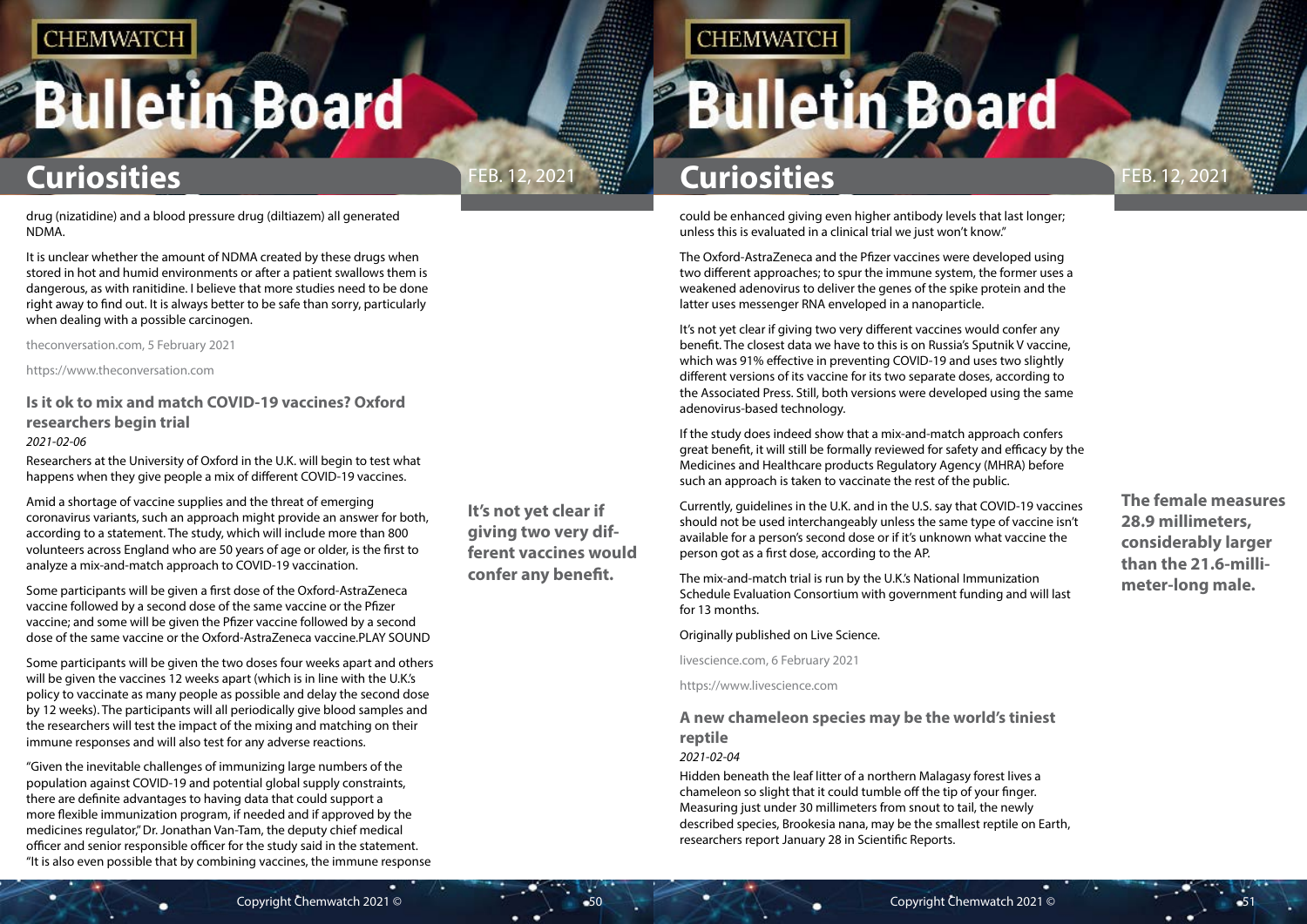# <span id="page-26-0"></span>**Bulletin Board**



# **Now, South African officials are finding the variant in more than 90% of samples from COVID-19 patients that undergo genetic sequencing, according to The Washington Post.**

**CHEMWATCH** 

# **Curiosities Curiosities**

## Where did it come from?

This variant was first detected in Nelson Mandela Bay, South Africa, in early October 2020, according to the Centers for Disease Control and Prevention. It took off rapidly, and within weeks it was the dominant strain in parts of the country. Now, South African officials are finding the variant in more than 90% of samples from COVID-19 patients that undergo genetic sequencing, according to The Washington Post.

"It's amazing and terrifying how quickly it came to dominate," Dr. Richard Lessells, an infectious disease expert at the University of KwaZulu-Natal in Durban, South Africa, told the Post.

What's more, the variant has now shown up in at least 32 other countries; and a number of countries, including the U.S. have banned travel from South Africa, the Post reported.

## Is it in the U.S.?

Yes, the first two cases of B.1.351 were reported in the U.S. on Thursday (Jan. 28) in South Carolina, according to a statement from the South Carolina Department of Health and Environmental Control. The two cases do not appear to be connected, and neither case had a history of recent travel, which suggests the variant is spreading in the community.

### Is it more contagious?

This variant does appear to spread more easily, with studies finding that it is about 50% more transmissible than earlier strains of the coronavirus. This is worrying because, the more people the virus infects, the greater the number of people will be hospitalized or die from the disease.

Do vaccines work against the South African variant?

Even more alarming is the finding that current COVID-19 vaccines may not work as well against this variant.

Johnson & Johnson released new data on its COVID-19 vaccine candidate on Friday (Jan. 29) which showed that its vaccine was 72% effective in the U.S. and only 57% effective in South Africa, where the new variant is dominant, Live Science previously reported.

In addition, another vaccine maker, Novavax, released early results Thursday (Jan. 28) showing that its vaccine was nearly 85% effective against the so-called U.K. variant, but only 50% effective at preventing infection with the South African variant, Nature reported.

Just two adult specimens, a male and female, are known. The female measures 28.9 millimeters, considerably larger than the 21.6-millimeterlong male. The size difference may have driven the male's genitalia to be quite large — nearly 20 percent of its body length — to be a better fit to his mate, herpetologist Frank Glaw of the Bavarian State Collection of Zoology in Munich and colleagues suggest.

Dubbed B. nana for its nano size, the species belongs to a genus of at least 13 other small chameleons spread out across the mountainous forests of northern Madagascar. Why B. nana and its cousins shrank to such minuscule proportions remains a mystery, though smallness does have its benefits: There's some evidence that small chameleons are especially good shots with their ballistic tongues.

In daylight, Brookesia chameleons scour the forest floor, snatching up mites and other small invertebrates, Glaw's team suspects. At night, the lizards retreat upward, gripping blades of grass or other plants for safety.

Deforestation and habitat degradation threaten B. nana's future, the researchers say, though the region where the compact chameleons were found was recently designated a protected area by the Malagasy government. The species may soon be listed as critically endangered, the gravest rating made by the International Union for Conservation of Nature.

sciencenews.org, 4 February 2021

https://www.sciencenews.org

# **South African coronavirus variant: All your questions answered**

### *2021-02-03*

A worrisome new coronavirus variant first detected in South Africa, known as B.1.351, has already spread to more than 30 countries. Experts are particularly alarmed by this variant because of its potential to "escape" protection from current vaccines, meaning vaccines might not stop people from getting infected with COVID-19. Here's what you need to know about the new variant.

### What is it?

The B.1.351 variant is a strain of the coronavirus with eight distinctive mutations in the virus's spike protein, the structure that allows the virus to bind to and infect human cells, according to study by South African researchers posted to the preprint site medRxiv in December 2020.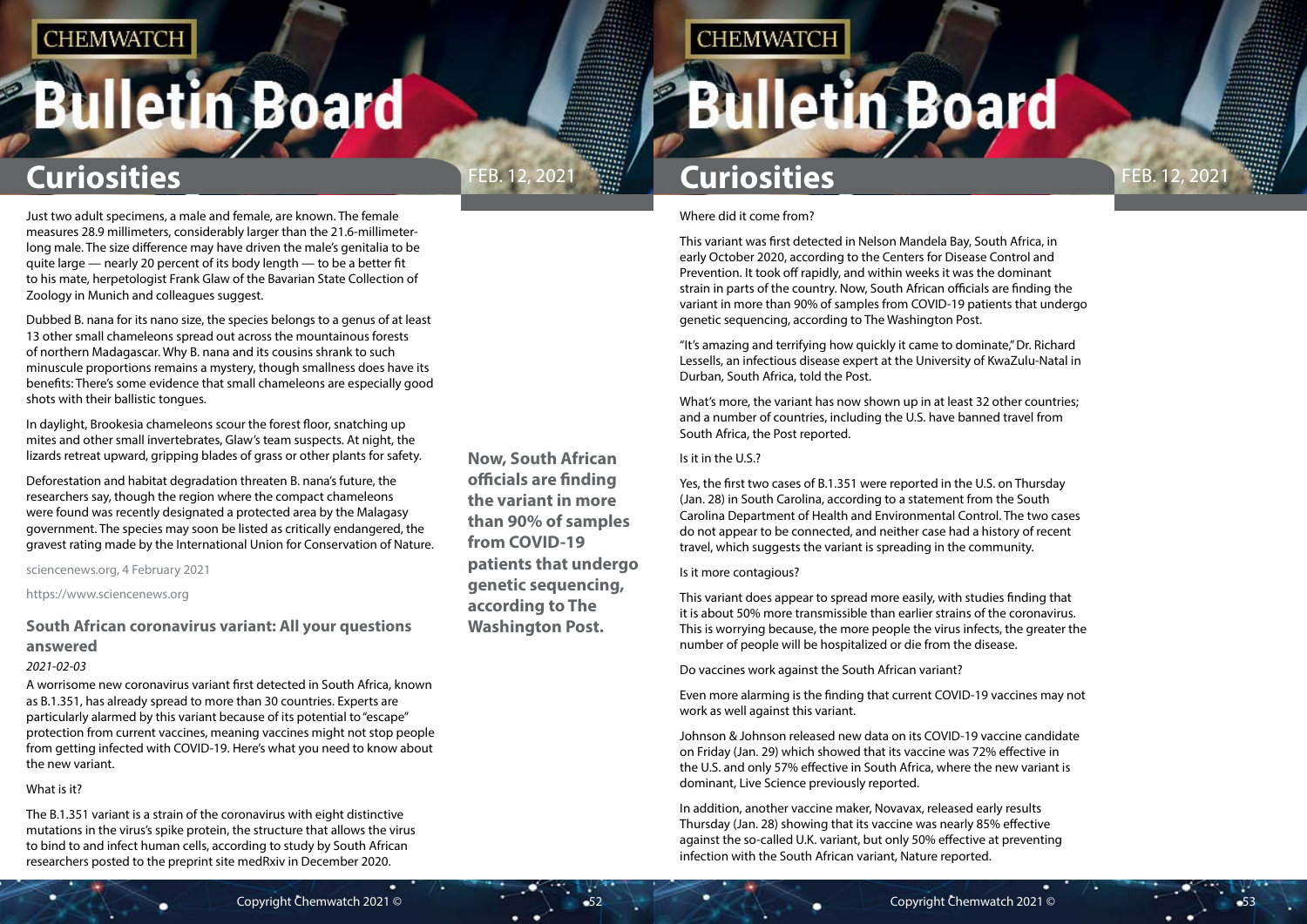# <span id="page-27-0"></span>**Bulletin Board**



**It takes a village to raise a marmoset.**

# **Curiosities Curiosities**

In the Novavax trial in South Africa, many of the people were reinfected with the South African variant after already contracting the virus earlier in the pandemic.

And in a study of 44 people in South Africa who were previously infected with COVID-19 earlier in the pandemic, more than 90% showed reduced immunity against the new variant when researchers tested their blood, and nearly half had no protection against it, according to USA Today.

PLAY SOUND

# Originally published on Live Science.

livescience.com, 3 February 2021

https://www.livescience.com

# **Marmosets eavesdrop on their neighbors—and judge them accordingly**

# *2021-02-03*

Like a nosy neighbor, marmosets eavesdrop on the conversations of others—and judge them based on what they "say," new research finds. The pint-size primates might be using the behavior to screen strangers, preferring to mingle with those they feel will make the best nannies for their offspring.

"This study is really cool because it pinpoints what's happening inside the animal" when they eavesdrop, says Sonja Koski, an evolutionary anthropologist at the University of Helsinki who was not involved with the work.

Common marmosets (Callithrix jacchus) are native to the forests of northeastern Brazil, where they scurry between branches like squirrels, thanks to their clawed fingernails. They're tiny, weighing about 250 grams, and have white ear tufts that evoke the untamed hair of Albert Einstein. But it's their social structure that really sets them apart.

Extended families of up to 15 marmosets live, eat, and hang out with each other, but only one or two pairs within each group breed. When babies are born, the whole clan pitches in: Siblings, cousins, aunts, and uncles all take turns caring for the young. It takes a village to raise a marmoset.

Because marmosets rely on others for help, they must evaluate who is or isn't good at cooperation, says Judith Burkart, an evolutionary

This diminished effectiveness will likely crop up for other vaccines, too.

A recent study of the Moderna COVID-19 vaccine, which looked at blood samples from people who'd been vaccinated, found that the levels of antibodies produced in response to the South African variant were six-fold lower than levels produced in response to other strains, according to The Scientist.

Despite this reduction, the vaccine is still expected to offer some protection against the variant, the company said in a statement.

"You could diminish the vaccine-induced antibody efficacy by a few fold and still be well within the protective range," Dr. Anthony Fauci, director of the National Institute of Allergy and Infectious Diseases, said in a news briefing on Wednesday (Jan. 27).

Still, Moderna said that out of an abundance of caution, the company has started work on a "booster" vaccine dose against the South African variant, which could potentially be added to the two-dose series for the existing vaccine.

How does it differ from the U.K. variant?

The U.K. variant coronavirus variant was first detected in the United Kingdom in September 2020, Live Science previously reported. Both the South African and U.K. variant appear to be more transmissible than other strains. And the variants share some of the same mutations in the spike protein.

But the South African variant has a mutation known as E484K, which isn't widely found in the U.K. variant. (On Feb. 1, U.K. officials revealed that they had identified a handful of instances in which the U.K. coronavirus variant had developed the E484K mutation, Live Science previously reported.) This mutation may be responsible for the South African variant's ability to partially evade vaccines. The mutation is thought to reduce the ability of certain antibodies to neutralize, or inactive, the virus, according to Newsweek.

There is early evidence that the U.K. variant may be more deadly than other variants, Live Science previously reported; but so far, there isn't evidence that the South African variant is more deadly.

Am I immune to the South African variant if I already had coronavirus?

Maybe not. The E484K mutation may also reduce the ability of antibodies from natural COVID-19 infection to neutralize the virus.

**CHEMWATCH** 

# **Illetin Board**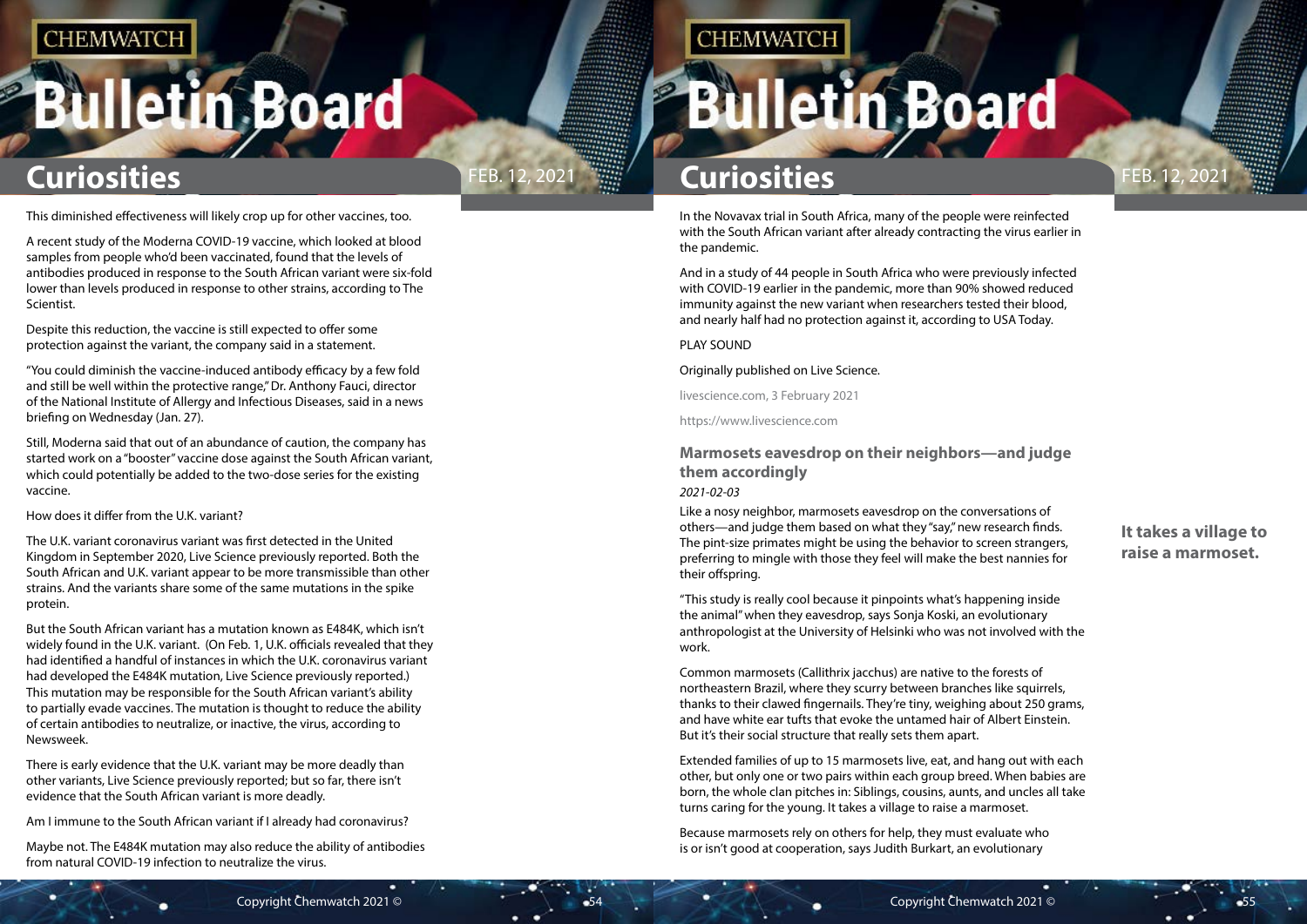# <span id="page-28-0"></span>**Bulletin Board**



**However, "we mostly see the yellow and red varieties washing up on our beaches," NPS representatives wrote in the Facebook post.**

# **Curiosities Curiosities**

Koski is on board. Using monkeys to understand the evolution of human behaviors "relies on the idea that animals understand what's happening in others' interactions," she says. "They have really pinpointed that here."

sciencemag.org, 3 February 2021

https://www.sciencemag.org

# **'Pile of rope' on a Texas beach is a weird, real-life sea creature**

### *2021-02-05*

A tangled mass of what looked like discarded yellow rope recently washed up on a beach in Texas. But this peculiar knotty pile wasn't garbage. It was a colorful sea whip — a type of soft, flexible coral.

Rebekah Claussen, a National Park Service (NPS) guide at the Padre Island National Seashore near the Gulf of Mexico, found one of these "rope balls" partly buried in the sand, and the park shared her photo on Facebook on Feb. 1.

Sea whips can be red, yellow, orange, violet, lavender or purple, according to the Marine Species Identification Portal. However, "we mostly see the yellow and red varieties washing up on our beaches," NPS representatives wrote in the Facebook post.

## SOUND

The term "sea whip" can refer to several genera of soft corals in the order Gorgonacea, but the species that washes up in North American coastal regions is a colorful sea whip (Leptogorgia virgulata). Sea whips' vibrant color comes from colonies of polyps — tiny, soft-bodied animals with eight tentacles forming a ring around their mouths. When these colonies cluster together they secrete proteins that form a dark-colored skeleton, which branches into whiplike stalks measuring up to 3 feet (0.9 meters) tall, according to the Tybee Island Marine Science Center (TIMSC) in Georgia.

Colorful sea whips live close to the shore, and L. virgulata can be found in waters as far north as New Jersey and as far south as the Gulf of Mexico, according to TIMSC. Polyps feed on plankton, and sea whips typically cling to ledges made of rock and limestone at depths between 10 and 66 feet (3 and 20 m), according to the Smithsonian Marine Station at Fort Pierce in Florida.

anthropologist at the University of Zurich (UZH). That's where the eavesdropping comes in. But what exactly is going on in the marmoset mind when they spy on the conversations?

To find out, Burkart teamed up with UZH evolutionary anthropologist Rahel Brügger. The duo and their colleagues placed a single marmoset in a room and played recordings of marmoset vocalizations from a hidden speaker. The chatter was either from a positive interaction, like an infant marmoset calling for food and an adult responding gently, or a negative one, like the adult reacting to the hungry baby with aggressive talkback. As a control, the scientists played calls from a single animal.

The researchers then pointed an infrared camera at the faces of the marmosets to record the temperature of their noses—"one of the only places on the face that is not covered by fur," Brügger says. They tested 21 marmosets over 90 total sessions, looking for drops in nasal temperature, which indicate the marmoset is alert and engaged. The animals got fired up during the combined calls but not during the individual vocalizations, indicating they perceived them as conversations and not just noise.

After the playbacks, the scientists let the marmosets into an adjoining room stocked with toys and a mirror. Because the primates don't recognize their own reflections, they're likely to approach a mirror and socialize with the image like it's an unknown monkey. The researchers set up the interaction so the animals would assume the calls they just heard were coming from the mirrored room—and from the individual in the mirror's reflection.

After hearing the playback of a positive interaction, the marmosets readily entered the room and ran up to the mirror ready to socialize with the supposed vocalizer, the researchers say. But after the uncooperative calls, the marmosets were hesitant to approach the monkey in the mirror. They were more interested in interacting with a "stranger" who was cooperative, the researchers report today in Science Advances.

The findings indicate marmosets aren't just passive observers, but make decisions about others based on what they hear—just like humans, the researchers say. The team plans to use this temperature-mapping approach to investigate even bigger questions about the origin of human traits like morality.

# **CHEMWATCH**

# **Bulletin Board**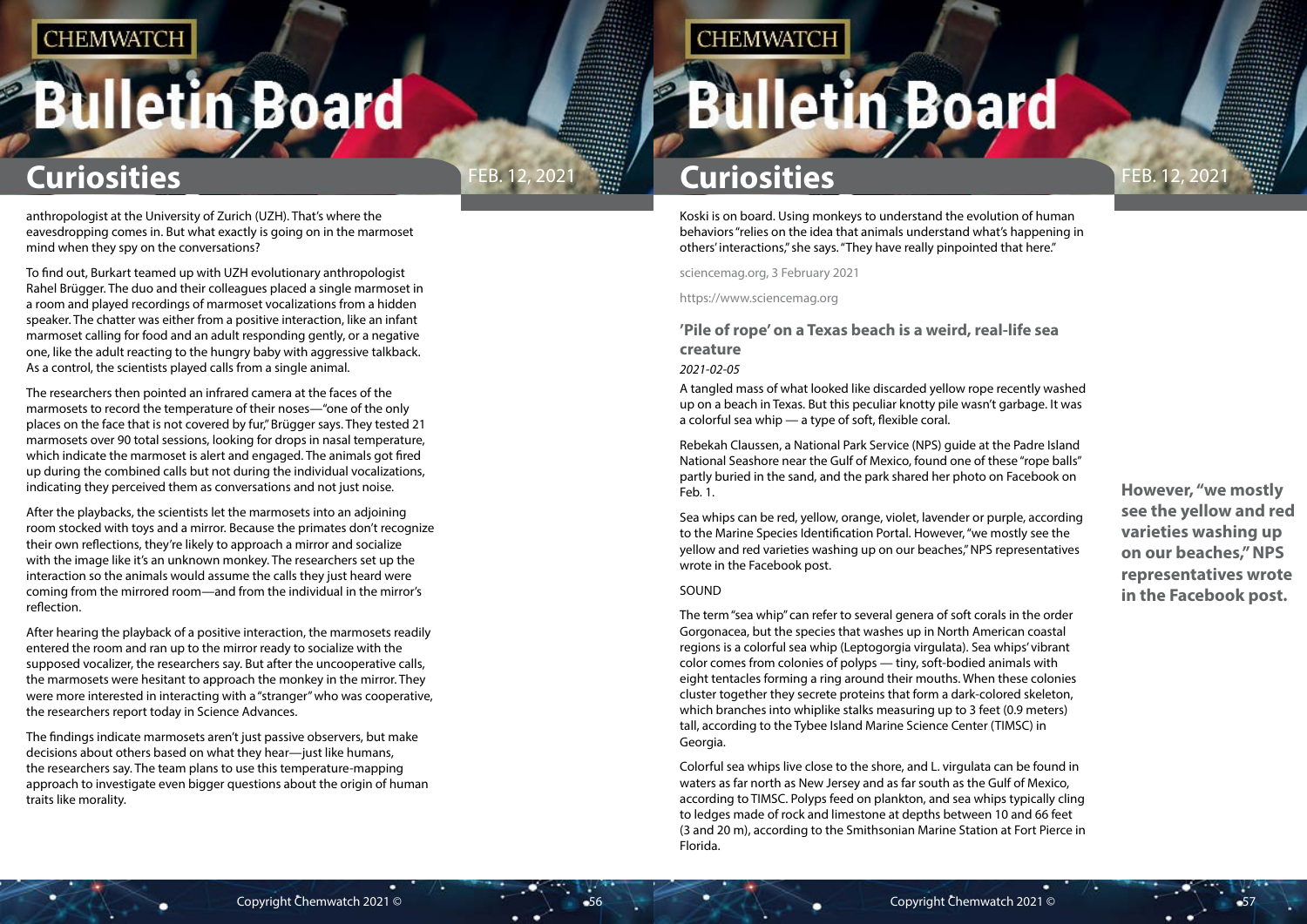# <span id="page-29-0"></span>**Bulletin Board**



# **"We really should be seeing cases go up."**

**CHEMWATCH** 

# **Curiosities Curiosities**

ironically leads to a growing population susceptible to infection, so future outbreaks could be larger and more unpredictable.

In a typical year in the United States, RSV hospitalizes an estimated 58,000 children under age 5 and more than 177,000 older adults. "Most people recover in a week or two," says Benjamin Silk, an epidemiologist at the CDC. "But RSV infections can be serious, especially for infants, older adults and people with certain chronic medical conditions." Worldwide, 3.4 million children under 5 years old are hospitalized with RSV each year, accounting for about 5 percent of deaths in this age group.

Highly contagious, RSV is transmitted through respiratory droplets, which can remain infectious for more than six hours on hard surfaces. Prevention is rooted in strict hand hygiene — using hand sanitizer or washing with soap and water.

In the United States, RSV season usually starts in the fall, peaking between December and mid-February. This year, there essentially is no peak. In December 2020, the CDC's National Respiratory and Enteric Virus Surveillance System — which collects voluntarily reported data reported just 120 RSV cases, compared with 24,280 in December 2019.

"Generally speaking, most of it is dead when it washes up," Claussen told Live Science in an email. "To my knowledge, the reason that the coral has washed up is that it has broken off and therefore no longer alive. I'm not sure that you would be able to tell even if it was alive," she added. "We recommend just leaving the sea whip on the beach because it is natural and will decompose and help the island," Claussen said.

> "RSV, in particular, is so stable — it does the same thing year after year," Baker says. "I don't think there's much else that could explain [the drop] apart from the COVID-19 phenomena as a whole, particularly the control measures."

Influenza infections are also down drastically. Flu regularly infects between 3 percent and 11 percent of the U.S. population and is especially deadly for older or immunocompromised people. The CDC estimates that in an average year, flu kills around 36,000 people and hospitalizes almost half a million.

According to the CDC's lead flu tracker Lynnette Brammer, the adoption of COVID-19 prevention measures in the spring of 2020 coincided with a drop in the percent of positive flu tests from more than 20 percent to less than 1 percent — and that number has stayed low through the fall and now into winter (SN: 9/18/20). In December 2019, the CDC's clinical lab FluVue reported 50,526 positive flu tests. In December 2020, that number was just 454. Preliminary data suggest this trend is continuing into January, when flu season typically peaks.

Brammer says the numbers of flu tests are steady, so it's not that people aren't going to get tested. They just aren't spreading it around as much.

But when sea whips are torn from their ocean habitats and deposited on beaches, they're easy to mistake for discarded fishing line, nets or cable. Several people who commented on the Facebook post mentioned that they had encountered sea whips while cleaning up a local beach, and they mistakenly collected it, thinking that it was garbage.

"So the next time you're out for a stroll on the beach, look for the sea whip and remember, it's not trash!" NPS representatives wrote in the post.

Originally published on Live Science.

livescience.com, 5 February 2021

https://www.livescience.com

# **COVID-19 precautions may be reducing cases of flu and other respiratory infections**

### *2021-02-02*

Heading into the dead of winter, doctors and scientists have noticed something odd: Missing cases of non-COVID-19 respiratory illnesses, specifically flu and respiratory syncytial virus, or RSV.

"We're seeing very low numbers of both of these infections, even now, while we're in the peak season," says Rachel Baker, an epidemiologist at Princeton University. "We really should be seeing cases go up."

Instead, positive flu tests reported in December are a little less than one one-hundredth of all of those tallied in December 2019, according to data from the U.S. Centers for Disease Control and Prevention. RSV's drop in reported cases — to one two-hundredth of those a year earlier — is even bigger.

This dramatic dip is probably due to COVID-19 precautions. The same handwashing and social distancing that can prevent the spread of SARS-CoV-2, the virus that causes COVID-19, can prevent the spread of other viruses and pathogens. But that could mean trouble ahead. A lack of cases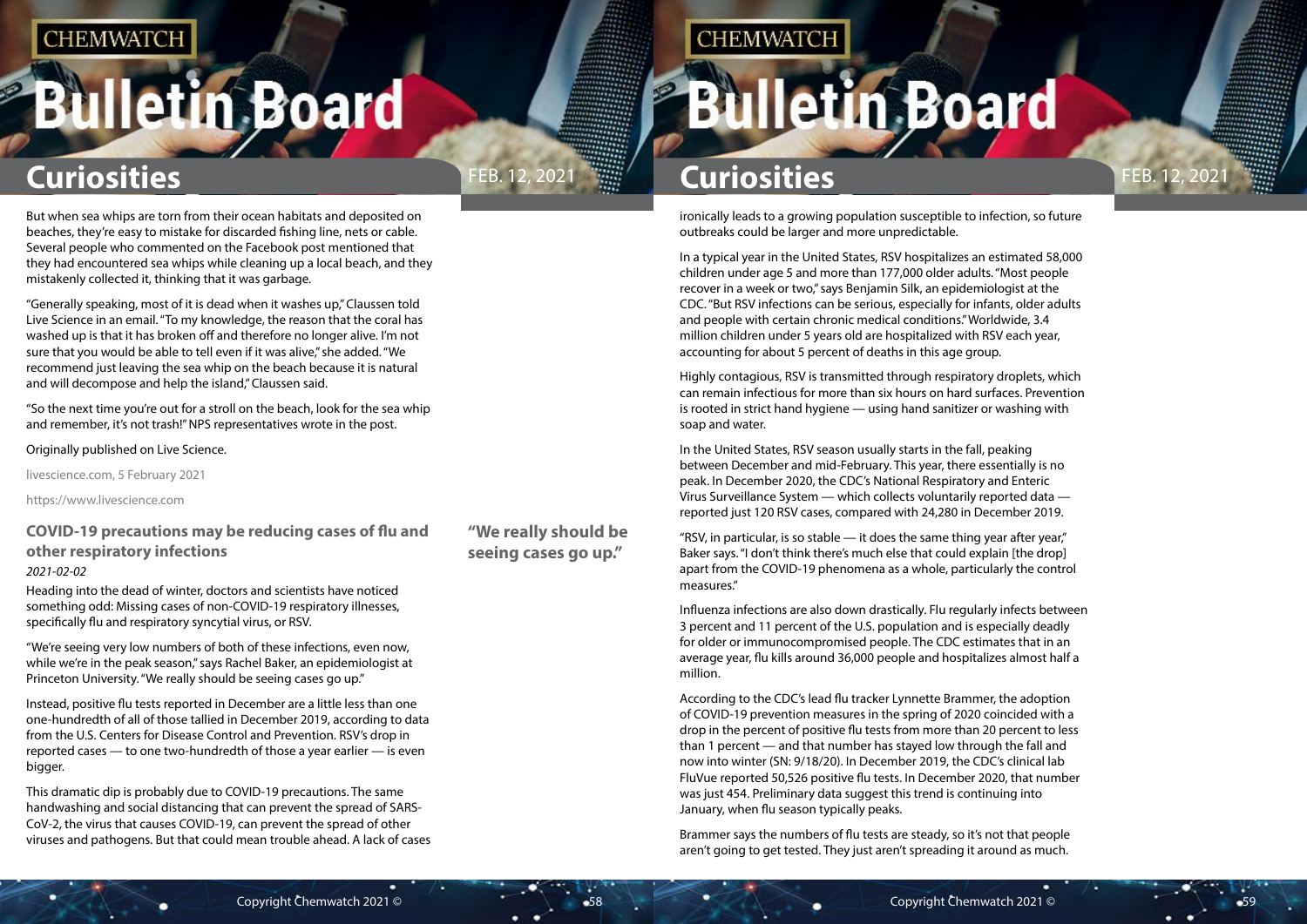# <span id="page-30-0"></span>**Bulletin Board**

**In recent years, the climate and wider ecological crisis has led to an explosion of what has been termed eco-anxiety, which the APA defines as the "chronic fear of environmental doom."**

# **Curiosities Curiosities**

It did get bad. A week later, Burroughs' infant twins caught RSV. One, Mackenzie, was intubated for two weeks and stayed in the hospital for over a month. Seeing her daughter struggling to breathe, Boroughs says, "just changed everything. It took more of a toll on me than I expected."

Burroughs' children recovered, and she says now the new data show just how important basic hygiene behaviors are to helping prevent the spread of these viruses, saving thousands of lives every RSV and flu season even without a pandemic. "It's sad that [the pandemic] is what it came down to," Burroughs says. "We should have already been doing all these things."

sciencenews.org, 2 February 2021

https://www.sciencenews.org

# **Therapy for the end of the world** *20210-02-05*

ON SEPTEMBER 1, 2019, the category five storm Hurricane Dorian slammed into the Bahamas with gusts of 354 kilometres per hour and storm surges of over six metres. Instead of sweeping up what it could before steadily moving on, Dorian was patient, pummelling the islands for over forty hours straight. More than 70,000 people were displaced and 13,000 homes destroyed. On land, as the morgues filled up, bodies were piled high in refrigerated containers. Search-and-rescue dogs sniffed out corpses from under the debris; many were buried too deep for anyone to reach. Though the official death toll was seventy-four, some—including the Bahamas health minister at the time—believe the real number is much, much higher.

Bethuel Nyachienga is a mental health expert who has provided psychosocial support to more than 4,000 Hurricane Dorian survivors since September 2019. Nyachienga says the most common effects that survivors of catastrophes like this one report are insomnia, depression, and feeling retraumatized every time the wind is strong. What's clearer from observation is the excessive drinking and drug consumption that many survivors don't want to talk about. A 2017 report from the American Psychological Association (APA) titled Mental Health and Our Changing Climate details this kind of fallout, describing how PTSD, suicidality, depression, compounded stress, domestic abuse, child abuse, and substance abuse often spike after climate-linked calamities.



Some other infections, like parainfluenza, also seem to have declined with COVID-19 prevention measures, but viruses like rhinoviruses continue near their normal season levels. It could be because these viruses, unlike flu and RSV, aren't as thoroughly destroyed by handwashing and using sanitizers.

This great news comes with a warning, though. Fewer infections means fewer people being exposed and gaining immunity to these viruses, building up a population susceptible to these infections later. That could fuel a deadly rebound in infections post COVID-19, Baker, the Princeton epidemiologist, and her colleagues reported December 1 in Proceedings of the National Academy of Sciences. In the analysis, the team assumed COVID-19 precautions would reduce RSV and influenza infections by 20 percent, but the decrease is proving to be much larger.

"We need to be prepared for offseason outbreaks and potentially large outbreaks," Baker says.

That's what's happening right now in Australia's New South Wales. Clinical nurse Gemma Saravanos and her colleagues observed a more than 85 percent reduction of positive RSV tests during the peak of their season, between April and June, the team reported in the Lancet in September. But now, after beating back COVID-19 and lifting stringent protective measures, they have a record-breaking offseason RSV outbreak on their hands. In the last two weeks of December 2020, NSW reported more than 6,000 positive RSV tests — during a time they typically have a few hundred. In 2019, the RSV season peaked at around 4,695 detections in May.

"It's really extraordinarily unusual," says Saravanos, who works at the University of Sydney. "It's never been seen before."

A rebound outbreak might hit the United States, too, Baker says. Australia "could be an interesting foreshadowing of what is to come in the Northern Hemisphere."

That worries Carla Burroughs, a mother of four and former medic in Mobile, Ala., who has experienced RSV first hand. "The first time I heard of RSV, I was working on an ambulance, and I [transported] a child who passed away [from it]," she says. Then in December 2019, Burroughs' 3-year-old daughter, Kaylee, caught RSV and was hospitalized for three days. "The second the doctor told us RSV with Kaylee, it just brought flashbacks. It just sent me into such a panic mode; I immediately knew this is going to be bad."

# **CHEMWATCH**

# **Bulletin Board**

# FEB. 12, 2021  $\frac{1}{2}$  Curiosities **Curiosities FEB. 12, 2021**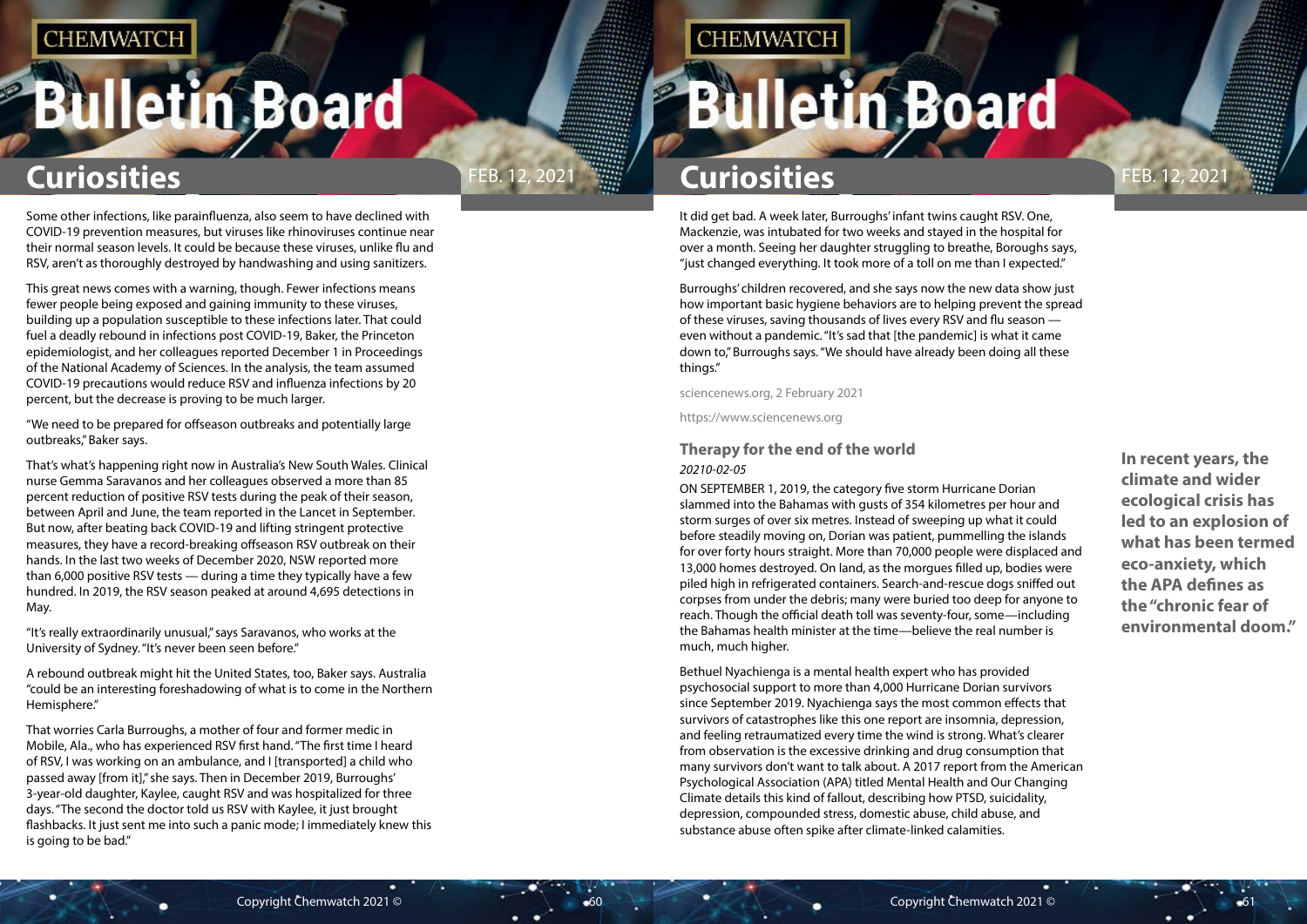# **Bulletin Board**

# **Curiosities** FEB. 12, 2021 **Curiosities** FEB. 12, 2021

Why on earth can't people recognize the scale of the threat in the longer term?" says Caroline Hickman, a British clinical psychotherapist.

Hickman is part of a growing movement of "climate-aware" psychotherapists, who help people cope with complex emotions that stem from awareness of environmental crises. It can be difficult to isolate climate change as a reason for seeking therapy, so no one can say precisely how many therapists are working with people on climate-related issues. But those specializing in eco-anxiety and its companion emotions are starting to get professionally organized in groups like the Climate Psychology Alliances of the United Kingdom and North America, which between them have about 2,000 mental health care practitioners on their mailing lists.

Often, these therapists say, their clients seek them out because of work stress or depression, then concerns about the climate arise in the course of therapy. Some started mentioning the climate as a source of stress after the 2016 election of Donald Trump; others did so after the publication of major news, like the 2018 UN Intergovernmental Panel on Climate Change report, which was widely summarized as saying, "We have twelve years to avert climate catastrophe." For others still, it was in the wake of a variety of climate disasters that have since struck. Leslie Davenport, a climate-aware marriage and family therapist in Tacoma, Washington, says those who sought her help for eco-anxiety made up 25 percent of her client base last year, up from none five years earlier.

The field is emerging, and the evidence base is not yet firmly established for which approaches work best to help people manage their environmentally linked distress. That's partly because eco-anxiety is not a pathology. You won't find it listed as a condition in the Diagnostic and Statistical Manual of Mental Disorders, and climate-aware therapists aren't rushing to include it. "What you don't want is for people to first and foremost think their eco-anxiety is in itself a problem," Hickman says. It is a natural response to a real and unfolding threat, so the only label it deserves is "reasonable." After all, what's more daunting than realizing we're all stuck on a cooking rock and have wasted the bulwark of precious time we had to cool it off before everything changes irreversibly? She typically tells her eco-anxious clients that their feelings are "a sign that you're waking up; there's nothing wrong with you. Welcome to a community that can share and mirror your concerns."

That mirroring itself brings enormous relief. Social norms for talking about these emotions are still pretty underdeveloped. Even environmental professionals typically have to bottle up their eco-emotions at work. "It



Even far away from these disasters, psychologists are now finding, just knowing about the severity of our climate predicament can take its own kind of toll. In recent years, the climate and wider ecological crisis has led to an explosion of what has been termed eco-anxiety, which the APA defines as the "chronic fear of environmental doom." It is born of the barrage of increasingly worse environmental news combined with the knowledge that actions taken so far to address the problem have been ineffective or insufficient, and it destroys people's capacity to feel safe in the world. The stress of worrying about the future of the biosphere,

the species, one's community, and one's life, as well as already occurring environmental disasters, can look more like cycling through grief, fear, shame, guilt, resignation, despair, and nihilism than just anxiety.

Last spring, University of Helsinki researcher Panu Pihkala wrote a piece for the BBC that explored this growing phenomenon. An environmental theologian, he described how many people, even far from the front lines of climate change, are increasingly being forced to confront the idea of their own vulnerability because "the world is revealed to be much more tragic and fragile than people thought it was." This profound disruption then sends them into a process of mourning the future they believed would come—a future of ecological stability—and which they now know won't.

IN 2019 the Yale Program on Climate Change Communication mapped the opinions of more than 9,000 Canadians, and 64 percent responded that they think climate change will start to harm people living in Canada within the next ten years. A national opinion survey of 2,000 people, carried out by Abacus Data that same year, showed that one in four Canadians think about climate change often and are getting "really anxious" about it. A similarly sized 2020 survey conducted by OnePoll revealed that 78 percent of Generation Z in the US do not plan on having kids because of climate change, while 71 percent of millennials in the US say that climate change has negatively affected their mental health. Stress levels are on the rise, and young people, who feel betrayed by older generations that aren't cleaning up their own mess, are the most susceptible. As one young climate striker's sign put it: "We won't die from old age. We'll die from climate change." Another's asked: "Why Should I Study For a Future I Won't Have?"

"I've been seeing teens who [felt] suicidal because the pain and distress. . .from the coronavirus is finally starting to mirror how they've been feeling about climate change for a long time, and they're wondering,

# **CHEMWATCH**

# **Bulletin Board**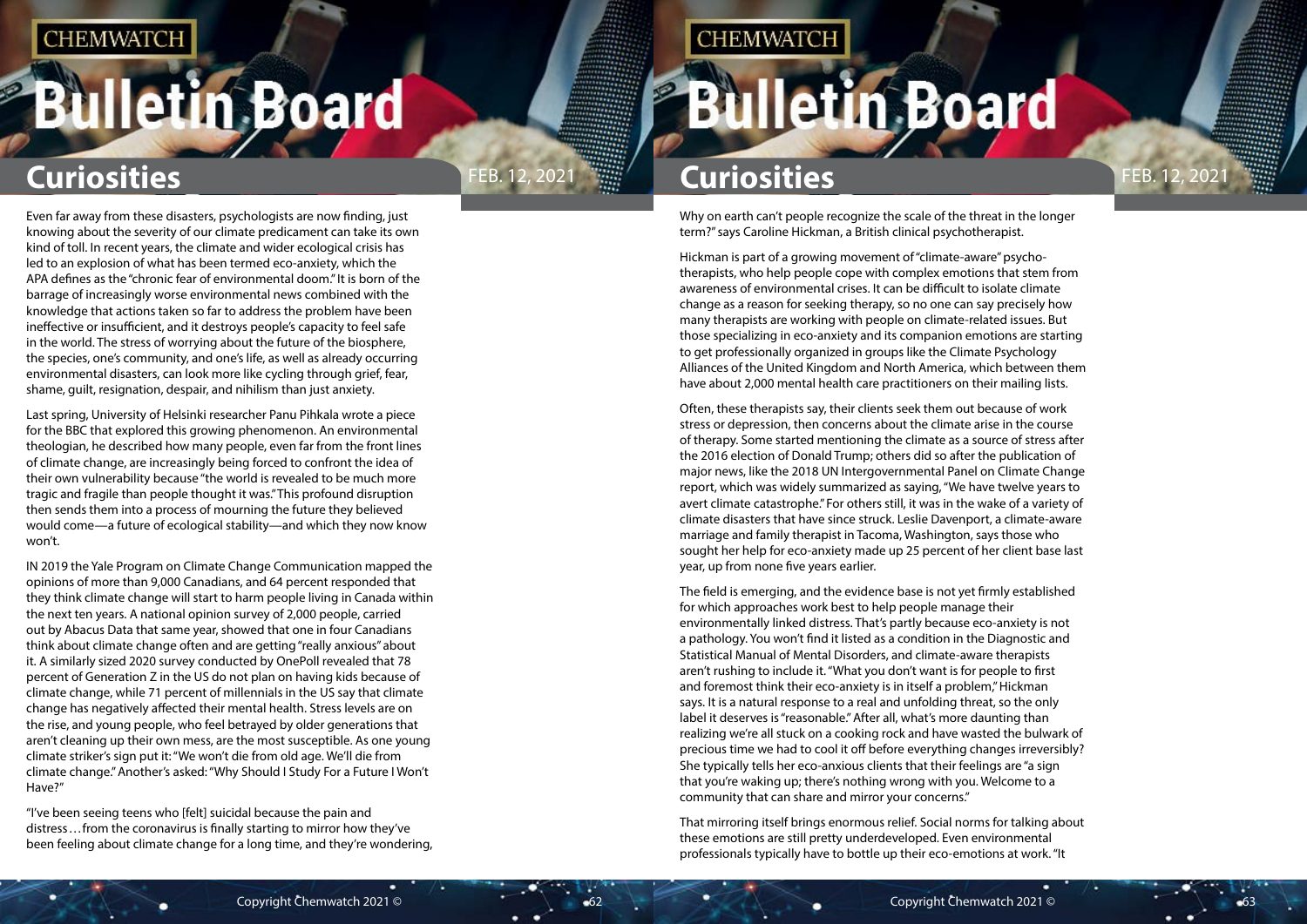# **Bulletin Board**



legitimacy of the feelings, you learn not to banish them but to live with and, ideally, channel them.

A mindful approach holds that emotions are not bad or good but are natural and inevitable parts of the human condition. Paradoxically, if we learn to create some acceptance around our emotions by naming them, observing them, and eventually learning to sit with them with an element of curiosity, we can change our relationships to them. A successful experience with a climate-aware therapist is about channelling and transforming what the heaviness of the climate crisis makes one feel rather than weeding that heaviness out.

After years of battling eco-anxiety and trying to beat it into submission, twenty-one-year-old climate activist Clover Hogan learned, with the help of climate psychologists, to lean in to her difficult feelings. At Force of Nature, an organization she founded that engages youth to champion environmental and social justice, they encourage young people to welcome their eco-anxiety and use it as a compass. Hogan says that the grief and hopelessness so many eco-anxious youth feel reveal what matters most to them. When that's overlaid with their passions and talents—this is visualized for participants in a Venn diagram—a sweet spot of available agency emerges. "If you're into fashion, why not look at the fact that a third of the world's microplastics come from the textile industry? If you're motivated by your gut, why not rethink that 50 percent of [fresh produce] is wasted in America? If you're passionate about music, why not use your art to communicate the urgency of this situation in universal language?" Hogan says. The key to living well with eco-anxiety is finding some power to act.

made me feel like I was crazy," says Mary Annaïse Heglar, who works at the US Natural Resources Defense Council. For years, her colleagues never seriously spoke of being rattled by the harrowing implications of the reports they were writing while she grew ever more unsettled. After an outpouring of support in response to an article she wrote about climate grief, Heglar felt a lot better, "realizing that it wasn't only me who felt this way and had to compartmentalize just to get through their day."

> Hogan is Australian. The record-breaking bushfires of the 2019/20 summer, which burned more than 20 percent of Australia's forests, marked the first time she grieved the loss of a part of her culture along with a part of herself. The fires forced her to look at the more than 3 billion animals that were harmed or killed, and her friends who lost their homes, and think, "Okay, I really get that we are fighting for our lives; this is do or die."

> What Hogan finds hardest is accepting that all the action in the world may not be enough to save humanity and so many other species. Instead of advising her to banish that upsetting thought from her consciousness, climate-aware therapist Hickman (who has also served as a bit of a mentor) has helped her tap into it in order to keep going without expectation of what fruits her efforts will bear. Hogan will continue with her coaching work regardless of the outcomes. "Now that I've gone to the dark place of

As the public narratives have gotten direr, so have people's psychological responses. And eco-anxiety can be a problem if it overwhelms a person so much that it interferes in their everyday life. Andrew Bryant, a climateaware clinical social worker in Seattle who runs a website called Climate and Mind, has worked with people who believe societal collapse or human extinction are now inevitable, which can make the day-to-day feel meaningless. It's a delicate place, he says. "If they feel you don't get it and you're just trying to convince them it is not that bad, they'll stop coming. At the same time, I don't know what's going to happen, so I have to walk a careful line of not endorsing specific outcomes they are predicting while also not downplaying them."

A lot of climate-aware therapy is about helping people sit with overwhelming amounts of ecological uncertainty. The climate crisis can generate extreme scenarios in people's minds, futures in which humans will either save the world or die out within a few decades. Landing on an imagined future that sounds certain—whether or not it reflects scientific or political realities—can at least take a person out of that tense place of not knowing, which brings some relief. But it can be damaging when it isn't grounded in the truth, says Bryant. By transforming uncertainty into a sense of acceptance and courage about facing what's going to happen, climate-aware therapists try to help their clients imagine the role they could play in bringing the ecological future they hope for to life.

What traps people in eco-anxiety, Hickman says, is not their difficult feelings themselves but the feelings they have about their difficult feelings. Often, we resist these feelings because we fear they'll ruin our lives if we give them space. But it is this resistance to feelings we've been raised to think are negative, like vulnerability and grief, that make them frightening. A biomedical approach to therapy would file such hopelessness under depression and try to treat it with a pill. But several climate-aware therapists use mindfulness as a strategy to help their clients bear those painfully barren thoughts and feelings. The key lies in embracing complex emotions, Hickman says. This is another important aspect of addressing eco-anxiety, Davenport says: after you validate the

# **CHEMWATCH**

# **Bulletin Board**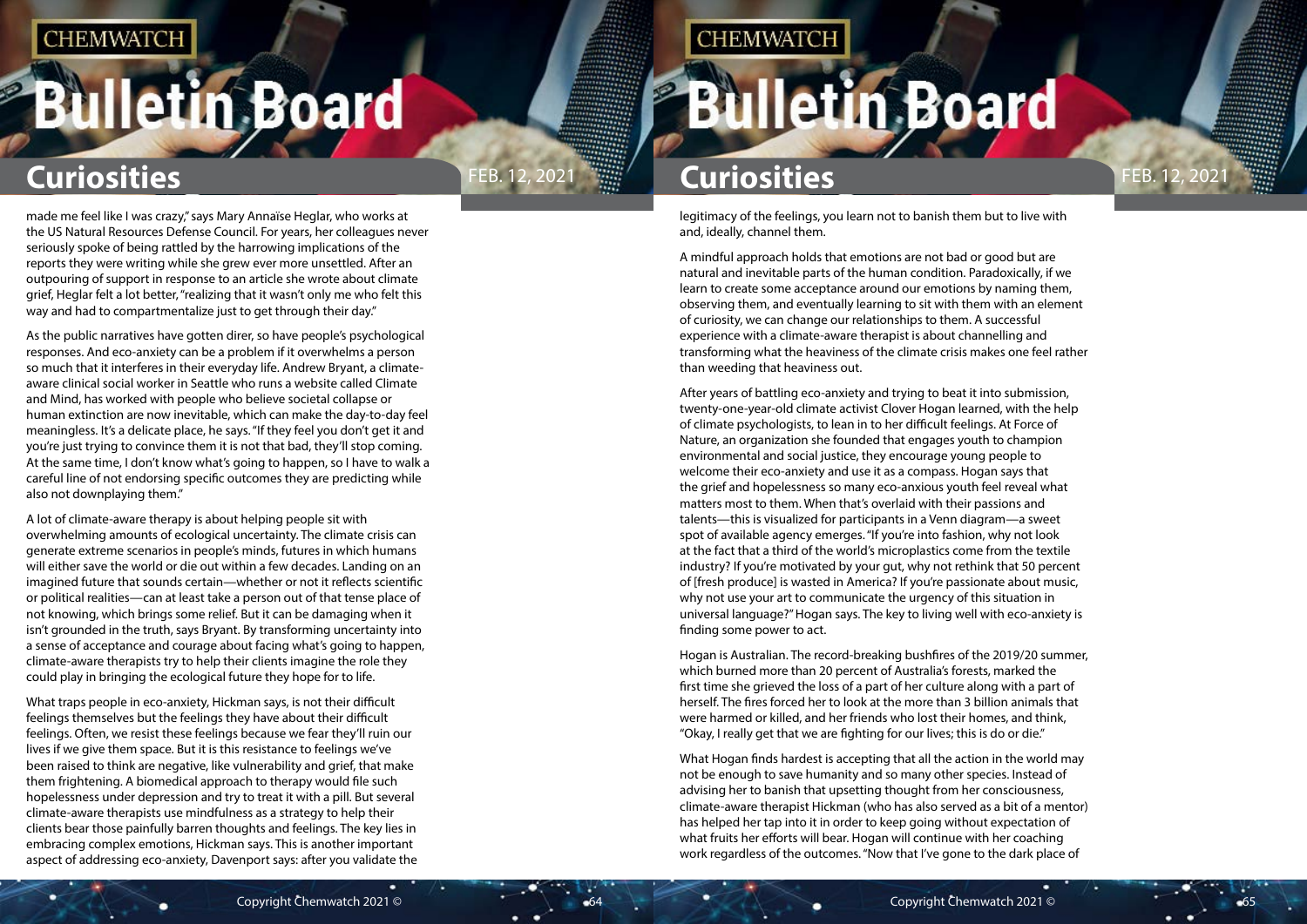# <span id="page-33-0"></span>**Bulletin Board**

**On average, every spot surveyed had lost more than 40% of its desert bird species, such as American kestrels or mountain quail.**

# FEB. 12, 2021  $\frac{1}{2}$  Curiosities **Curiosities FEB. 12, 2021**

**CHEMWATCH** 

# **Curiosities Curiosities**

The animals Grinnell studied now live in a markedly hotter, drier climate. Resurveys published in 2018 and 2019 in the Proceedings of the National Academy of Sciences showed "the bird community has collapsed to a new, lower number of species found per site," Beissinger says. On average, every spot surveyed had lost more than 40% of its desert bird species, such as American kestrels or mountain quail. At most sites, even the remaining species were scarcer.

To find out why birds are so much more vulnerable, Riddell spent 2 years measuring heat transfer and light absorption in the fur and feathers of museum specimens of 50 desert bird species and 24 small mammals. He then fed those numbers and data on the species' behavior and habitat into a computer program that modeled how much heat stress an animal would be exposed to, and how well it could cool itself, under different temperature conditions. To keep cool, birds must expend energy, for example by dilating blood vessels to evaporate moisture from their legs or mouths. The energetic costs of cooling in birds were more than three times higher than in mammals.

But the new study, led by Iowa State University physiological ecologist Eric Riddell, tells a more hopeful story for rats, mice, chipmunks, and other small mammals. Since Grinnell's survey, three species have declined, 27 have remained stable, and four have increased in number. "This paper is really big news for small mammals," says Rebecca Rowe, an ecologist at the University of New Hampshire, Durham.

That's because most small mammals take refuge underground during the hottest parts of the day. Such behaviors even helped mammals such as woodrats, which are not specially adapted for desert life. Only mammals that find themselves in soil too shallow to provide much cooling, such as the cactus mouse, suffered from the heat.

In contrast, many birds, such as the American kestrel and the prairie falcon, are exposed "to the full brunt of global heating," explains Andrew McKechnie, a physiological ecologist at the University of Pretoria who was not part of the study. "The models establish a convincing biological mechanism to explain why birds and mammals responded differently to climate change," says Lauren Buckley, an ecologist at the University of Washington, Seattle.

Other studies have shown declines in biodiversity as the climate warms, but this one is "impressive … because they provide the why," says Robert Cooke, an ecological modeler at the UK Centre for Ecology & Hydrology. "This hints at a worrying scenario that may be replicated for deserts across

# **Bulletin Board**

grief I was afraid of and come out the other side, I see I'm okay," she says, "and it makes me feel more authentic in my hope for the future."

thewalrus.ca, 5 February 2021

https://www.thewalrus.ca

## **In a warming world, it's better to be a small mammal than a bird**

### *2021-03-04*

In the early 1900s, Joseph Grinnell traversed the wilds of California in his Ford Model T truck, meticulously surveying its fauna. Along the Californian coast, he trapped pocket mice and watched condors soar; in the Mojave Desert, his team chronicled American kestrels swooping for insects and caught cactus mice hiding among rocks.

Now, by comparing Grinnell's data with modern surveys, ecologists have shown that climate change has not been an equal opportunity stressor. As the Mojave warmed by about 2°C over the past century, bird numbers and diversity declined dramatically, but small mammals like little pocket mice are holding their own. The survivors' secret seems to be a nocturnal lifestyle and an ability to escape the heat by burrowing, the team reports today in Science.

Until now, researchers have often assumed climate change challenges mammals and birds in similar ways, because both need to maintain their body temperature. But, "There are clearly winners and losers," says Elise Zipkin, a quantitative ecologist at Michigan State University.

The pineapple heiress who established the Museum of Vertebrate Zoology at the University of California, Berkeley, in 1908 wanted it to do research, and Grinnell, the founding director, took that mandate to heart. Loaded with binoculars, clunky cameras, snap traps, and shotguns, his team drove through mountains and deserts, camping and collecting along the way. When flat tires halted the convoy, Grinnell hired prospectors and mules. Mindful of future researchers, he had his teams take copious notes and photos and map study sites. "He was draconian about it," says Steven Beissinger, an ecologist at the museum and a co-author of the new study.

"The Grinnell-era field notes are so detailed, I know I put my boots on the same talus slope they did," adds co-author James Patton, a retired museum ecologist.